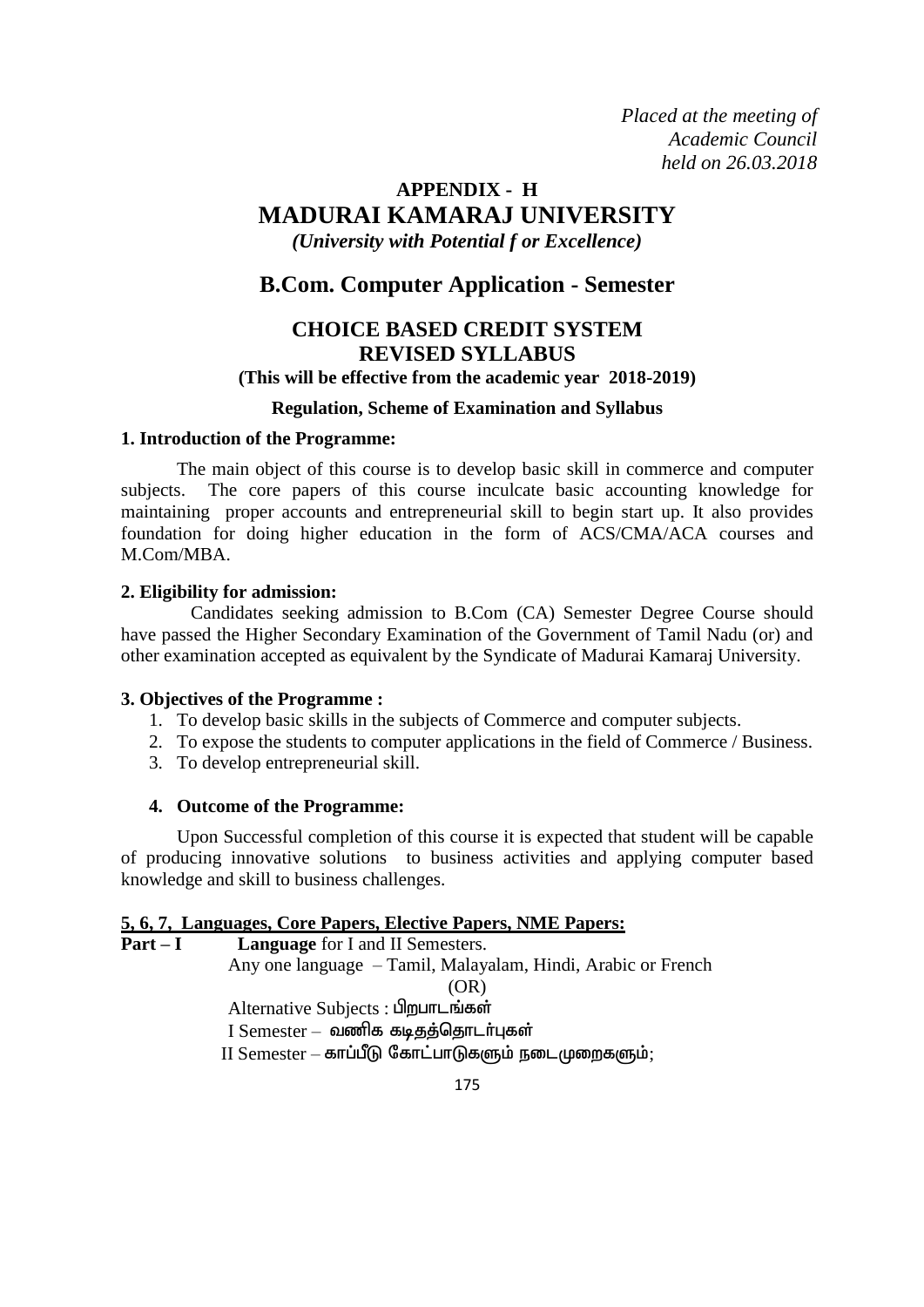# **Part – II English** for I and II Semesters

# **PART - III**

- 1. Introduction to PC Software and MS- Office
- 2. PC Software and MS-Office Lab
- 3. Financial Accounting I
- 4. Business Application Programming
- 5. Business Application Programming Lab
- 6. Financial Accounting II
- 7. Database Applications
- 8. Database Applications (ORACLE) Lab
- 9. Financial Accounting III
- 10. Business Statistics
- 11. Cost Accounting
- 12. Introduction Visual Programming
- 13. Visual Programming Lab
- 14. Banking Theory, Law and Practice
- 15. Business Mathematics
- 16. Financial Accounting IV
- 17. Financial Accounting V
- 18. Business Laws
- 19. Income Tax Law and Practice I
- 20. Introduction to Multimedia and DTP
- 21. Multimedia Application Lab
- 22. Industrial Relations and Labour Laws
- 23. Income Tax Law and Practice II
- 24. Fundamentals of Internet and Web Technologies
- 25. Project work & On the Job Training (Viva Voce)

# **Part IV**

# **Non – Major Elective Courses**

- 26. Business Accounting
- 27. Advertising and Salesmenship

# **Skill Based Subjects**

- 28. Retail Marketing
- 29. Environmental Studies
- 30. Good and Services Tax
- 31. Export Import Procedures and Documentation
- 32. Value Education
- 33. Tally Lab
- 34. E-Commerce
- 35. Commerce Practical.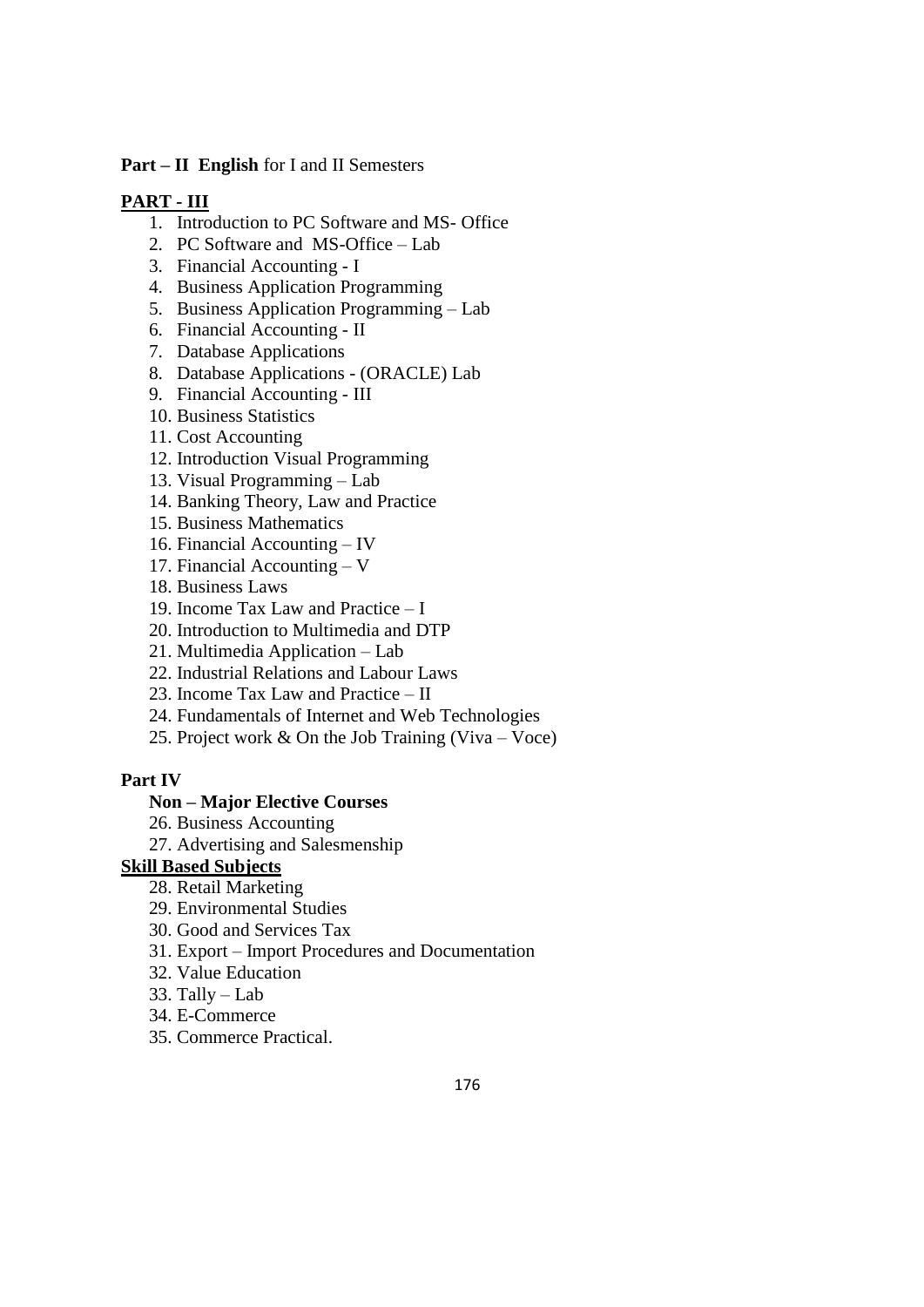#### **Part - V**

36. Extension Activities

NSS/NCC /Physical Education / Science Club / Science forum / ECO Club and the like.

#### **8.Unitization:**

Each paper contains 5 units. Not only core subjects, but also all the subjects.

#### **9. Pattern of Semester Exam:**

| Internal | - | 25 Marks  |
|----------|---|-----------|
| External |   | 75 Marks  |
| Total    |   | 100 Marks |

#### **10. Scheme for Internal Assessment**

 $Test = 10 Marks$ (There shall be two tests of 10 Marks each) – Average 10

| <b>Marks</b>                             |              |
|------------------------------------------|--------------|
| Assignment                               | $= 5$ Marks  |
| Seminar / Group Discussion = $5$ Marks   |              |
| Peer-Team Teaching                       | $=$ 5 Marks  |
| Total                                    | $= 25$ Marks |
| 11 $E_{\text{trivial}} E_{\text{trans}}$ |              |

#### **11. External Exam**

There is external examination at the end of the semester – ODD semesters in the month of November and EVEN semester in the month April.

A candidate who does not pass the examination may be permitted to appear in the failed subjects in the subsequent examinations. A candidate should get his name registered with M.K. University at the time of appearing for the first semester examinations.

Those students who have attended the classes for 68 days (75%) and above will be permitted to appear for the ensuing university examinations without any preconditions. Those students who have attended the classes for 67 days and less, but 59 days (65%) and above will be permitted to apply for exemption in the prescribed form to the university along with fess Rs.300 with the specific remarks of the principal for condonation of attendance. Those students who have attended the classes for 58 days and less, but 45 days (50%) and above cannot appear for university examinations provided they can appear for next examinations by paying of Rs.500 with special permission along with proper documents for sufficient reasons for their absence. Those who students who have put in 44 days of attendance and less have to repeat the whole semester.

# **12. Question Paper Pattern**

Time : 3 Hrs.

**SECTION - A** 
$$
10 \times 1 = 10
$$

Marks

i) Choose the Correct Answer 1-5

ii) One Question from each unit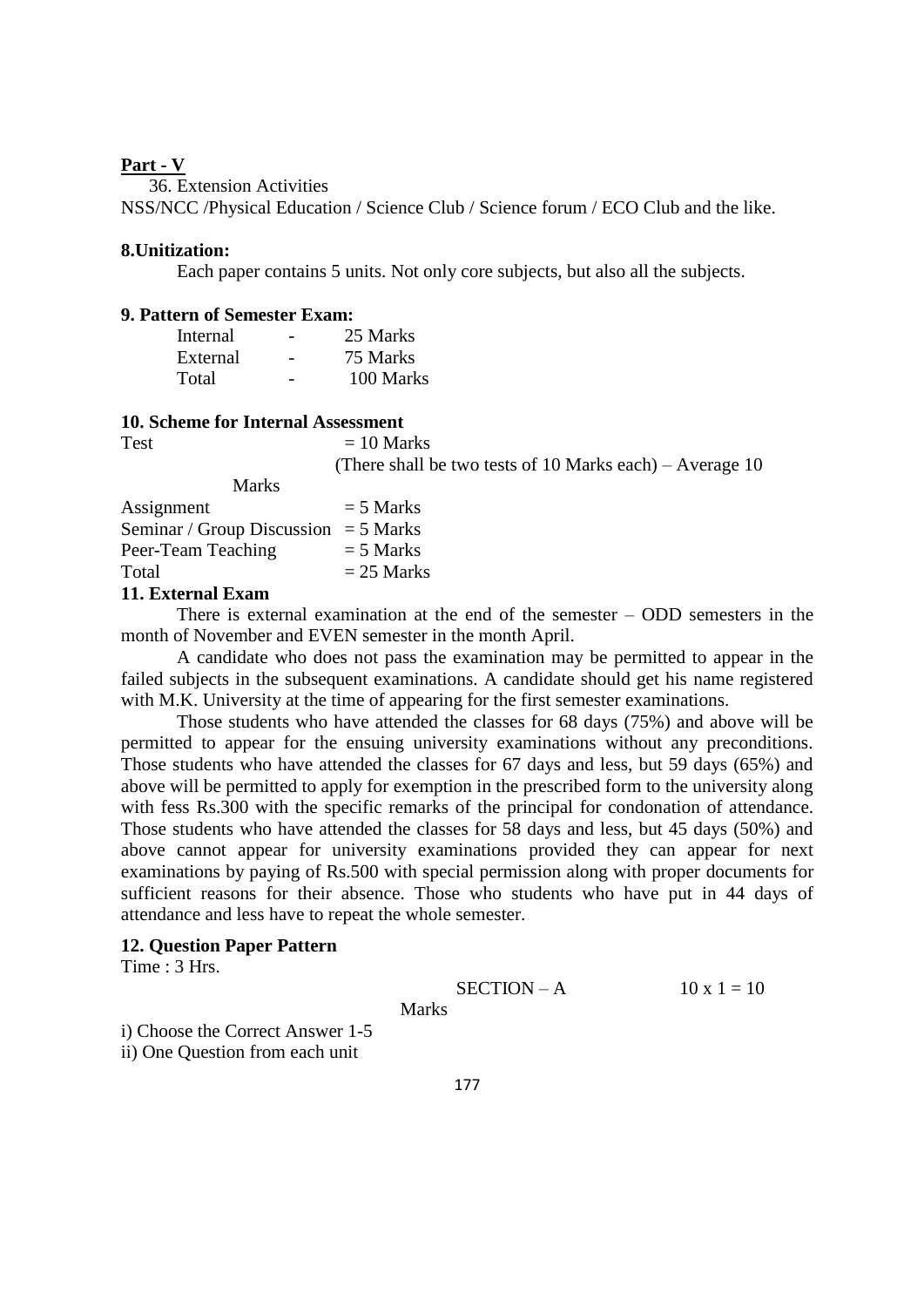| iii) Fill in the blanks $6 - 10$           |                    |                          |
|--------------------------------------------|--------------------|--------------------------|
| iv) One question from each unit            |                    |                          |
| v) Each question carries 1 mark            |                    |                          |
|                                            | SECTION - B        | $5 \times 7 = 35$ Marks  |
| i) Either (or) Type question 11 to $15$    |                    |                          |
| ii)One question from each unit             |                    |                          |
| iii) Each question carries 7 Marks         |                    |                          |
|                                            | <b>SECTION - C</b> | $3 \times 10 = 30$ Marks |
| i) Open Choice questions 16 to 20          |                    |                          |
| ii) Answer any Three questions out of Five |                    |                          |
| iii) One question from each unit           |                    |                          |

iv) Each question carries 10 Marks

### **13. Scheme for evaluation :**

Theory examinations will be evaluated by the examiners appointed by Madurai Kamaraj University

### **14. Passing Minimum:**

- 1. There is no passing minimum for internal examination
- 2. The passing minimum for external examination is 27 out of 75 marks. A candidate should be declared to have passed in each paper / practical if he/ she

secures not less than 40% (aggregate of Internal and External) of the marks prescribed for the examination.

# **15. Model Questions**

Model question paper is enclosed at the end of the syllabus

# **16.Teaching Methodology**

Each subject is taught through lecturing, assignment, seminar and peer team teaching.

# **17.Text Books**

List of text books is given below the fifth unit of syllabus of each subject.

#### **18. Reference Books**

List of reference books is given below the fifth unit of syllabus of each subject.

#### **19. Retotalling and Revaluation provision**

Candidates may apply for revaluation for the paper which was already evaluated, within 10 days from the date of publication of the result in the university website, through specified revaluation forms along with required fees.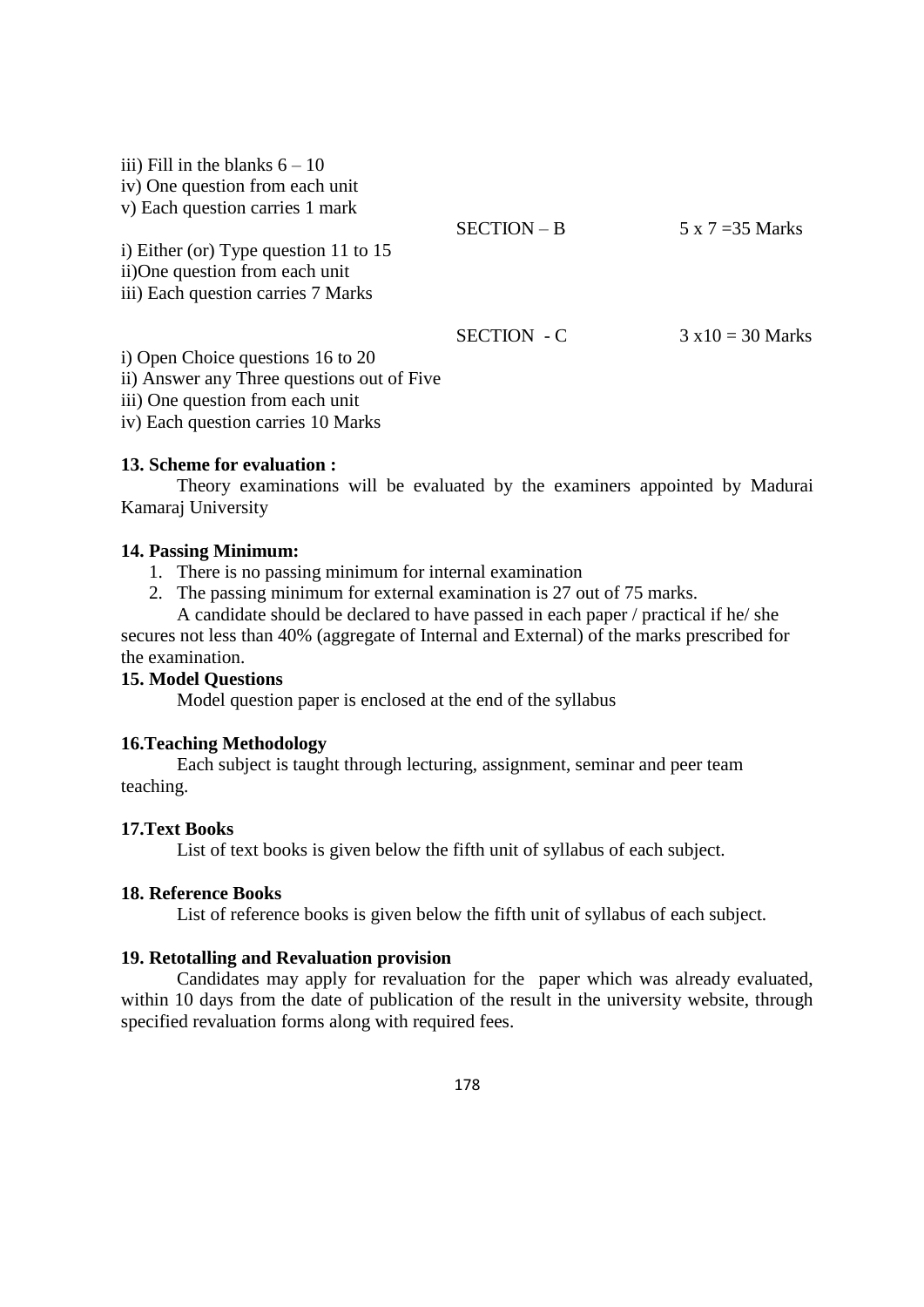# **20. Transitory Provision**

A Transitory provision of three years has been given for the benefit of the students who come under the old syllabus.

# **21.Subjects and Paper related websites:**

www.wileyindia.com www.vijaynicole.co.in www.nlist.inflibnet.ac.in www.perason.co.in www.mhhe.com/kahate/knsze www.vikaspublishing.com www.khannabooks.com www.elsevier.com www.sanfoundary .com www.publishersglobal.com

# **22. Duration :**

Three Years consisting of six semesters.

# **23. General framework:**

Medium of Instruction is English.

#### **24.GENERAL INSTRUCTIONS**

- 1. All the question papers must be set in English except Tamil / Malayalam / Hindi / Arabic / French and வணிக கடிதத்தொடர்புகள் மற்றும் காப்பீடு கோட்பாடுகளும் நடைமுறைகளும்
- 2. Only commerce teachers should be appointed as examiners, both for setting and valuation, for all the Commerce Subjects
- 3. Only commerce teachers with computer knowledge should be appointed as examiners, both for setting and valuation, for commerce related computer subjects
- 4. External examiners will evaluate all papers including on the job training and project reports
- 5. Kindly go through the syllabus, question paper blue print, model question paper pattern carefully
- 6. The syllabus and question paper blue print are to be strictly adhered to
- 7. Kindly make the question specific, precise and without ambiguity
- 8. The university must send a copy of the syllabus of the respective subject and the following instructions while appointing the examiners for setting question papers
	- i) The question set by them strictly conform to the syllabus, to the question paper pattern and to the instruction sent
	- ii) Questions should be fairly distributed over the whole syllabus
	- iii) The scheme of valuation and the key to the problems should be sent along with the question paper

#### **25. Report on "On the Job Training and Project Report" Note:**

At the end of the Second Year, during holidays, "On the job Training – II" is Compulsory and the Report to be submitted. The Viva - voce examination is to be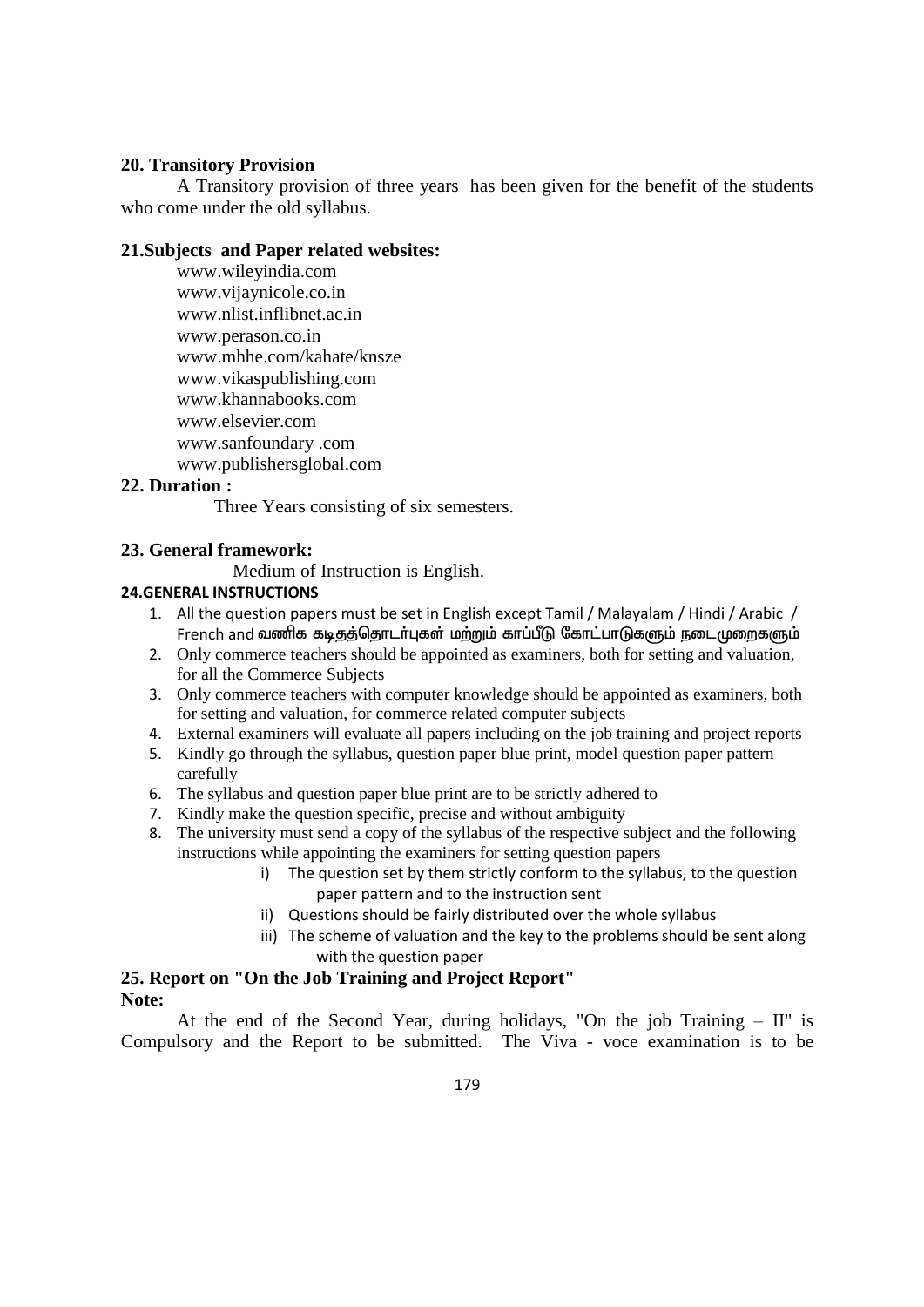conducted and the marks, both for Report and Viva voce should be awarded at the end of Sixth Semester only.

In the Sixth Semester, Report on the **Project Work** is compulsory, The Viva – Voce examination is to be conducted and the marks, both for Report and Viva – Voce should be awarded at the end of the Sixth Semester only.

# **COURSE STRUCTURE AND SCHEME OF VALUATION SEMESTER WISE**

| <b>I SEMESTER</b> |              |                               |                |                |                 |                 |              |     |
|-------------------|--------------|-------------------------------|----------------|----------------|-----------------|-----------------|--------------|-----|
| S.                | Part         | <b>Title of the Paper</b>     | <b>Hours</b>   | <b>Credit</b>  | <b>Internal</b> | <b>External</b> | <b>Total</b> |     |
| N <sub>0</sub>    |              |                               | /Week          |                |                 |                 |              |     |
|                   |              | Tamil / Malayalam/Arabic/     |                |                |                 |                 |              |     |
| 1.                |              | French or வணிக கடிதத்         | 6              | 3              | 25              | 75              | 100          |     |
|                   |              | தொடர்புகள்                    |                |                |                 |                 |              |     |
| 2.                | $\mathbf{I}$ | English I                     | 6              | 3              | 25              | 75              | 100          |     |
| 3.                | Ш            | Introduction to PC            | 5              |                | $\overline{4}$  | 25              | 75           | 100 |
|                   |              | Software and MS-Office        |                |                |                 |                 |              |     |
| 4.                | Ш            | MS – Office Lab               | 5              | $\overline{4}$ | 25              | 75              | 100          |     |
| 5.                | Ш            | <b>Financial Accounting I</b> | 6              | 5              | 25              | 75              | 100          |     |
| 6.                | IV           | Non-Major Elective            |                | $\overline{2}$ | 25              | 75              | 100          |     |
|                   |              | Business Accounting.          | $\overline{2}$ |                |                 |                 |              |     |

#### **II SEMESTER**

| S.             | Part         | <b>Title of the Paper</b>                                                        | <b>Hours</b>   | <b>Credit</b>  | <b>Internal</b> | <b>External</b> | <b>Total</b> |
|----------------|--------------|----------------------------------------------------------------------------------|----------------|----------------|-----------------|-----------------|--------------|
| N <sub>0</sub> |              |                                                                                  | /Week          |                |                 |                 |              |
| 1.             |              | Tamil / Malayalam/Arabic/<br>French or காப்பீடு<br>கோட்பாடுகளும்<br>நடைமுறைகளும் | 6              | 3              | 25              | 75              | 100          |
| 2.             | $\mathbf{I}$ | English II                                                                       | 6              | 3              | 25              | 75              | 100          |
| 3.             | Ш            | <b>Business Application</b><br>Programming                                       | 5              | 4              | 25              | 75              | 100          |
| 4.             | Ш            | <b>Business Application</b><br>Programming Lab                                   | 5              | 4              | 25              | 75              | 100          |
| 5.             | III          | <b>Financial Accounting II</b>                                                   | 6              | 5              | 25              | 75              | 100          |
| 6.             | IV           | Non-Major Elective<br>Advertising and Salesmenship                               | $\overline{2}$ | $\overline{2}$ | 25              | 75              | 100          |

#### **III SEMESTER**

| ŋ.<br>No | ח | <b>Title of the Paper</b> | <b>Hours</b><br>/Week | Credit   Internal | <b>External</b> | <b>Total</b> |
|----------|---|---------------------------|-----------------------|-------------------|-----------------|--------------|
| .,       |   | Data base Application     |                       | 25                | 75              | 100          |
| ـ ت      |   | Data base Application Lab |                       |                   | 75              | 100          |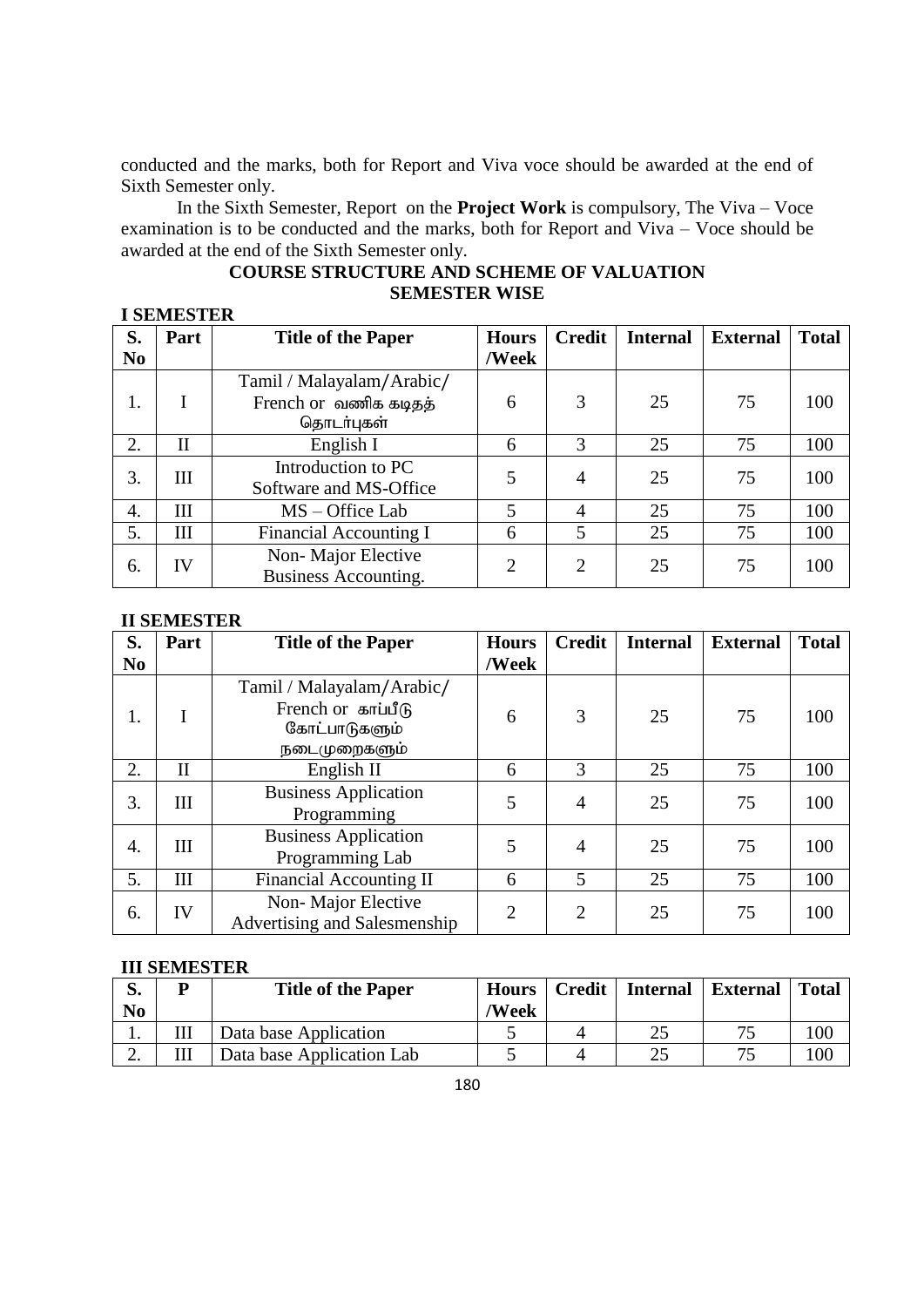| J. | 111         | <b>Financial Accounting III</b> |  | ت | ית ב | 00 |
|----|-------------|---------------------------------|--|---|------|----|
| 4. |             | <b>Business Statistics</b>      |  |   |      | 00 |
| J. | 111         | <b>Cost Accounting</b>          |  |   |      | 00 |
| O. | $T$ $T$ $T$ | <b>Retail Marketing</b>         |  |   |      | 00 |

**IV SEMESTER** 

| S.             | Part | <b>Title of the Paper</b>          | <b>Hours</b> | <b>Credit</b> | <b>Internal</b> | <b>External</b> | <b>Total</b> |
|----------------|------|------------------------------------|--------------|---------------|-----------------|-----------------|--------------|
| N <sub>0</sub> |      |                                    | /Week        |               |                 |                 |              |
| 1.             | Ш    | Introduction to visual Programming |              |               | 25              | 75              | 100          |
| 2.             | Ш    | Visual Programming Lab             |              |               | 25              | 75              | 100          |
| 3.             | Ш    | Banking Theory, Law and Practice.  |              |               | 25              | 75              | 100          |
| 4.             | Ш    | <b>Business Mathematics</b>        | 6            |               | 25              | 75              | 100          |
| 5.             | Ш    | <b>Financial Accounting IV</b>     |              |               | 25              | 75              | 100          |
| 6.             | IV   | Goods and Services Tax             |              |               | 25              | 75              | 100          |

**V SEMESTER** 

| S.             | Part | <b>Title of the Paper</b>           | <b>Hours</b> | <b>Credit</b> | <b>Internal</b> | <b>External</b> | <b>Total</b> |
|----------------|------|-------------------------------------|--------------|---------------|-----------------|-----------------|--------------|
| N <sub>0</sub> |      |                                     | /Week        |               |                 |                 |              |
| 1.             | Ш    | Financial Accounting $-V$           | 6            |               | 25              | 75              | 100          |
| $\mathcal{L}$  | Ш    | <b>Business Laws</b>                |              | 4             | 25              | 75              | 100          |
| 3.             | Ш    | Income tax Law and Practice I       |              |               | 25              | 75              | 100          |
| 4.             | Ш    | Introduction to Multimedia and DTP  | 5            | 4             | 25              | 75              | 100          |
| 5.             | Ш    | Multimedia and DTP Lab              |              | 4             | 25              | 75              | 100          |
| 6.             | IV   | Environmental Studies (Skill based) | ◠            | ◠             | 25              | 75              | 100          |
|                | IV   | Export – Import Procedures and      | ↑            | ◠             | 25              | 75              | 100          |
|                |      | Documentation (Skill based)         |              |               |                 |                 |              |

# **VI SEMESTER**

| S.             | Part | <b>Title of the Paper</b>         | <b>Hours</b>                | <b>Credit</b>               | <b>Internal</b> | <b>External</b> | <b>Total</b> |
|----------------|------|-----------------------------------|-----------------------------|-----------------------------|-----------------|-----------------|--------------|
| N <sub>0</sub> |      |                                   | /Week                       |                             |                 |                 |              |
| 1.             | Ш    | Labour Laws                       | 6                           | 4                           | 25              | 75              | 100          |
| 2.             | Ш    | Income tax Law and Practice II    | 6                           | 5                           | 25              | 75              | 100          |
| 3.             | Ш    | Fundamentals of Internet and      | 5                           | 4                           | 25              | 75              | 100          |
|                |      | Web Technologies                  |                             |                             |                 |                 |              |
| 4.             | III  | Project work and on the Job       | 5                           | 4                           | 25              | 75              | 100          |
|                |      | Training $(Viva - Voce)$          |                             |                             |                 |                 |              |
| 5.             | IV   | Value Education (Skill Based)     | $\overline{2}$              | $\overline{2}$              | 25              | 75              | 100          |
| 6.             | IV   | <b>Commerce Practical (Skill)</b> | $\mathcal{D}_{\mathcal{L}}$ | $\mathcal{D}_{\mathcal{L}}$ | 25              | 75              | 100          |
|                |      | Based)                            |                             |                             |                 |                 |              |
| 7.             | IV   | Tally – Lab (Skill Based)         | $\overline{2}$              | $\mathcal{D}_{\cdot}$       | 25              | 75              | 100          |
| 8.             | IV   | E – Commerce (Skill Based)        | $\overline{2}$              | $\overline{2}$              | 25              | 75              | 100          |

**Part V**

Extension activities - 1 credit (All the Six Semesters)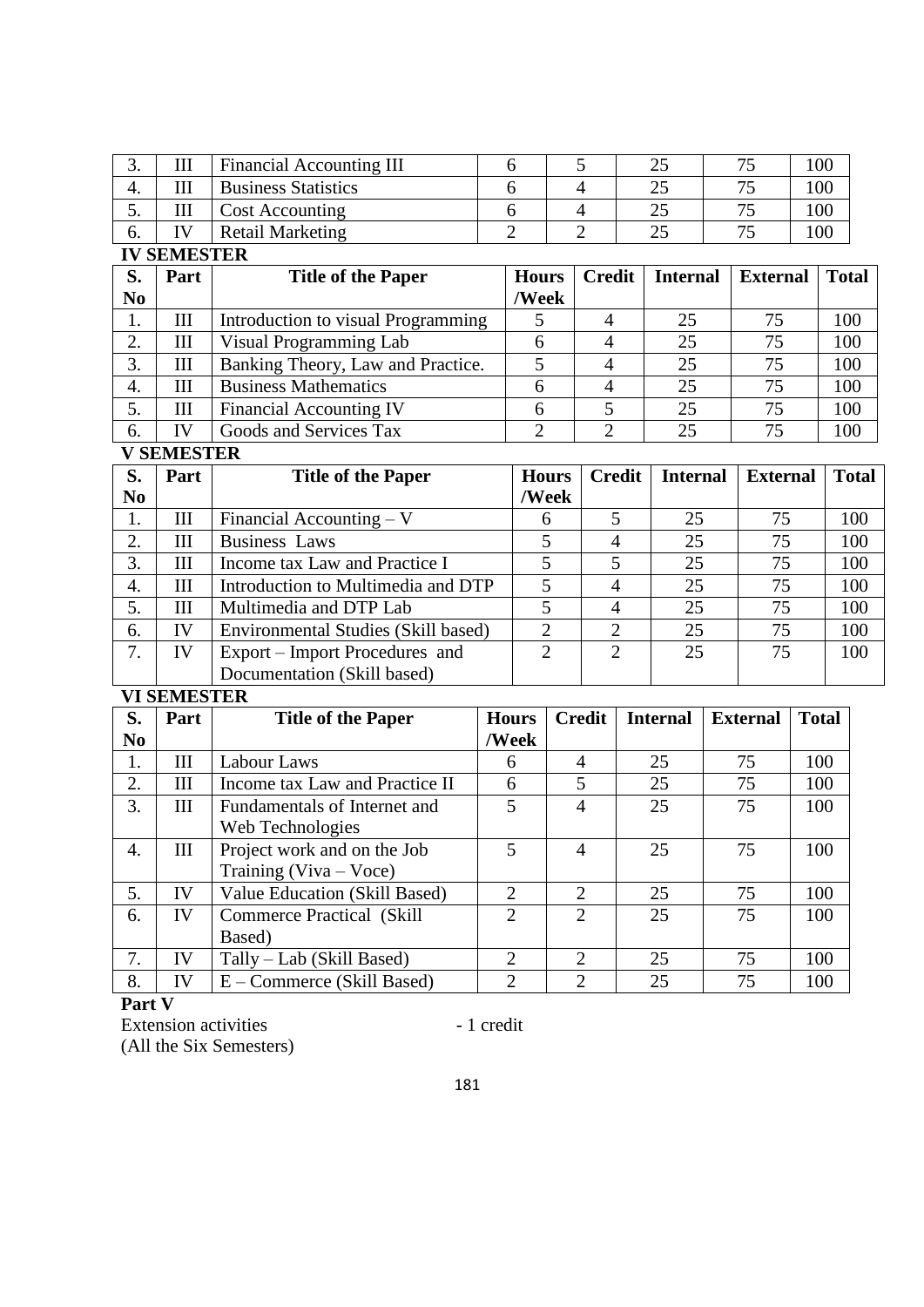பகுதி — ஐ பார் மான் மான் மான் மான் மான் பிறபாடம்

# (மதலாமாண்டு கூட்டி) குறைவரும் படுத்து முற்று குறிப்பது முதலாம் பருவம்

#### வணிகக்கடிதத் தொடர்புகள்

- நோக்கம் வணிகத்திற்கு தேவையான கடித தொடர்புகளை எழுதுவது, கையாளுவது குறித்து அடிப்படை புரிதலை மேம்படுத்துதல்.
- அலகு அ் வணிகத் தொடா்பு பொருள் இலக்கணம் முக்கியத்துவம் அடிப்படைக் கூறுகள் - பணிகள் - வணிகத் தொடர்பு வழிமுறை —— ஊடகங்கள் - நேரடி மற்றும் மறைமுக வணிகத் தொடர்பு - தடைகள் - வணிகத் தொடா்பிற்கான மின்னணு அமைப்பு மற்றும் சாதனங்கள்.
- அலகு ஆ், வணிக கடிதப் போக்குவரத்து கோட்பாடுகள் வடிவமைப்பு கட்டமைப்பு -திட்டமிடுதல் - தயாா் செய்தல் - மின் அஞ்சல் வகைகள் - பயன்பாடுகள் - மின் அஞ்சல் உருவாக்கம் - பாதுகாப்பு
- <mark>அலகு இ</mark> வணிக விசாரணைக் கடிதங்கள் ஆணையுறுக் கடிதங்கள் விற்பனைக் கடிதங்கள் - பின்பற்றுக் கடிதங்கள் - புகாா் மற்றும் சாிகட்டல் கடிதங்கள் - வசூல் கடிதங்கள் - வங்கிக் கடிதங்கள் - வகைகள் - முகமைக் கடிதங்கள் - வகைகள் -முகமைக்கு விண்ணப்பிக்கல் - முகவா் நியமனக் கடிகம் - காப்பீட்டு கடிக -வகைகள்.
- அலகு ்ஈ பணி தொடா்பான கடிதப் போக்குவரத்து பணி வேண்டி விண்ணப்பக் கடிதம் எழுதுதல் - அதன் கட்டமைப்பு - சுய அறிமுகப் படிவம் - பணி நியமன கடிதம்.
- <mark>அலகு உ்</mark>: அறிக்கை பொருள் முக்கியத்துவம் அடிப்படைக் கூறுகள் வகைகள் பொருளடக்கம் - சட்ட பூர்வ அறிக்கை – ஆண்டறிக்கை – தணிக்கை அறிக்கை. சந்தை அறிக்கை – பொருள் - பணிகள் - பண்புகள் - கட்டமைப்பு.

#### பரிந்துரைக்கப்படும் புத்தகங்கள்

|                                                    | 1. வகைத் தகவல் தொடா்பு - திரு. கதிரேசன் மற்றும் முனைவா் ராதா |
|----------------------------------------------------|--------------------------------------------------------------|
|                                                    | 2. வாணிப தகவல் தொடா்பு   - முனைவா் வி.எம். செல்வராஜ்         |
| 3.   வணிகக் கடிதத் தொடா்பு   -   திரு.எஸ்.முத்தையா |                                                              |
| 4. வணிகக் கடிதங்கள்                                | - முனைவா் ந.முருகேசன் மற்றும் திரு.மனோகா்                    |
|                                                    |                                                              |

gFjp **– I Alternative Subject (**gpw ghlk;) முதலாமாண்டு கால் முதலாமாம் பருவம்

#### காப்பீடு – கோட்பாடுகளும் நடைமுறைகளும்

# நோக்கம் : இந்தியாவில் காப்பீடு தொடங்கப்பட்டதன் பின்னணி மற்றும் பல்வகைக் காப்பீடுகள், தற்போதைய சட்டங்கள் குறித்து மாணவா்கள் அறிந்து கொள்ளுதல்

அலகு அ: காப்பீடு – பொருள் - இலக்கணம் - தொடக்கப் பின்னணி — நாட்டுடமையாக்கம் -கோட்பாடுகள் - முக்கிய வழி கூறுகள் - பணிகள் - காப்பீட்டின் முக்கியத்துவமும் பங்களிப்பும் - காப்பீட்டின் வகைகள் - இரட்டைக் காப்பீடு – மறு காப்பீடு - இந்திய ஆயுள் காப்பீட்டுக் கழகம் தொடக்கம் - நோக்கங்கள்.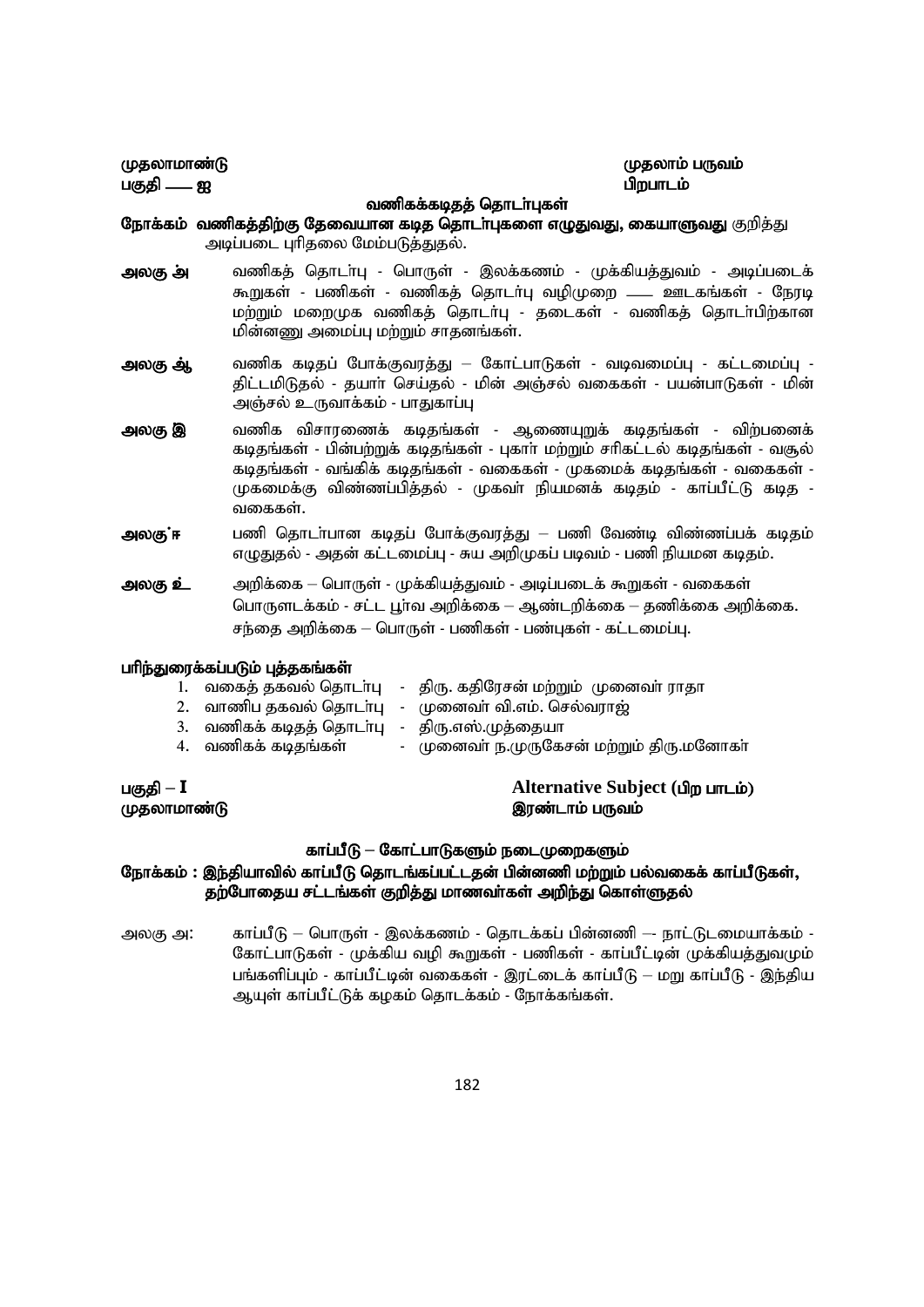- அலகு ஆ: அடியுள் காப்பீடு பொருள் கோட்பாடுகள் ஆயுள் காப்பீட்டு பத்திர வகைகள் -ஆயுள் காப்பீடு செய்வதற்கான வழிமுறைகள் - முனைமம் செலுத்துதல் - சலுகை நாட்கள். பிரதி நியமனம் - ஒப்படைப்பு - தவறிய பத்திரம் - இழப்பு காப்பீட்டுத் தொகை வழங்குதல் - முகவா் அறிக்கை – பத்திரம் உாிமை இழப்பு - பத்திரம் உாிமை மீட்பு - சரண் மதிப்பு - காப்பீட்டுப் பத்திரத்தின் மூலம் கடன் பெறுதல்.
- அலகு இ: கடல் காப்பீடு: பொருள் பிரிவுகள் கடல்சாா் காப்பீட்டின் பத்திர வகைகள் -கடல்சாா் நட்டத்தின் வகைகள் - இழப்பீட்டுத் தொகை வழங்குதல்.
- அலகு ஈ: கீ காப்பீடு : பொருள் பலவகையான காப்பீட்டுப் பத்திரங்கள் ஒப்பந்தத்தின் நிபந்தனைகள் - இழப்பீட்டுத் தொகை வழங்குதல்.
- அலகு உ: காப்பீட்டு முறைப்படுத்தல் மற்றும் வளர்ச்சிக்கான அதிகார சட்டம் 1999 அறிமுகம் - நோக்கங்கள் - IRDA சட்டத்தின் சரத்துகள், அதிகாரங்கள் மற்றும் பணிகள்.

காப்பீடு தனியாா் மயமாக்குதல் - ஆதரவும் எதிா்ப்பும் - தனியாா் மயமாக்குதலின் தற்போதைய நிலை.

#### பரிந்துரைக்கப்படும் புத்தகங்கள்

| 1. | காப்பீடு                                                      | முனைவா் S.பீாமுகமது<br>முனைவா் S.A.N.ஷாஜீலி இப்ராஹிம்                              |
|----|---------------------------------------------------------------|------------------------------------------------------------------------------------|
| 2. | காப்பீடு கொள்கைகளும் நடைமுறைகளும் -                           | திரு.சொ.சொ.மீனாட்சி சுந்தரம்<br>முனைவா் மு.முத்துப்பாண்டி                          |
| 3. | காப்பீடு கோட்பாடுகளும் நெறிமுறைகளும் -                        | முனைவா் L.P. இராமலிங்கம்<br>பேராசிரியா் T.S.ஜெயக்குமாா்<br>முனைவா் M.செல்வக்குமாா் |
| 4. | காப்பீடு கோட்பாடுகளும் நடைமுறைகளும் -    முனைவா் L.ரெங்கராஜன் |                                                                                    |

# **PART III I SEMESTER FIRST YEAR**

# **1. INTRODUCTION TO PC SOFTWARE AND MS OFFICE**

# **Objective : This syllabus trains students how to use MS Office applications to carry**

 **out office works.**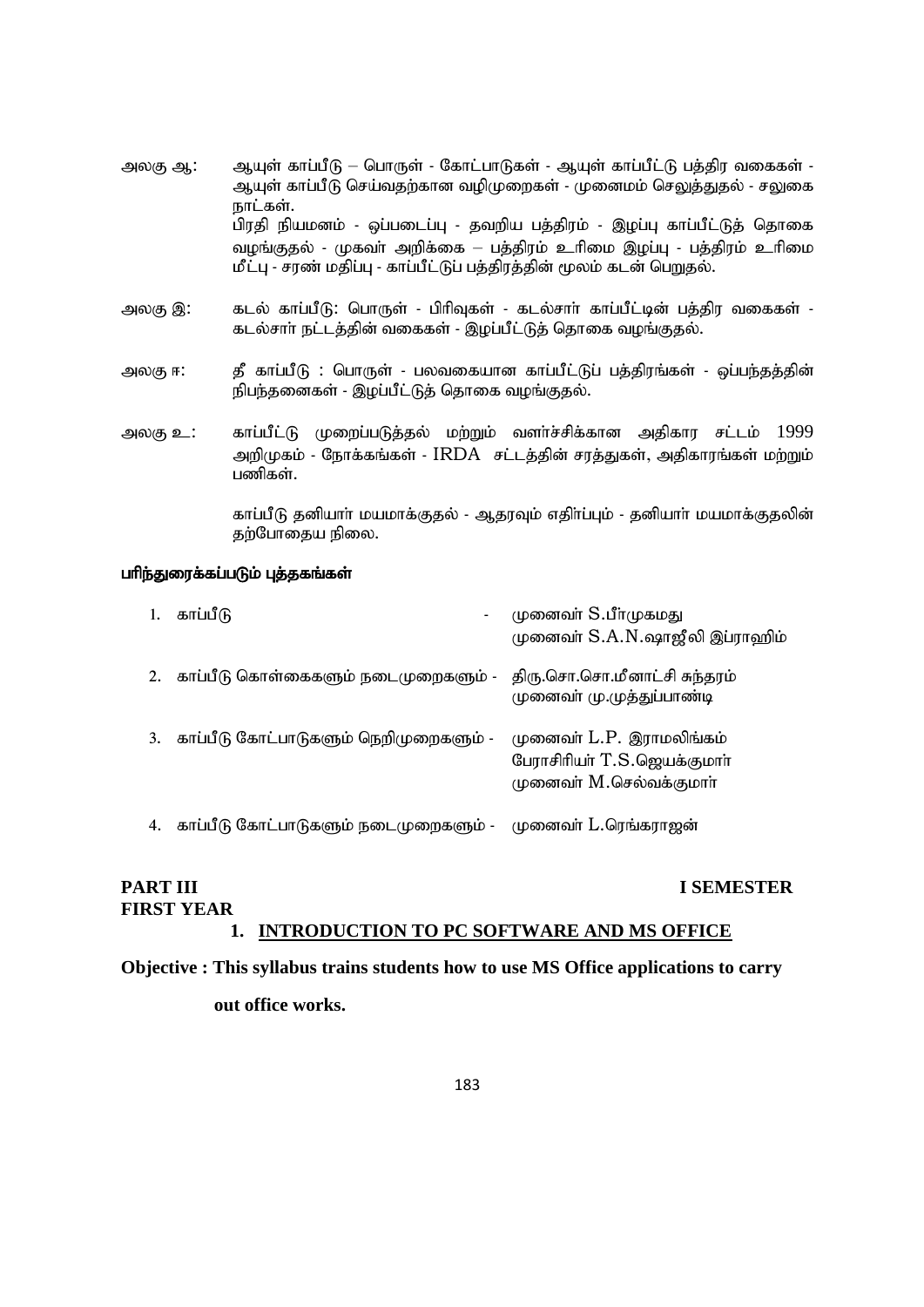# **UNIT I :**

 Introduction to computers-History of computers-Basic Anatomy of computers-Basic components and functions-Input/Output devices-External Storage devices-Types of computers.

# **UNIT I I:**

**INTRODUCTION TO WORD** – Word Processing – Starting Word – Editing A Document – Move And Copy Text – Formatting Text And Paragraph – Finding And Replacing Text – Spelling and Grammar and auto correct-Using Tabs.

# **UNIT III**

Enhancing A Document – Toolbars-column, Tables and other Formatting features – Using Graphics – Templates and wizards-Using Mail Merge – Miscellaneous Features of Word.

# **UNIT IV :**

**EXCEL** – Introduction To Work Sheet And Excel – Getting Started With Excel – Editing Cells – Using Commands And Functions – Moving, Copying, Inserting And Deleting Rows And Columns – Printing A Workbook – Creating Charts – Using Date And Time – Naming Ranges And Using Built-In Functions.

# **UNIT V :**

Database in a worksheet-Formatting commands and drawing toolbar-Miscellaneous commands and functions-Multiple workbooks, pivot table, macros and hyperlinks-OVERVIEW OF POWERPOINT – Creating Presentation – Power point Views – Running Slide Show

# **BOOKS FOR STUDY**

- 1. A first course in computers –Sanjay Saxena Vikas publishing House PVT Ltd,Chapter 1,2,3.
- 2. PC Software For Windows 98 Made Simple R. K. Taxali Tata Mcgraw Hill Publishing Company Ltd –Chapters:9 to 32.Annexure-B.

# **2. PC SOFTWARE AND DTP – LAB**

# **WORD EXERCISES**

- 1. Preparing A Business Letter
- 2. Preparing A Document With Different Font Styles,Sizes,Paragraph Formatting,Using Header And Footer.
- 3. Compound Interest Table Creation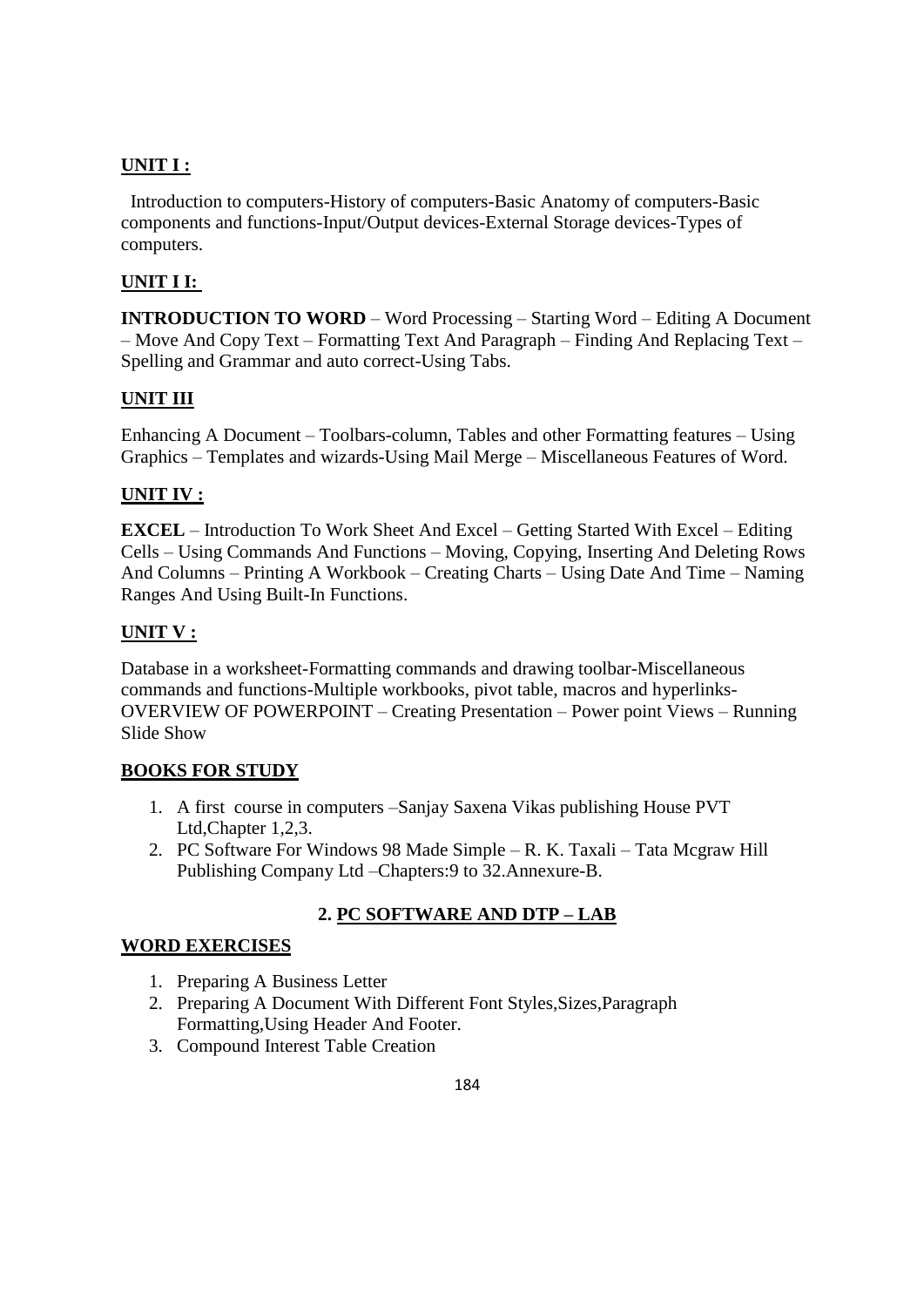- 4. Using Mail merger
- 5. Inserting Pictures And Clipart In A Word Document Created Using Template.
- 6. Design A Simple Webpage Using Word

# **EXCEL EXERCIES:**

- 1. Using A Financial Function (Any Five)
- 2. Using Of Statistical Function(Any Five)
- 3. Preparation of Depreciation Table.
- 4. Inventory Worksheet.
- 5. Manipulating Ranges
- 6. Create Sales Analysis report using MS Excel.
- 7. Usage Of Multiple Worksheets.
- 8. Create the Student mark list using MS Excel.
- 9. Create the Employee payroll using MS Excel.

# **POWERPOINT EXERCIES:**

1.Create College Details using MS Power point.

2.Create Seminar Presentation using MS Power point.

# **FIRST YEAR**

# **PART III I SEMESTER**

# **3.FINANCIAL ACCOUNTING – I**

# **Objective : To help the students to acquire conceptual knowledge of the financial accounting and to impart skills for recording various kinds of business transactions**

#### **UNIT I**

Accounting Principles – Concepts – Conventions – Rules of Double Entry System Transactions – Journals – Ledgers – Subsidiary Books – Trial Balance.

#### **UNIT II**

Errors – Types – Errors disclosed and not disclosed by trial balance – Suspense account – Rectification of errors – Bank Reconciliation Statement

#### **UNIT III**

Final accounts of sole trading concerns with adjustments.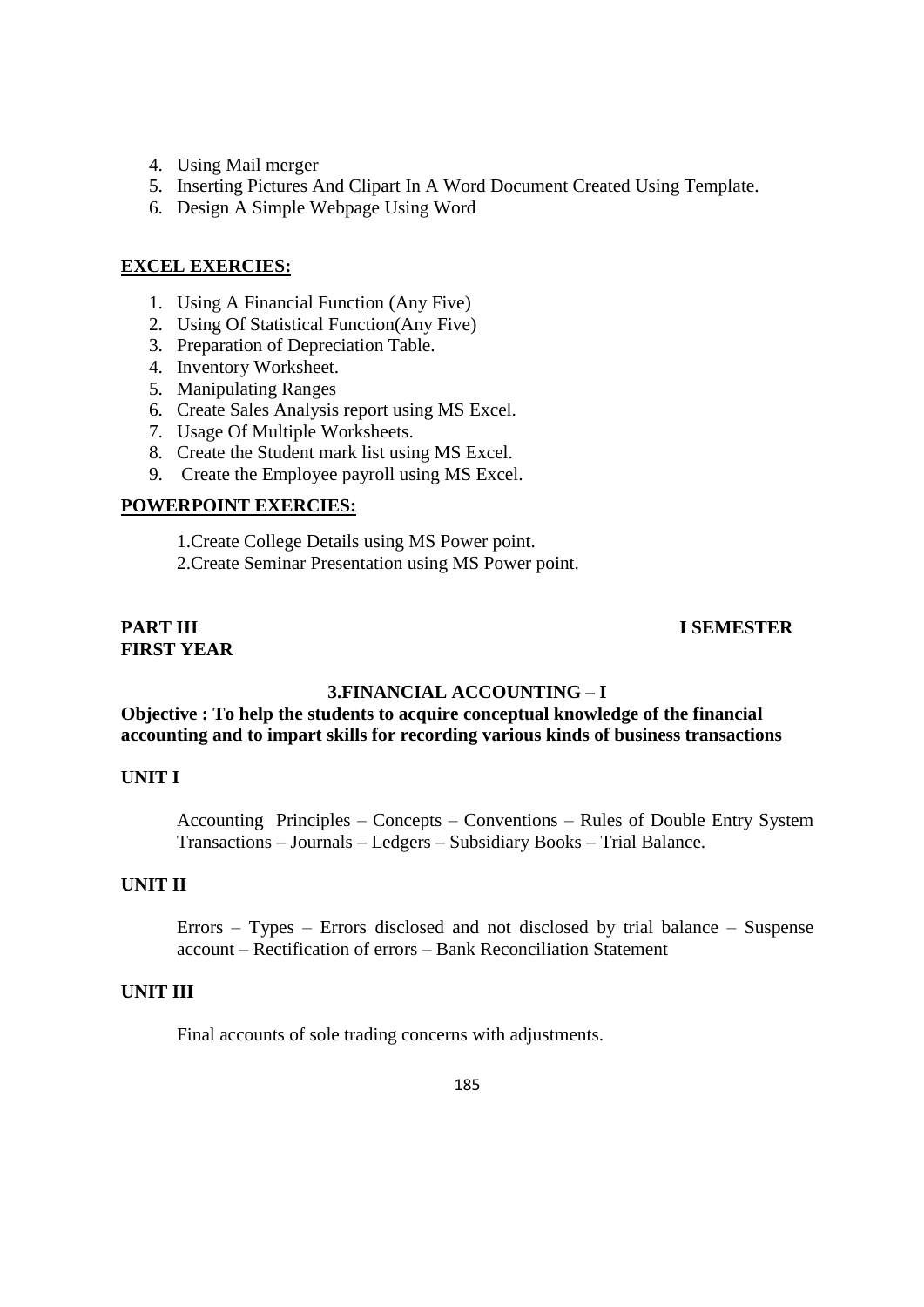# **UNIT IV**

Bills of Exchange – Trade and Accommodation bills – Renewals – Dishonour due to insolvency – Retiring the bill.

# **UNIT V**

Single entry or Accounts from incomplete records – Methods of ascertainment of profit : Net worth method – Conversion method.

#### **BOOKS FOR STUDY:**

| 1. Advanced Accountancy<br>$\sim$ |            | R.L.Gupta and Radhaswamy            |
|-----------------------------------|------------|-------------------------------------|
| 2. Advanced accounting            | $\sim$     | S.P. Jain and K.L. Narang           |
| 3. Advanced Accountancy           | $\sim$ $-$ | M.A.Arulanandam and K.S. Raman      |
| 4. Advanced Accountancy           |            | S.N. Maheswari and S.K. Maheshwari  |
| 5. Advanced Accountancy -         |            | T.S.Reddy and A.Murthy              |
| 6. Principles of Accountancy -    |            | Dalston L.Cecil and JenitraL.Merwin |
|                                   |            |                                     |

# **BOOKS FOR REFERENCE**

| 1. Advanced Accounts           | $\overline{\phantom{0}}$ | M.C.Shukla and T.S.Grewal |
|--------------------------------|--------------------------|---------------------------|
| 2. Advanced Accountancy        | $\sim$ 100 $\mu$         | P.C.Tulsian               |
| 3. Introduction to accountancy | $\sim$                   | T.S. Grewal               |

**Note:** The Questions should be asked in the ratio of 60% for problems and 40% for theory.

**PART – IV II SEMESTER I Year NON- MAJOR ELECTIVE**

# **4.BUSINESS APPLICATION PROGRAMMING**

# **Objective : This syllabus focus on the language and syntax of C as well as some basic programming concepts.**

# **UNIT:1**

INTRODUCTION AND C FUNTAMENTALS: Introduction to computer-Types of programming languages-Introduction to C-The C character set-Identifiers and Keywords-Data types-Constants-Variable –Declaration-Expression-Various types of operators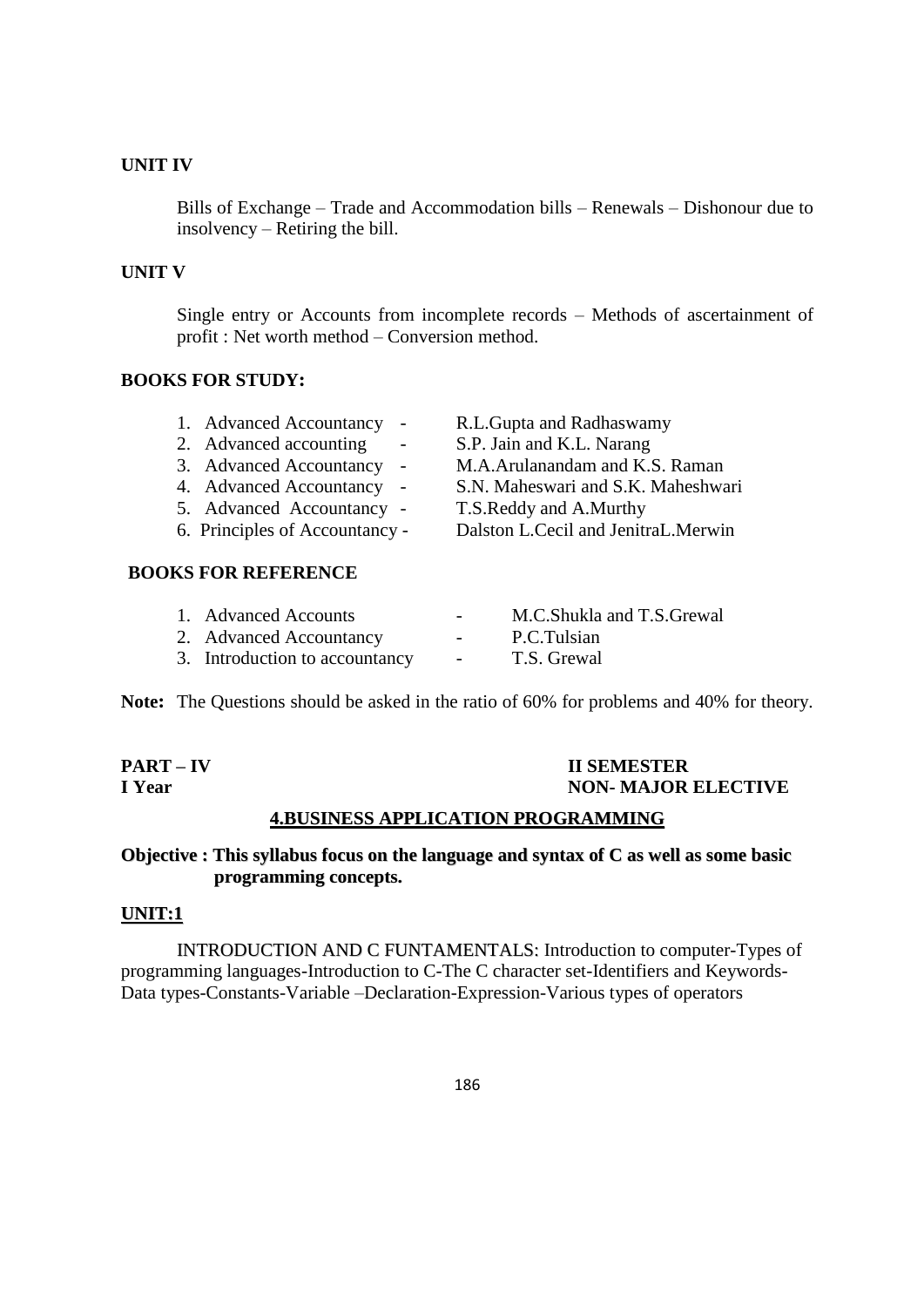# **UNIT:2**

DATA INPUT & OUTPUT AND CONTROL STATEMENTS: Preliminaries- single character input and output-Entering Input data- Writing output data-The gets & puts functions-Branching, looping-Nested control structures-Switch-Break-Continue-Goto.

# **UNIT:3**

ARRAYS AND STRINGS: Defining & Processing array-Passing arrays to functionmultidimensional arrays-Arrays and Strings-Sting Manipulation – String functions**.**

#### **UNIT:4**

FUNCTION: Overview-Defining a function-Accessing a function-Function prototypes-Passing arguments to a function-Recursion-Library function—The C preprocessor-Program structure-Storage classes-Automatic variables-Global variables-Static Variables-Bitwise operators.

### **UNIT:5**

STRUCTURES & UNIONS: Defining a structure-Processing a structure-Structures & pointers-passing structures to functions-self referential structures-Unions-Enumerations.

### **BOOKS FOR STUDY:**

1.Progrmming In Ansi C – E.Balagurusamy—Tata Mcgrawhill publishing company limited, Fifth Edition.

### **REFERENCE:**

**1**.Programming in C – D.Ravichandran—New Age International,1996.

# **5. BUSINES APPLICATION PROGRAMMING LAB**

- 1. Write a C program to print a simple message.
- 2. Write a C program to find the given number is Odd or Even.
- 3. Write a C program to Perform Arithmetic Operation using Switch Case.
- 4. Write a C program to find biggest of three numbers.
- 5. Write a C program to display the multiplication table.
- 6. Write a C program to display the simple design.
- 7. Write a C program to check the number is prime number or not.
- 8. Write a C program to sort the numbers in ascending & descending order.
- 9. Write a C program to find simple and compound interest.
- 10. Write a c program to Check the given number is Positive , Negative or Zero.
- 11. Write a C program to display the Fibonacci series.
- 12. Write a C program to calculate the sum of N Natural Numbers.
- 13. Write a C program to calculate the Sum of Digit.
- 14. Write a C program to check the number is Armstrong number or not.
- 15. Write a C program to perform string functions.
- 16. Write a C program to find a factorial value using recursion.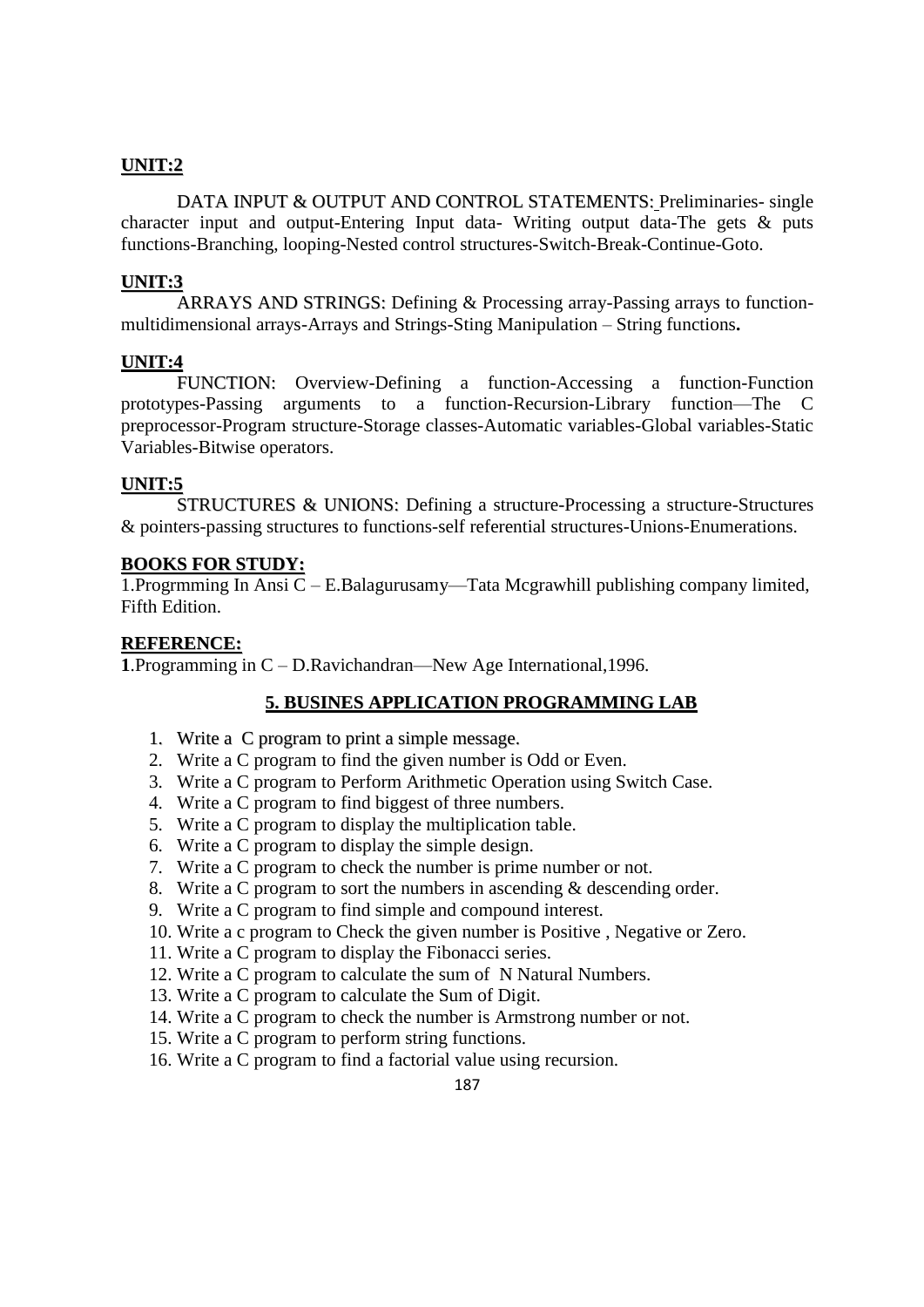- 17. Write a C program to perform Linear Search.
- 18. Write a C program to Reverse the numbers.
- 19. Write a C program to calculate matrix addition.
- 20. Write a C program to display student details using structure.
- 21. Write a C Program to Calculate the Factorial Value.

# **PART III**

# **I YEAR II SEMESTER**

# **6.FINANCIAL ACCOUNTING – II**

# **Objective : To help the students to acquire the knowledge and impart the skills about different kinds of Financial Accounting methods.**

# **UNIT I**

Consignment Account – Invoicing goods at cost price – Proforma invoice price – Valuation of unsold stock – Loss of Stock – Accounting treatment of – Normal Loss and Abnormal Loss.

# **UNIT II**

Joint Venture Accounts – Recording in individuals Books – Recording in separate set of Books.

#### **UNIT III**

Account Current – Methods of calculation of interest – Forward method – Red Ink Interest – Epoque method – Periodic Balance Method.

Average due date – Calculation of due date based on holidays intervention – Interest calculation.

### **UNIT IV**

Depreciation Accounting – Depreciation – Concept – Causes – Need – Basic factors – Methods : Straight line - Written Down Value – Annuity – Depreciation fund.

#### **UNIT V**

Accounts of Non-Trading Concerns – Accounting treatment relating to – Receipts and Payments Account and Income and Expenditure Account and Balance Sheet are required – Income and Expenditure Account is given and Receipts and Payments Account is required.

#### **BOOKS FOR STUDY**

- 1. Advanced Accountancy R.L.Gupta and Radhaswamy
- 2. Advanced Accounting S.P.Jain and K.L.Narang.
- 3. Advanced Accountancy M.A.Arulanandam and K.S.Raman.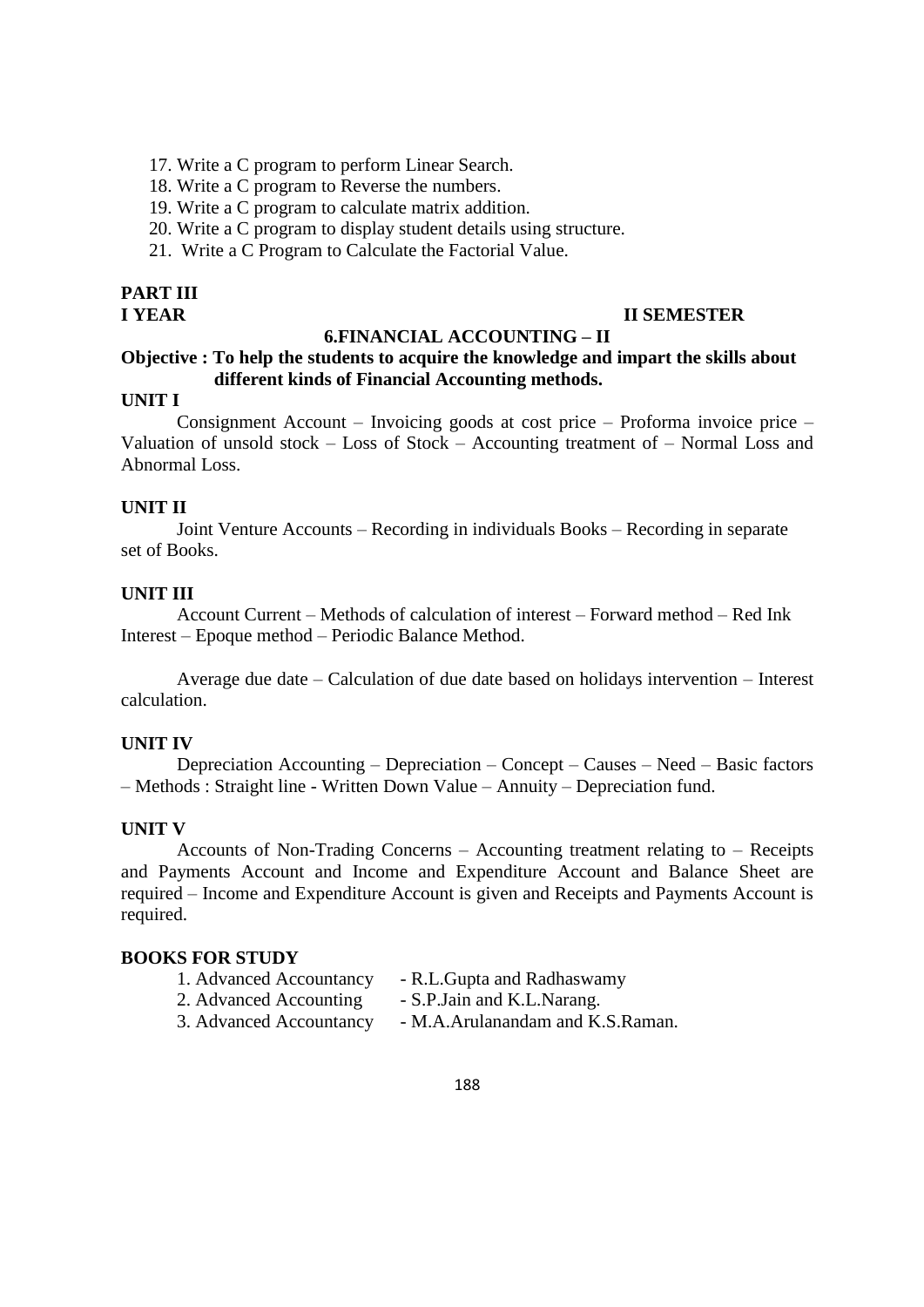| 4. Advanced Accountancy     | - S.N.Maheshwari                       |
|-----------------------------|----------------------------------------|
| 5. Advanced Accountancy     | - T.S.Reddy and A.Murthy               |
| 6. Prinicples of Accounting | - Dalston L.Cecil and JenitralL.Merwin |

# **BOOKS FOR REFERENCE**

- 1. Advanced Accounts M.C.Shukla and T.S.Grewal
- 2. Advanced Accountancy P.C.Tulsian

3. Introduction to Accountancy- T.S.Grawall

Note : The questions should be asked in the ratio of 60% for problem and 40% for theory.

# **PART III**

# **II YEAR III SEMESTER**

**Objective : This syllabus help the students to analyze database requirements and understand the basic concepts of database maintain using SQL and PL/SQL.**

#### **UNIT:I**

DATA, INFORMATION AND INFORMATION PROCESSING- Introduction-Definition of information-Quality of information-Information Processing.

**7.DATABASE APPLICATIONS**

INTRODUCTION TO DATA BASE MANAGEMENT SYTEMS(DBMS)- Introduction-Why a database?-Characteristics of data in a database-Database management system-Why DBMS?-Type of database management systems-Hierarchical model-Network model-Relational model

#### **UNIT : II**

Data definition-Basic structure of SQL Queries-SQL data types and schemes-Built-in Data types in SQL-User defined data types-Large object types-Integrity constraints.

# **UNIT: III**

Entity- Relationship(E-R) modeling- Introduction-E-R model- components of an E-R model- E-R modeling symbols.

RDBMS Terminology – The relational data integrity – Relational Data Manipulation- Codd's Rules- Tables, views – Indexes –Nulls, Tables, Views – Indexes – Nulls- Quries and Sub Queries – Aggregate Functions – Joins and Unions.

#### **UNIT: IV**

PL/SQL Blocks – PL/SQL Architecture- PL/SQL variables – PL/SQL data types – Control Structures – Cursors – PL/SQL Exceptions – PL/SQL Triggers – Types of Triggers – Procedures and packages.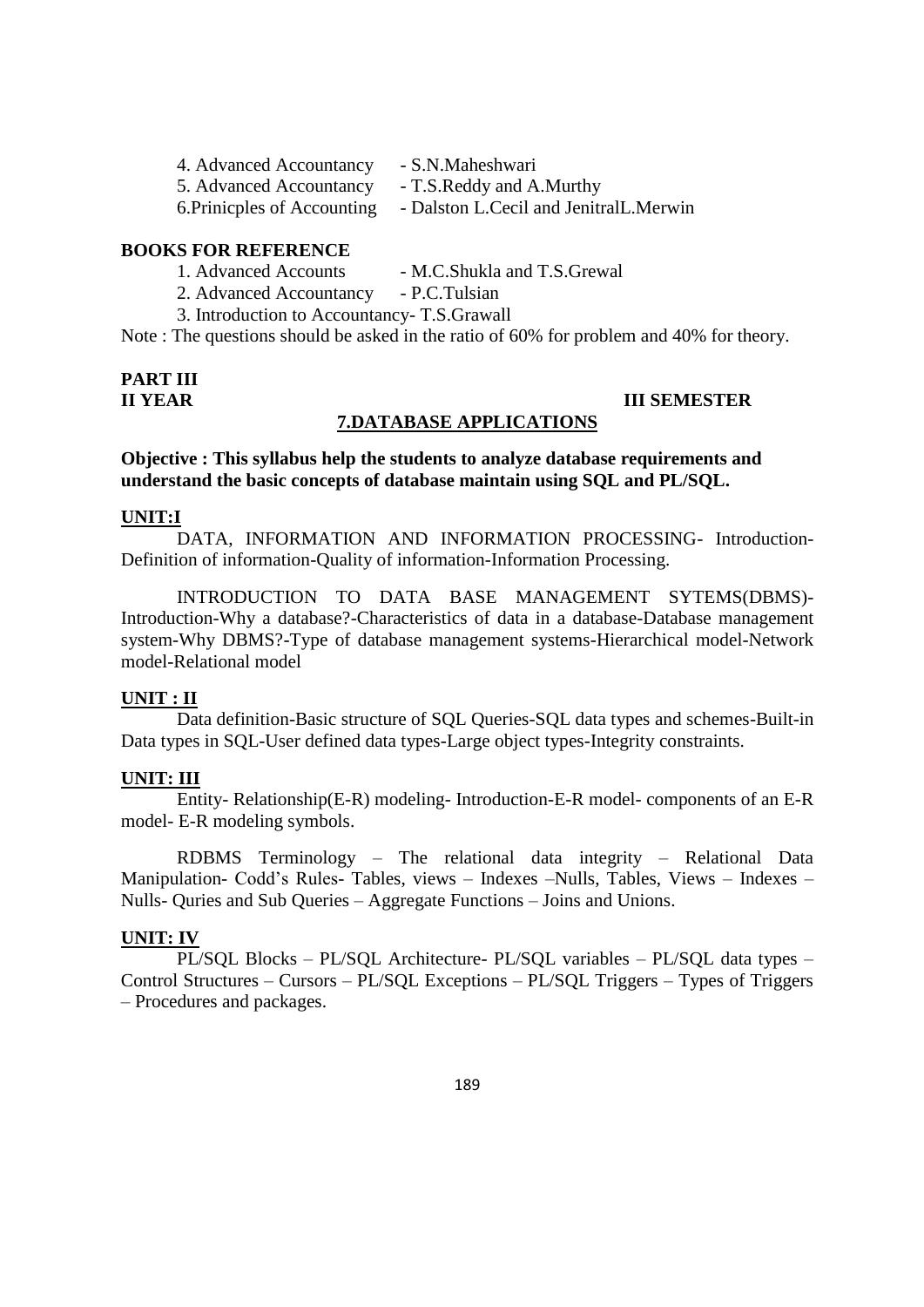# **UNIT:V**

FILE ORGANIZATION AND FILE STRUCTURE-Introduction-Operations on file-File storage organization-Storage media-File structure-Record types.

DATA NORMALISATION- Introduction- First normal form- Second normal form – Third normal form - Boyce - Codd normal form - Fourth normal form- Fifth normal form.

# **BOOKS FOR STUDY:**

1. Alexis Leon & Mathews Leon – Data base management systems – Leon vikas publishing, Chennai, 2002. Chapters 1,2,3,5,7,8,9,10,11,12,14,15,16,17,18,21,46 – D.

 2.Database System Concepts-Abraham Silberschatz Hentry F.Korth,S.Sundarshan chapter 3(Page 77 to 86),4 (Pages 121 to 125)

# **8.DATABASE APPLICATIONS – (ORACLE) Lab**

# **DDL COMMANDS**

1. Create a library database/table with the following fields: sno,accno,title,author,publisher,Pubyear,edition,rate,noc,pubaddr,isbn

- 2. Clear the screen
- 3. Show the structure of the library database/table
- 4. Add the new field purdate to the library table
- 5. Modify the size of the field rate in the library database.
- 6. Delete the library table.
- 7. Check the existence of the table.

# **DML COMMANDS**

- 8. Insert 5 rows into the library table
- 9. Display all the records of the library table
- 10. Display only the book titles and authors for all the books.
- 11. Display the name and author of all the books which published in the year 2005.
- 12. Change the rate of the books from 200 to 500.
- 13. Change the rate of the book to 350 whose accno is 101.
- 14. Delete the book whose accno is 102.
- 15. Delete all the records of the library table.

# **STRING FUNCTIONS**

- 16. Joining two strings.
- 17. Convert lowercase of any string
- 18. Convert uppercase of any string
- 19. Replace one string to another
- 20. Apply lpad to any string
- 21. Apply rpad to any string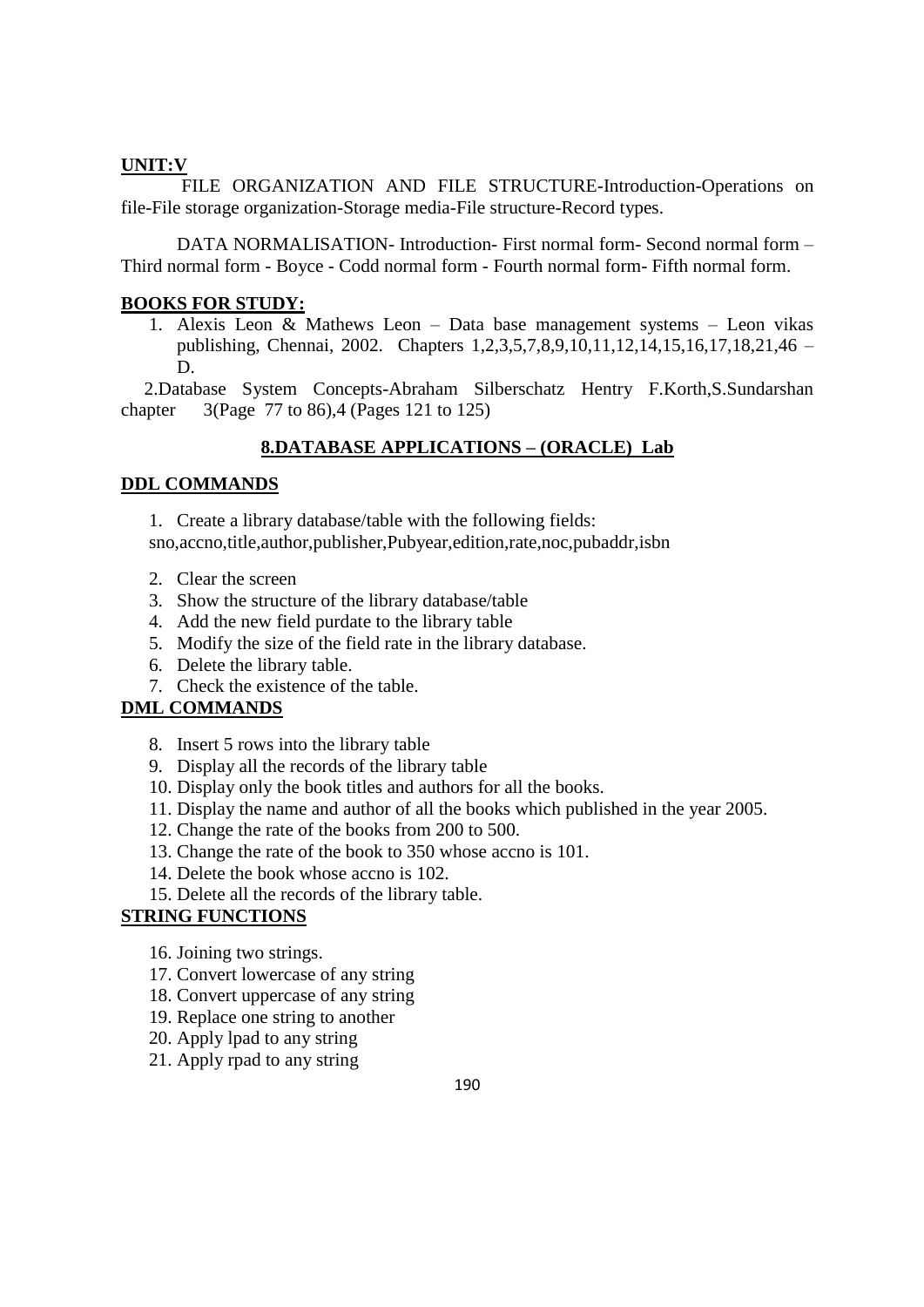- 22. Convert first letter is caps in any string
- 23. Remove left side of any string
- 24. Remove right side of any string
- 25. Find the length of any string.
- **26.** Find the ASCII value of any string.

# **DATE FUNCTIONS**

- 27. Display the current date.
- 28. Display the current day of the date.
- 29. Display the current month of the date.
- 30. Display the current year of the date.
- 31. Display the current time.
- 32. Find the next Monday from the current date

# **NUMERIC FUNCTIONS**

- 33. Find the absolute value of any number.
- 34. Find the floor value of any number
- 35. Apply the ceil function
- 36. Find the round value of any number
- 37. Find the square root of any number

# **AGGREGATE FUNCTION**

- 38. Find the largest book rate among books of the library table.
- 39. Display the book rate which is minimum among all the books.
- 40. Find the total number of books available in the library.
- 41. Find the total amount of all the books.
- 42. Find the average value of all the book rates.

# **PL/SQL PROGRAMS**

- 1. Odd or Even Number
- 2. Positive or Negative Number
- 3. Factorial Number
- 4. Multiplication Table
- 5. Display Numbers
- 6. Prime Number Or Not
- 7. Armstrong Number Or Not
- 8. Fibonacci Series
- 9. Student Mark list Preparation
- 10. Electricity Bill Preparation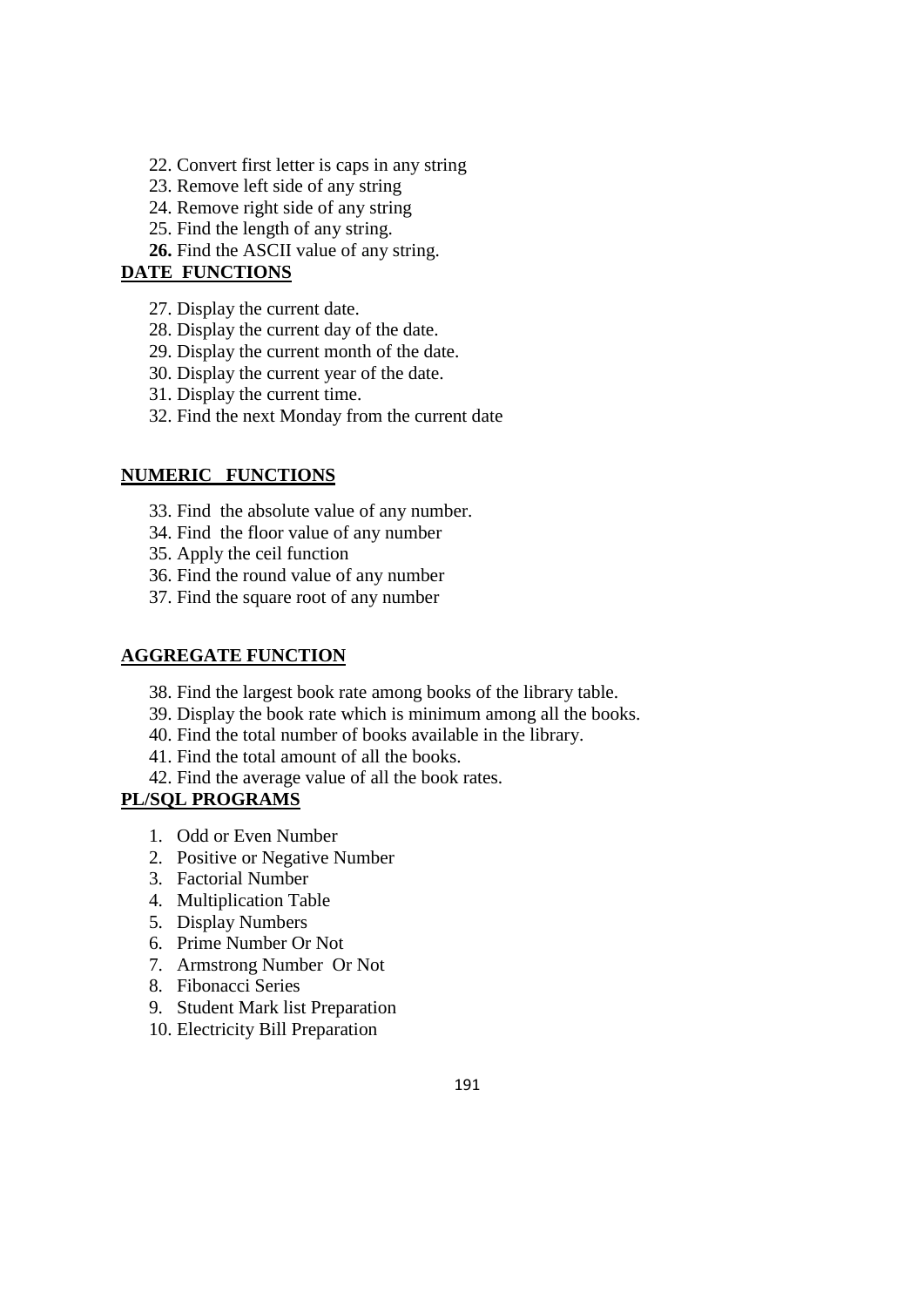#### **9.FINANCIAL ACCOUNTING III**

# **Objective : To help the students to acquire the knowledge and impart skills about different kinds of Financial Accounting methods.**

# **UNIT I**

Fire Insurance Claims – Loss of stock policy – Loss of profit policy – Application of average clause.

#### **UNIT II**

Royalty Accounts – Accounting treatment in the books of lessor and lessee- Sublease.

#### **UNIT III**

Insolvency Accounts – Individual Only – Statement of affairs – Deficiency account (List H)

Self balancing system: Self balancing ledger – Transfer from one ledger to another ledger.

### **UNIT IV**

Branch accounts – Types of Branches – Branch not keeping full system of accounting – Branch keeping full system of accounting (Excluding foreign branches) – Simple problems only- Departmental accounts – Allocation of expenses – Inter – Departmental transfers.

#### **UNIT V**

Hire purchase accounting  $-$  Calculation of interest  $-$  Cash price  $-$  Accounting treatment in the books of Hire purchaser and Hire vendor – Default and Installment purchase system : Theory only.

# **BOOKS FOR STUDY**

| 1. Advanced accountancy     | $\sim$ $-$ | R.L.Cupta and Radhaswamy      |
|-----------------------------|------------|-------------------------------|
| 2. Advanced accounting      | $\sim$     | S.P. Jain and K.L. Narang     |
| 3. Advanced accountancy $-$ |            | M.A.Arulanandam and K.S.Raman |

- 4. Advanced accountancy S.N.Maheshwari and S.K.Maheshwari
- 
- 5. Advanced accountancy T.S.Reddy and A.Murthy

# **BOOKS FOR REFERENCE**

- 1. Advanced Accounts M.C.Shukla and T.S.Grewal
- 
- 2. Advanced Accountancy P.C.Tulsian
- 

**Note:** The questions should be asked the ratio of 60% for problems and 40% for theory. **PART III III SEMESTER**

# **II YEAR.**

#### **10. BUSINESS STATISTICS**

**Objective : To familiarize the students with the application of statistics in business decision making** 

# **UNIT – 1**

Statistics – Meaning – Function – Importance – Limitation – Data collection – Sources – Primary – Secondary – Tools of Data Collection – Interview Schedule –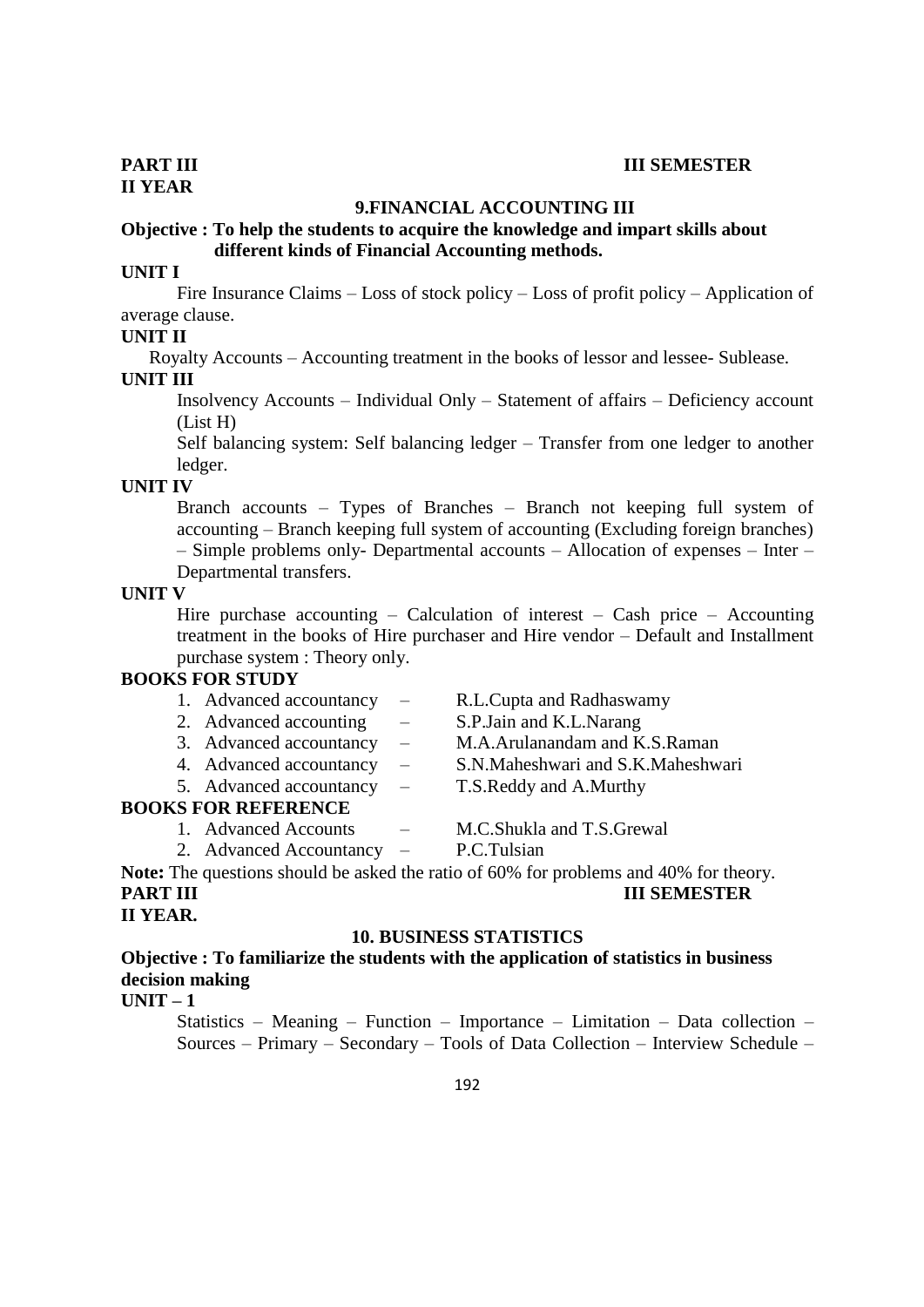Questionnarie - Census – Sampling – Classification – Presentation – Tabulation – Diagrammatic – Graphic.

### **UNIT – II**

Arithmetic mean – Combined mean – Median – Mode - Geometric mean – Harmonic mean.

Range – Quartile deviation – Mean deviation – Standard deviation – Combined standard deviation – Co-efficient of variation.

# **UNIT – III**

Skewness – Methods of studying skewness – Karl Pearson's Co-efficient of skewness – Bowley's co-efficient of skewness.

Correlation – Methods of studying correlation – Scatter diagram – Graphic method – Karl pearson's Co-efficient of correlation, Rank correlation, Concurrent deviation method.

# **UNIT – IV**

Regression analysis – Regression line – Regression equations – Least square method – Deviations taken from actual mean and assumed mean method.

#### **UNIT – V**

Analysis of time series – components – Methods of determining trend – Graphic – Semi – average – Moving average – Least square – Seasonal Variations – Method of simple average only.

#### **Book for study**

| 1. Statistical Methods    |   | M. Manoharan                    |
|---------------------------|---|---------------------------------|
| 2. Business Statistics    |   | P.R. Vital                      |
| 3. Statistics             |   | R.S.N.Pillai & V. Bagavathi     |
| 4. Statistical Methods    |   | C.B. Gupta.                     |
| 5. Business Statistics    | - | J.K. Sharma.                    |
| 6. Business Statistics    | - | S.P.Rajagopalam & R.Sattanathan |
| <b>Book for Reference</b> |   |                                 |
| Statistical               |   | Methods, S.P. Gupta.            |

| 1. Statistical |  |
|----------------|--|

| 2. Statistical Methods<br>$\overline{\phantom{0}}$ | Vijay Gupta. |  |
|----------------------------------------------------|--------------|--|
| 3. Fundamental of Statistics -                     | D.N.Elhance  |  |
| 4. Business Statistics<br>$\sim$                   | Levine       |  |

**Note:** The questions should be asked in the ratio of 60% for problems and 40% theory.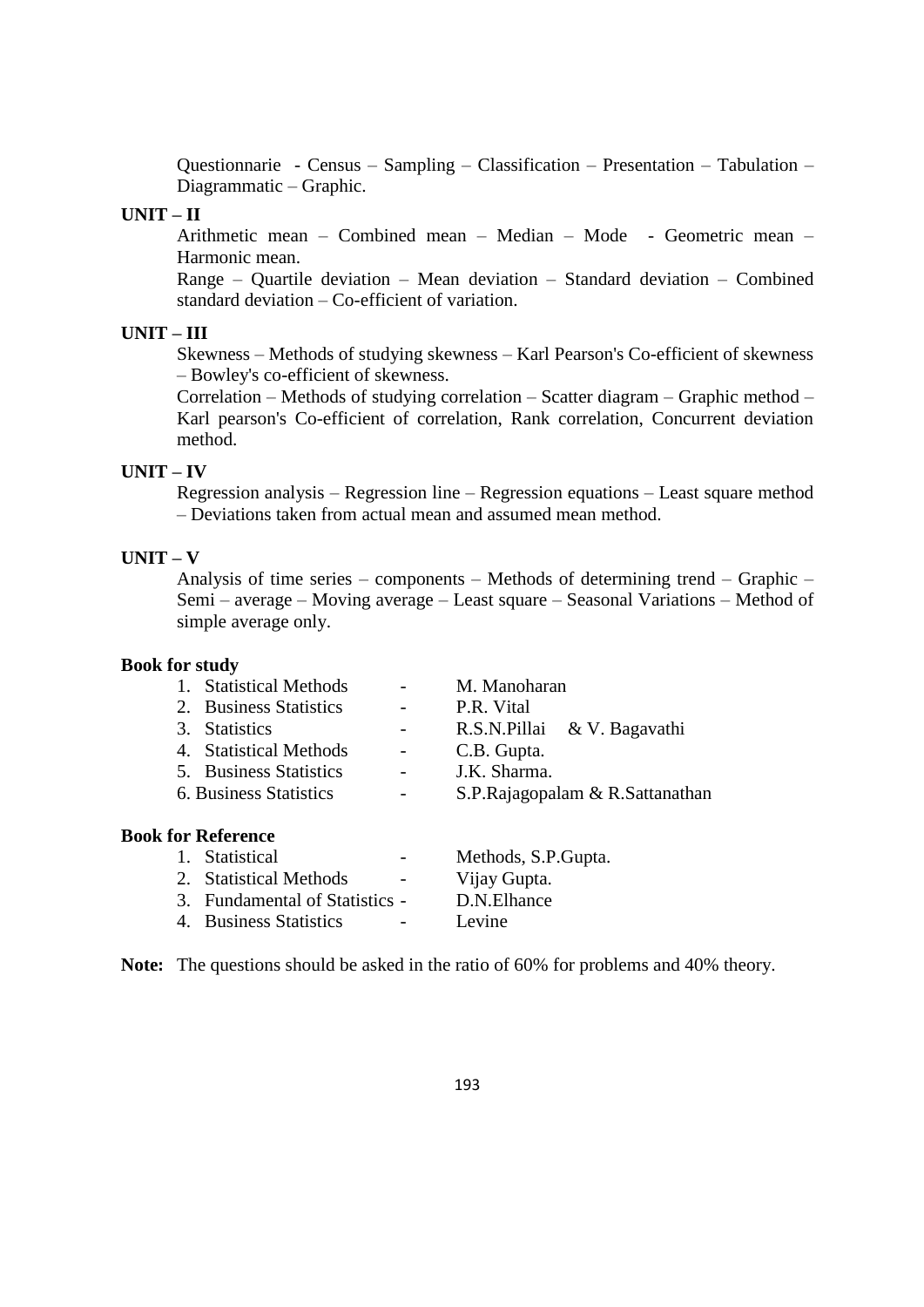#### **PART III III SEMESTER**

# **11.COST ACCOUNTING**

**Objective:** To acquaint the students with basic concepts used in the cost accounting, various methods involved in cost ascertainment and cost accounting book keeping

system**.**

# **UNIT – 1**

**Introduction :** Development of Cost Accounting – Definition of Cost – Costing, Cost Accounting and Cost Accountancy – Scope and Objectives – Advantages and Limitations – Cost Accounting VS Financial Accounting and Cost Accounting VS Management Accounting – Classification of Cost – Elements of Cost – Preparation of Cost sheet.

#### **UNIT – II**

**Material :** Material Control – Purchase Procedure – Different Levels of Stock of Materials – EOQ – Perpetual Inventory System – ABC Analysis – Inventory Turnover Ratio – Bin Card – Stores Ledger – Pricing of Material Issues (FIFO, LIFO and Average Methods)

**Labour:** Labour Turnover – Methods of Remunerating Labour – Incentive Schemes (Chargeable Expenses : Meaning and Examples)

# **UNIT – III**

**Overheads :** Meaning – Classification – Primary and Secondary Distribution of Overheads – Absorption of Overheads (Simple Problem)

# **UNIT – IV**

**Methods of Costing :** Operating costing – Process Costing – Normal Loss, Abnormal Loss and Abnormal effectives – Process Accounts [Excluding Inter – Process Profit and Equivalent Production] – Simple Problems. Joint Product and By – Product (Theory only).

# **UNIT – V**

Cost Center : Definition – Classification

Profit Center : Meaning – Purpose – Profit centre Vs Cost Centre

Cost Unit : Meaning – Examples

Cost Control : Meaning – Elements – Cost control Techniques.

Cost Reduction : Meaning – Features – Fields covered – Merits – Tools & Techniques – Cost control Vs.Cost Reduction.

Cost Audit : Definition – Objectives – Advantages – Cost Audit Vs. Financial Audit.

# **BOOK FOR STUDY**

| 1. Cost Accounting          | $ -$             | R.S.N. Pillai and Bhagavathi       |
|-----------------------------|------------------|------------------------------------|
| 2. Cost Accounting          | $\sim$ 100 $\mu$ | T.S. Reddy and Y.Hair Prasad Reddy |
| 3. Advanced Cost Accounting | $\sim$           | S.P.Jain & K.L.Narang              |
| 4. Cost Accounting          |                  | S.P. Iyengar.                      |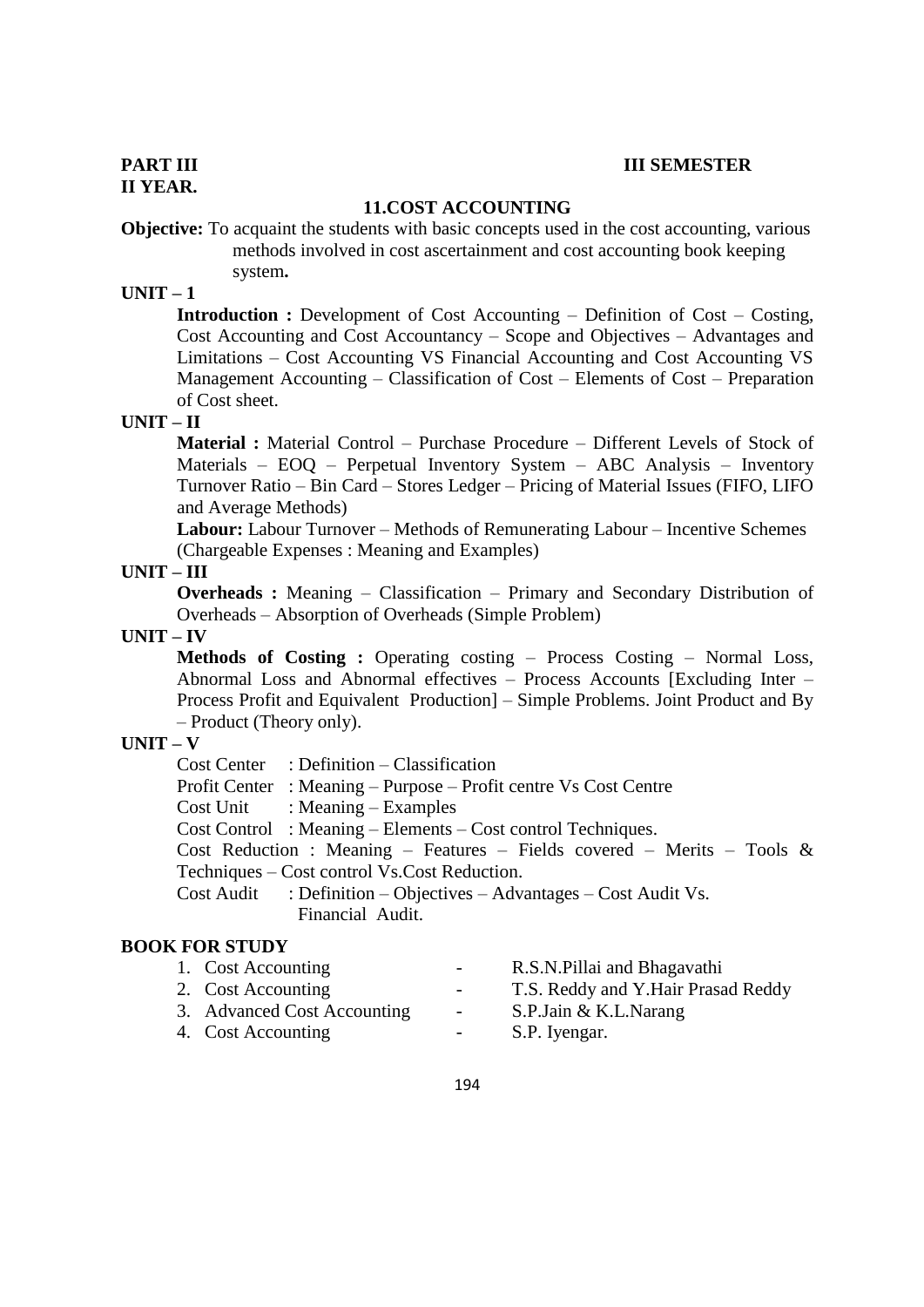#### **Book for Reference**

- 1. Cost Accounting The S.N. Maheswari
- 2. Cost Accounting Das Gupta
- 
- 4. Cost Accounting -
- 
- 
- 3. Cost Accounting Nigam, Naranja & Seghal<br>4. Cost Accounting B.K. Ghosh
	-

**Note:** The questions should be asked in the ratio of 60% for problems and 40% theory.

# **II YEAR**

# **PART IV IV SEMESTER**

# **12.INTRODUCTION TO VISUAL PROGRAMMING**

# **Objective : This syllabus is designed to guide the students in developing applications with GUI interfaces.**

# **UNIT: 1**

INTRODUCTION: Starting & Exiting Visual Basic-Using Project Explorer-Working with forms-Using Toolbox-Working with projects-Printing projects-Building & Running applications. ADDIND CODE AND USING EVENTS-Using Code window-Using Naming Conventions-Using variable-Scope-Subroutines & Functions.

# **UNIT: 2**

USING INTRINSIC VISUAL BASIC CONTROLS: Labels & Textbox controls-Using command button control-Using frame, Checkbox, option button controls-List Box and combo Box controls-Formatting controls-Using control Arrays-Using Tab Order.

WORKING WITH STRINGS-Using strings-Converting Strings-Concatenating Strings-Formatting Strings-Manipulating Strings-Comparing Strings.

# **UNIT: 3**

WORKING WITH NUMBERS: Using Numeric values-Using Numeric operators-Math functions-Random numbers USING CONTROL STATEMENTS-If & IIF-Select Case-Do-For-Exit Statements.

# **UNIT: 4**

USING DIALOGUE BOXES:MsgBox-Input Box-Common Dialogue Control-Open & Save as Dialogue Boxes-Color Dialogue Box-Font Dialog Box-Print Dialogue Box-Show Help method. USING MENUS: Creating Menus-Adding code to menu-creating shortcut menu-Using Picture box-Rich text box**.**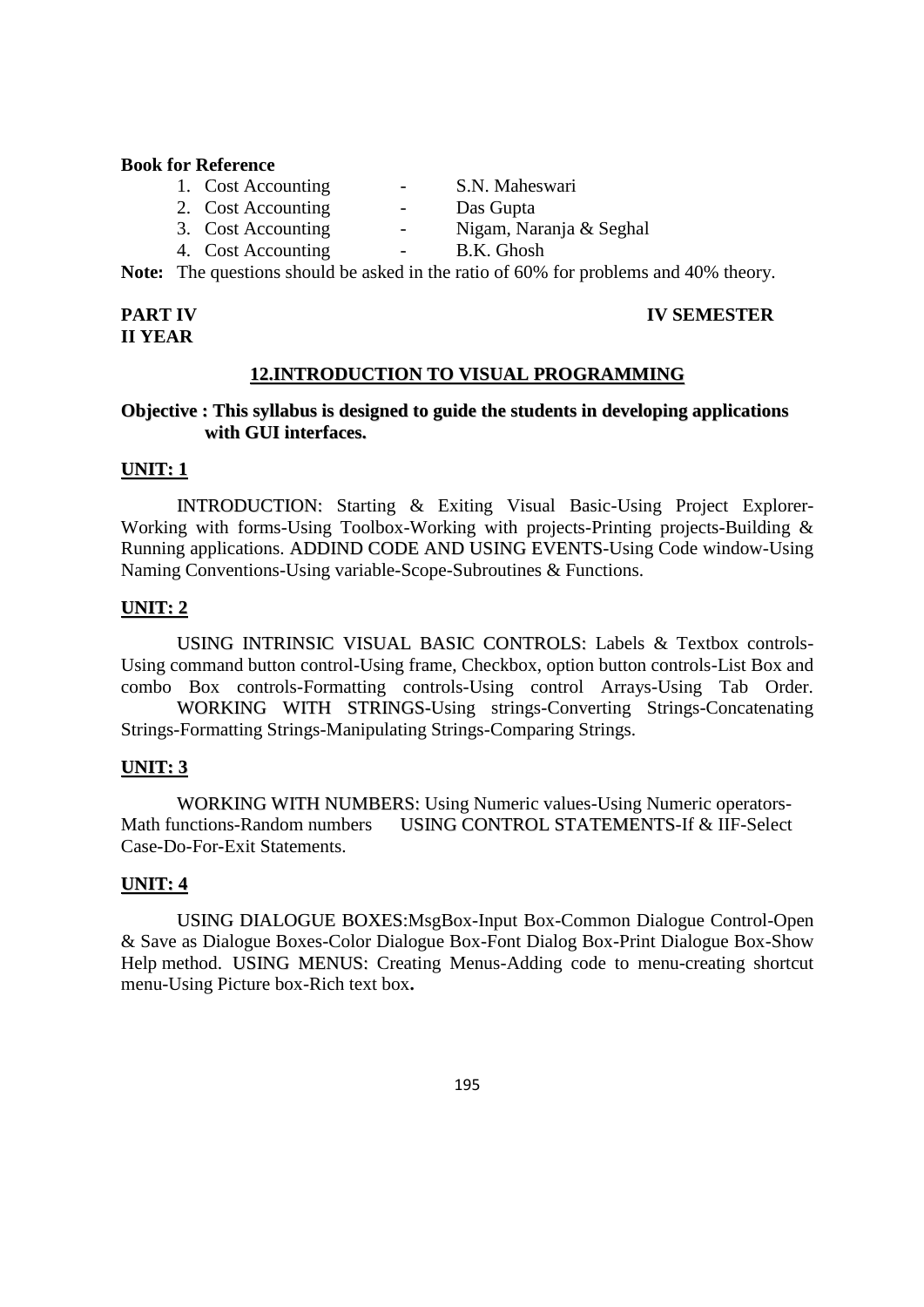# **Unit:5**

USING FILES & DATA BASES: Opening, Closing & Deleting files and Reading & Writing to files-Building Your Own Active X Controls:First step-Testing the control-Polishing the presentation of your control-Adding the functionality.

# **BOOKS FOR STUDY:**

1. SCOTT WARNER—TEACH YOURSELF VB6—TATA MCGRAWHILL, NEWDELHI, 1999. CHAPTERS: 1—8, 10.1, 10.2

2. GARY CORNELL—VISUAL BASIC 6 FROM GROUNDUP, TMH, NEWDELHI,1999. CHAPTER-6(PAGE 206-214).

# **BOOK FOR REFERENCE:**

**Mastering visual Basic6-Evangel Pertoutsos-BPB Publishers.**

# **13. INTRODUCTION TO VISUAL PROGRAMMING (LAB )**

- 1. Write a VB program to perform Arithmetic Operations.
- 2. Write a VB program using list box to sort the Numbers in ascending and descending order.
- 3. Write a VB program to calculate simple interest and compound interest values using function.
- 4. Write a VB program to generate Fibonacci Series.
- 5. Write a VB program to perform String Manipulation.
- 6. Write a VB program to Change the Color Using Scrollbar.
- 7. Write a VB program to perform number checking.
- 8. Write a VB program to find Item Details.
- 9. Write a VB program to Create Arithmetic Calculator.
- 10. Write a VB program using Drive, Directory and list box to open image and text.
- 11. Write a VB program using menu editor to format files
- 12. Write a VB program to format font in different styles.
- 13. Write a VB program to Create Circle Animation.
- 14. Write a VB program to display student details using DAO.

# **II YEAR**

# **PART III IIII** SEMESTER

#### **14.BANKING THEORY LAW AND PRACTICE**

# **Objective : To help the students to know about the basic principles of banking and its practices**

# **UNIT I**

Introduction – Origin of banking – definition – Banker and customer relationship – General and special – Types of deposits – Origin and growth of Commercial Banks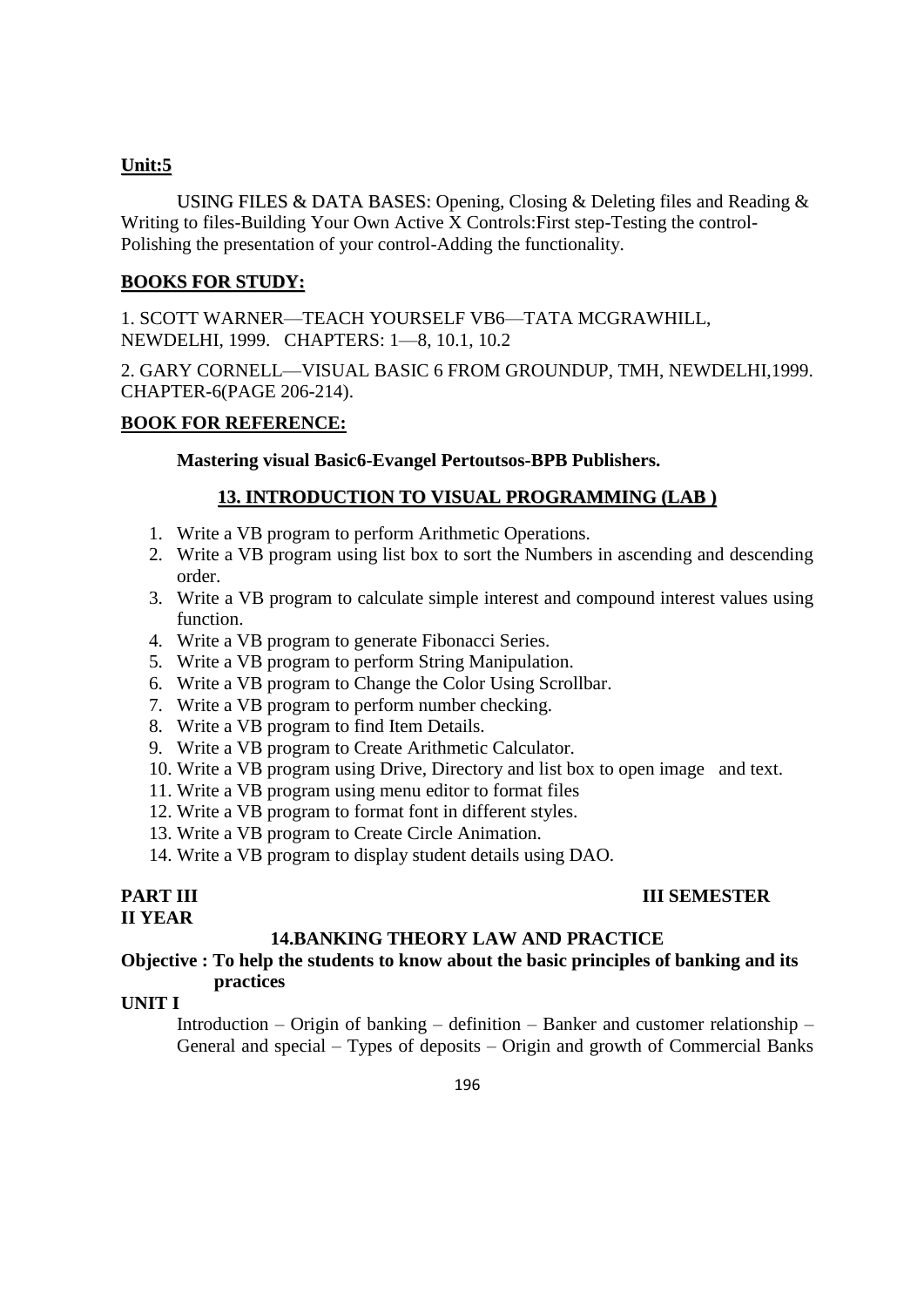in India – Reserve Bank of India and its functions – Ratios – CRR – SLR – Repo rate – Reverse repo rate

# **UNIT II**

Cheque – Crossing – Endorsement – Meaning – Definition – Types – Rules.

#### **UNIT III**

Paying Banker – Duties – Statutory protection – Payment –in- due- Course.

Collecting Banker – Duties – Statutory protection –holder-in-due – Course – Concept of negligence.

#### **UNIT IV**

Bank lending – Principles of sound lending – Secured Vs Unsecured advances – Types of advances – Advances against various securities. (Land  $\&$  Building, Life Insurance Policies and Stock exchange securities)

#### **UNIT V**

E-Banking –Meaning –Benefits –Internet Banking – Home Banking- Mobile Banking – Virtual Banking –E-Payments – ATM Card/Biometric Card, Debit/Credit/Smart card, EFT, ECS (Credit / Debit) – E.money – Electronic purse, Digital Cash.

### **BOOKS FOR STUDY**

| 1. Banking theory, Law and Practice | - Sundaram & Varshney  |
|-------------------------------------|------------------------|
| 2. Banking theory, Law and Practice | - Gordon and Natarajan |
| 3. Banking theory, Law and Practice | $-$ P.N.Varshney       |

- 
- 4. Banking theory, Law and Practice Dr.S.Gurusamy
- 5. Banking theory, Law and Practice A.V.Renganadhachary & D.S.Rao
- 6. Banking theory and Practice P.K. Srivastava

# **BOOKS FOR REFERENCE:**

1. A Textbook of Banking – M.Radhasway 2. Banking in India **- Casaman** - Vasant Desai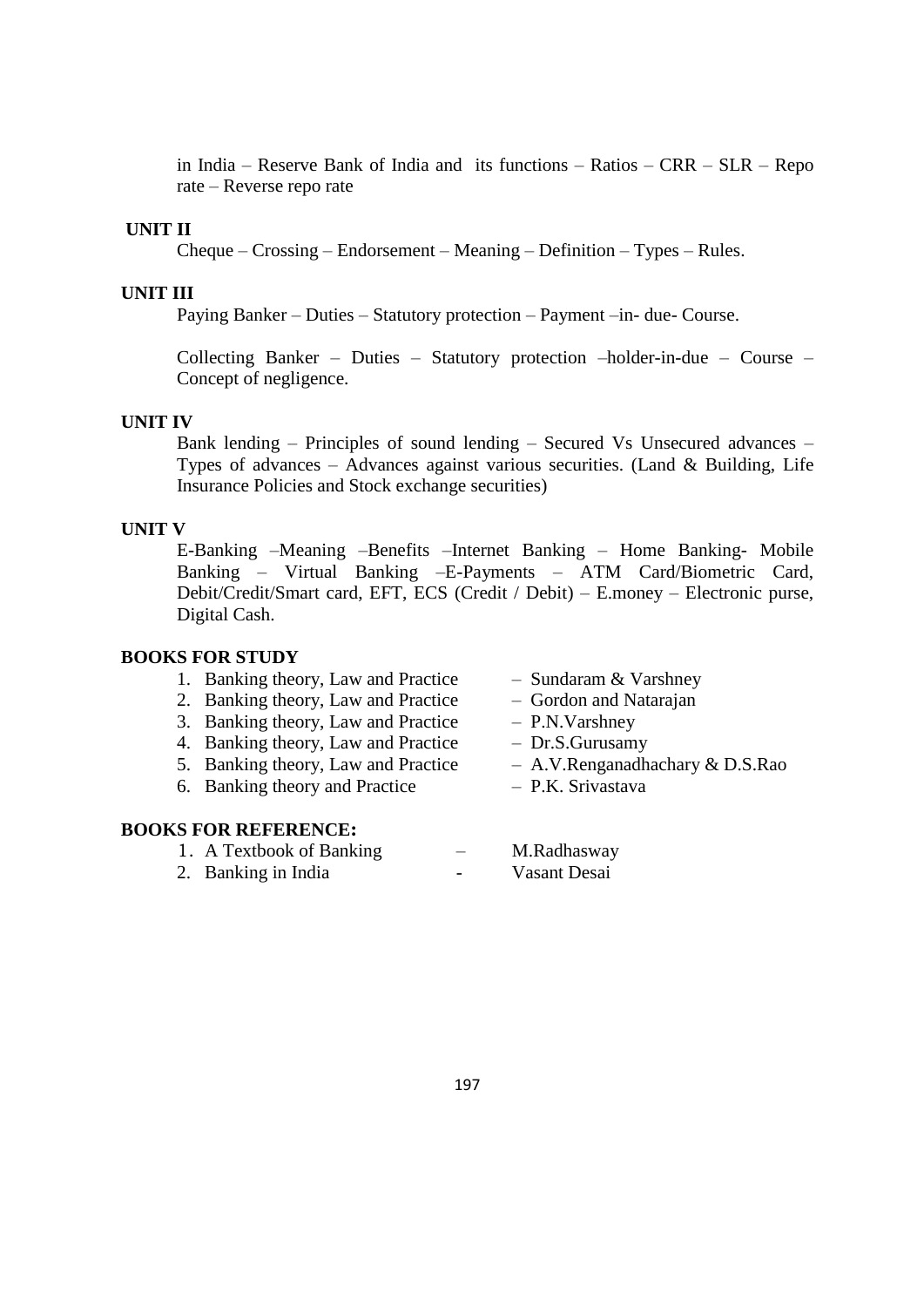# **II YEAR.**

#### **15.BUSINESS MATHEMATICS**

# **Objective : To familiarize the students with the applications of mathematics in business decision making.**

# **UNIT – I**

Number systems and equations – Counting techniques – Binomial expansion – Numbers- Natural – Whole – Rational – Irrational – Real – Alegebraic expressions – factorization – Equations – Linear quadratic – Simultaneous linear equations with two or three unknowns – Nature of roots forming quadratic equation – Permutations – Combinations.

# **UNIT – II**

Elements of Set theory – Definition – Symbols – Roster method and Rule method – Types of sets – Union & Intersection – Sub sets – Complements - Difference of two sets – Family of sets – Venn diagram – De – Morgon's law.

#### **UNIT – III**

Indices – Positive – Fractional – Operation with power function – Logarithms – Definition – Exponential forms – Laws of logarithms – Change of base – Formula – Common logarithms and natural logarithms – Characteristics and mantissa – Rules to write – Practical Problems.

#### **UNIT – IV**

Commercial Arithmetic – Interest – Simple – Compound – Normal rate – Effective rate – Depreciation – Present value – Discounting of bills – Face value of bills – Banker's discount – Banker's gain – Normal due date – Legal due date – Calculation of period for banker's discount and true discount.

#### **UNIT – V**

Determinants – Properties – Product – Matrices – Types – Addition – Multiplication – Matrix Inversion – Solving a system of linear equation using matrix inversion – Rank of matrix – Testing consistency of equations.

# **BOOK FOR STUDY**

| 1. Business Mathematics   | D.C.Sancheti & V.K.Kapoor |
|---------------------------|---------------------------|
| 2. Business Mathematics   | M. Manoharan & C. Elango  |
| 3. Business Mathematics   | P.R. Vittal               |
| 4. Business Mathematics   | B.M. Aggarwal             |
| 5. Business Mathematics   | M. Wilson                 |
| <b>Book for Reference</b> |                           |
| 1. Business Mathematics   | V.K. Kapoor               |
| 2. Business Mathematics   | Jeyaseelan and Sundresan  |
| 3. Business Mathematics   | G.K.Ranganath             |

**Note:** The questions should be asked in the ratio of 60% for problems and 40% theory.

198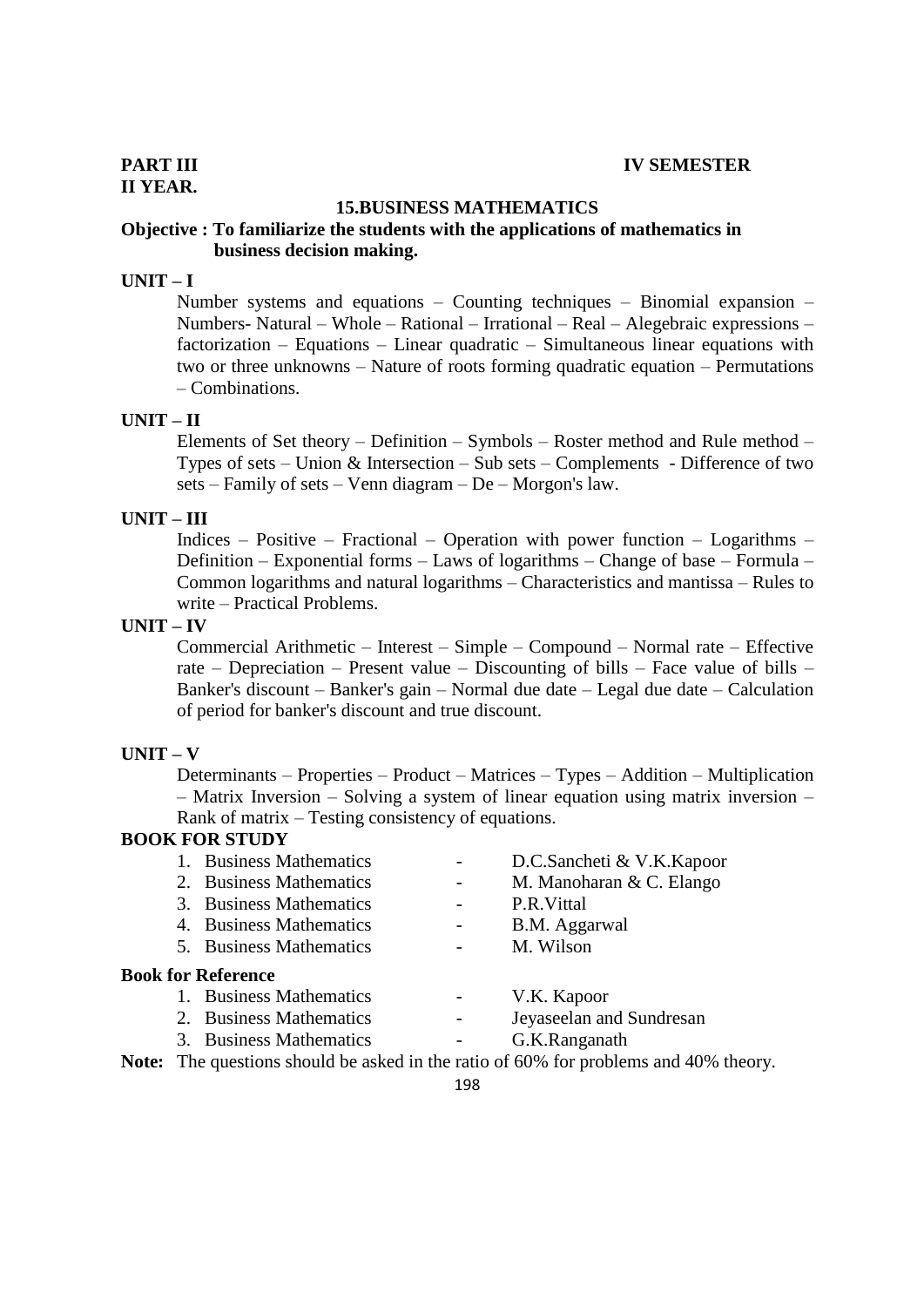# **16.FINANCIAL ACCOUNTING – IV**

**Objective :** To enable students to gain expert knowledge on partnership Accounts**.**

#### **UNIT – 1**

Partnership accounts : Partnership – Definition – Provisions relating to Partnership Accounting – Capital and Current Accounts of partners – Fixed and Fluctuating – Appropriation of profits – Past adjustments and guarantee.

#### **UNIT – II**

Admission of partner – calculation of new profit sharing ratio – Adjustment of undistributed profits, losses and reserves – Revaluations of Assets and Liabilities – Treatment of Good will – Adjustment of capitals of partners after admission of a partner.

# **UNIT – III**

Retirement of partner – Transfer of balance due to retired partner – Death of a partner – Treatment of joint life policy – Settlement of amount due to legal representative of deceased partner.

#### **UNIT – IV**

Amalgamation of firms – Sale to a company.

#### **UNIT – V**

Dissolution of Partnership : Accounting treatment – Insolvency of partner- Decision in Garner Vs Murray case – Insolvency of all partners – Piecemeal distribution – Proportionate capital method – Maximum loss method.

### **BOOK FOR STUDY**

| 1. Advanced accountancy   |                          | R.L.Gupta and Radhaswamy           |
|---------------------------|--------------------------|------------------------------------|
| 2. Advanced accounting    | $\overline{\phantom{a}}$ | S.P.Jain and K.L.Narang            |
| 3. Advanced accountancy   | $\overline{\phantom{a}}$ | M.A.Arulanandam and K.S.Raman      |
| 4. Advanced accountancy   | $\overline{\phantom{a}}$ | S.N.Maheshwari and S.K.Maheswari   |
| 5. Advanced accountancy   | $\overline{\phantom{a}}$ | T.S. Reddy and A. Murthy.          |
| 6. Business Accounting    |                          | DalstonL.Cecil and JenitraL.Merwin |
|                           |                          |                                    |
| <b>BOOK FOR REFERENCE</b> |                          |                                    |

# 1. Advanced accounts - M.C. Shukla T.S. Grewal 2. Advanced accountancy - P.C. Tulsian

**Note:** The questions should be asked in the ratio of 60% for problems and 40% theory.

199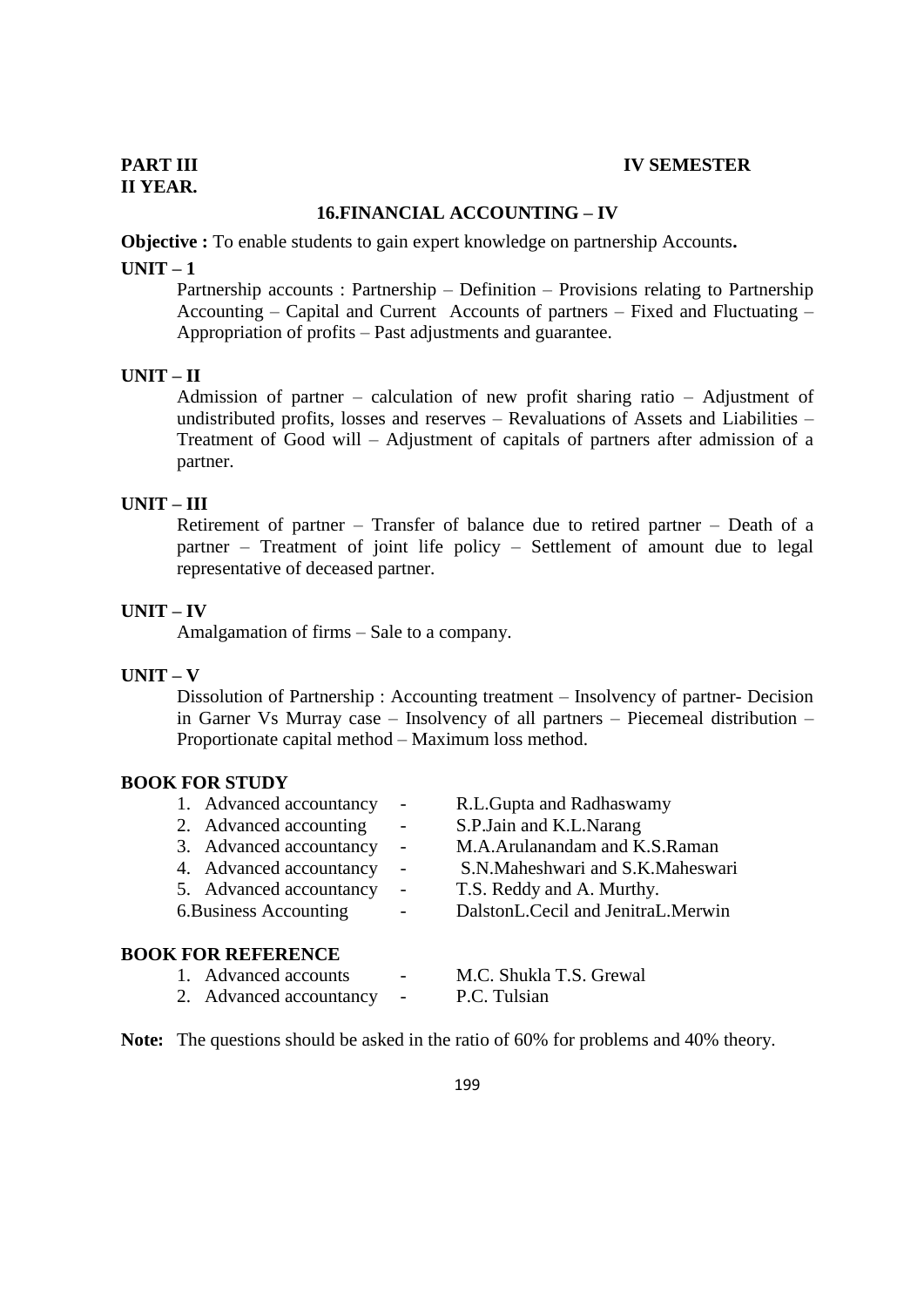# **THIRD YEAR**

# **17.FINANCIAL ACCOUNTING – V**

**Objective :** To familiarize the students with the principles of joint stock Company Accounts.

# **UNIT I**

Issue of shares : Introduction - Accounting Procedures for issue of equity and preference shares at par, at discount and at premium - forfeiture and reissue. Rights issue, Bonus issue and Buyback of shares (Theory only) Redemption of Redeemable Preference Shares.

### **UNIT II**

Issue of debentures- Accounting procedures for issue of Debentures - Debentures issued as collateral security – Redemption of debentures - Methods – Installment – Lottery – Sinking fund- ex Interest and cum- interest quotations.

### **UNIT III**

Underwriting of shares and debentures – Marked and unmarked applications - Firm underwriting - Profit and Loss prior to Incorporation – Final accounts of joint Stock Company.

## **UNIT IV**

Valuation of goodwill - methods - Simple profit – Super profit – Capitalisation method – Valuation of shares – methods – intrinsic value – Yield value – Fair value.

#### **UNIT V**

Amalgamation, Absorption and Reconstruction (Internal and External) of joint stock companies.

#### **BOOKS FOR STUDY**

- 1. Advanced accountancy R.L. Gupta and Radhaswamy
- 2. Advanced accounting S.P.Jain and K.L.Narang
- 3. Advanced accountancy M.A.Arulanandam and K.S.Raman
- 4. Advanced accountancy S.N.Maheshwari and S.K. Maheshwari

**Note :** The questions should be asked in the ratio of 60% for problems & 40% for theory.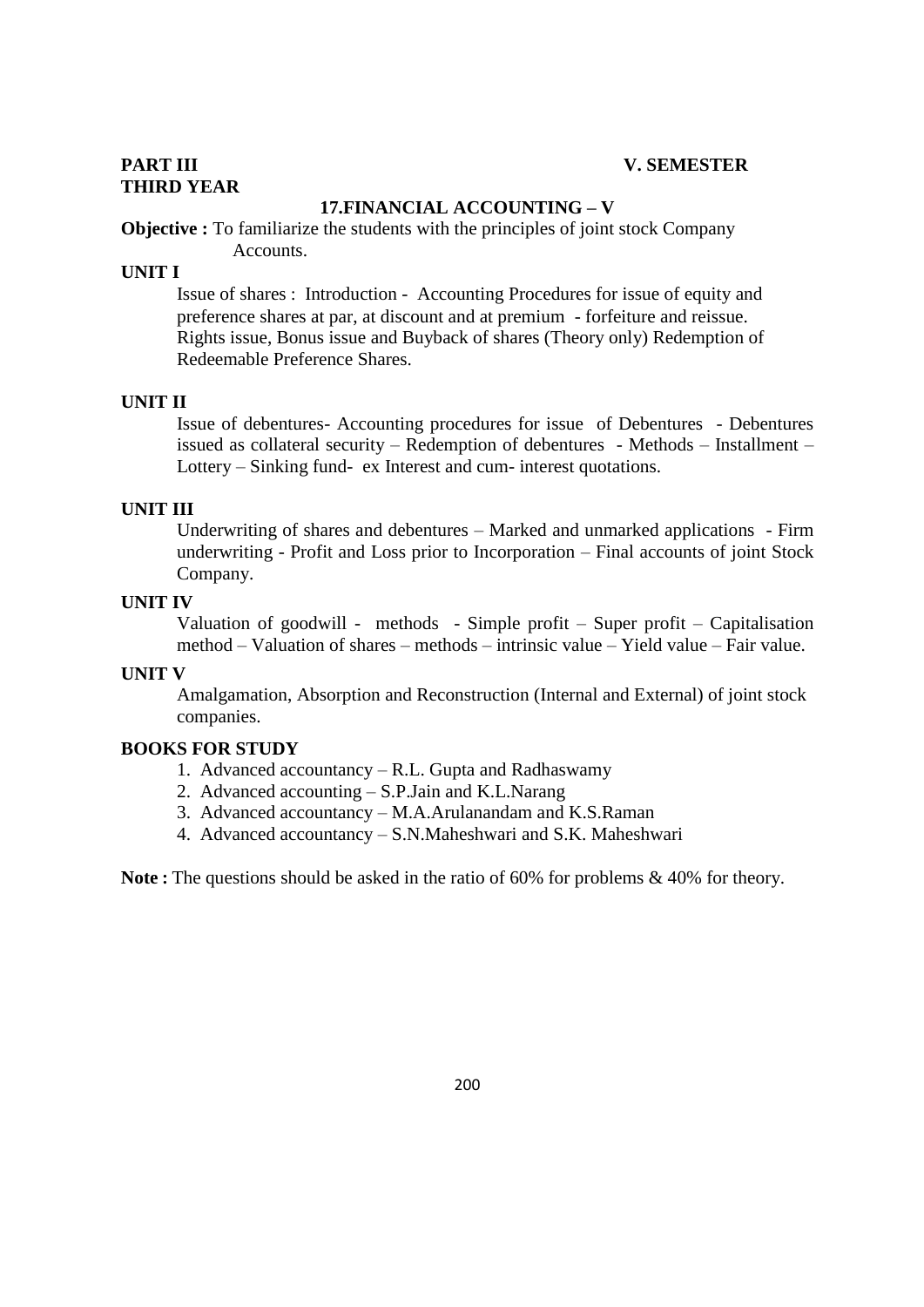# **PART III V. SEMESTER**

# **THIRD YEAR**

### **18.BUSINESS LAWS**

**Objectives:** To impart basic Knowledge of the important business legislations**.**

#### **UNIT I**

Contract: Meaning and Definitions of contract – Essential elements of valid contract – Valid, Void and Voidable contract. Offer – Acceptance – Communication and revocation of Offer and Acceptance.

# **UNIT II**

Consideration – Capacity of parties- Free consent – Modes of discharge of contract – Breach – Remedies for Breach.

# **UNIT III**

Sale of Goods Act , 1930: Contract of sale – Conditions & warranties –Transfer of Property and title to goods – Rights & duties of Seller & buyer – Rights of unpaid seller. Contract of Indemnity &Guarantee : Features – Rights & Liabilities of Surety.

#### **UNIT IV**

Cyber law and contract – Procedures – Digital signature- Safety mechanisms.

#### **UNIT V**

Consumer Protection Act 1986 : Definition – Objectives - Consumer Protection councils – consumer disputes – Redressal –Reasons for slow growth of consumer movement in India – Suggestions for Strengthening.

### **BOOKS FOR STUDY**

- 1. Elements of Mercantile law N.D. Kapoor
- 2. Business Law R.S.N Pillai&Bagawathi
- 3. Mercantile Law M.C. Kuchal
- 4. Business Law M.R. Sreenivasan
- 5. Business Law V.Balachandran&S.Thothadri

# **BOOKS FOR REFERENCE**

- 1. Hand Book of Mercantile Law- E.Venkatesan
- 2. Business Law Shukla&Saxena
- 3. Mercantile Law N.D. Kapoor
- 4. Business and Industrial Law M.C. Kuchal
- 5. E-Commerce Puja
- **Note**: The last unit of syllabus will be replaced by the New consumer Act when it is Enforced.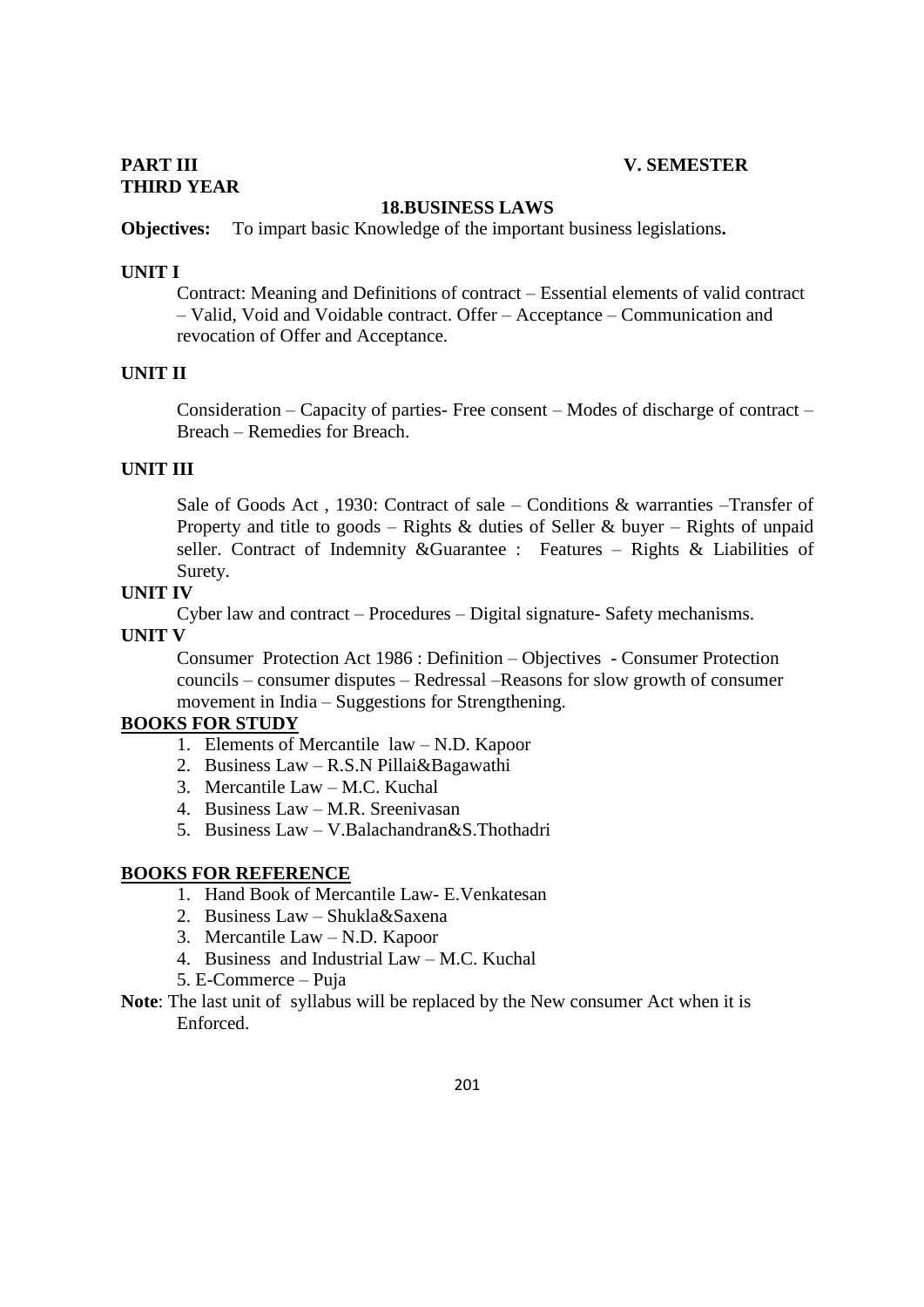# **19.INCOME TAX LAW AND PRACTICE – I**

# **Objectives:** To provide the basic knowledge and equip students with application of principles and provisions of income tax Act 1961 and latest relevant Rules.

### **UNIT I**

Income Tax Act, 1961 – Definitions - Income - Assessment –Assessment year-Previous year – Person –Assessee – Resident but not ordinary resident- Non – resident – Deemed Income- Capital receipts and revenue Receipts – Capital expenditure and Revenue expenditure.

#### **UNIT II**

Exempted Income u/s10, Exempted income on free trade zones u/s 10A, Special economic zones u/s 10AA, Charitable trust u/s 11, 12, and 13 Political parties u/s 13A.

# **UNIT III**

Computation of Taxable income – Income from salary – Income from House Property.

#### **UNIT IV**

Profits and gains from Business or profession – Depreciation and other deductions.

#### **UNIT V**

Capital gains – Income from other sources.

#### **BOOKS FOR STUDY**

- 1. Income tax law and Practice B.B.Lal
- 2. Income Tax law and Practice BhagavathiPrased
- 3. Students Guide to Income Tax VinodK.Singhania
- 4. Income Tax Law and Practice Murthy & Reddy

### **BOOKS FOR REFERENCE :**

- 1. Income Tax law and Practice H.C. Mehrotra
- 2. Law and Practice of Income Tax dinkarPagare
- 3. Income Tax law and Practice V.P Gaur and D.B.Narang
- 4. Income Tax Law and Practice Hariharan

**Note :** The questions should be asked in the ratio of 60% for problems and 40% for theory.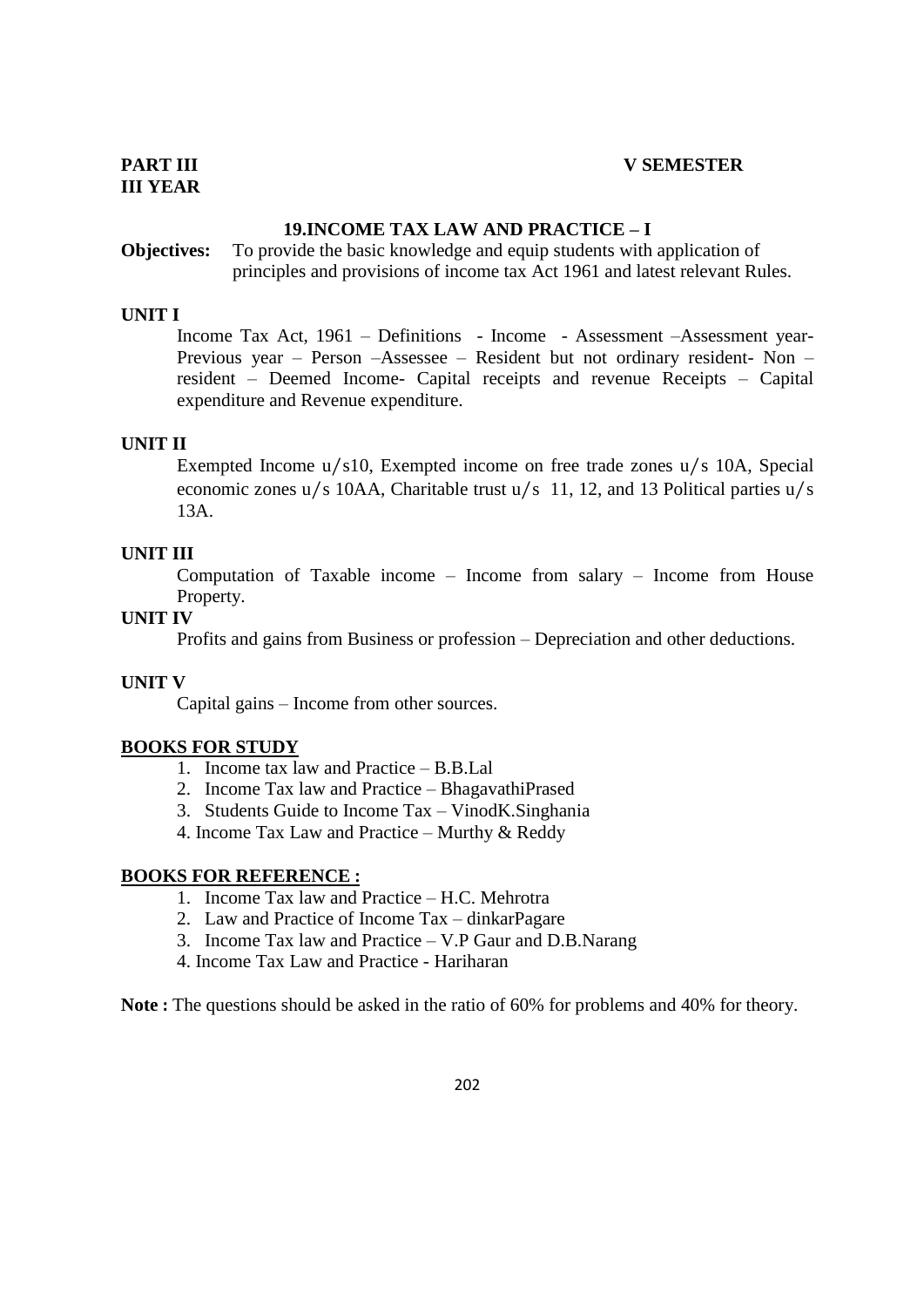# **20. INTRODUCTION TO MULTIMEDIA AND DTP**

# **Objective : This syllabus is designed to demonstrate knowledge of terminology related to desktop publishing, graphics and animation using Photoshop and Corel Draw.**

#### **UNIT 1:**

Introduction- Media and Data streams- Medium-Main Properties of multimedia system- multimedia: Images and Graphics- Basic Concepts- Computer Image Processing.

#### **Unit –II**

Getting started with Photoshop- Photoshop Program window –working with files-Working with images- Images-Image Size- Image Resolution-Editing Images-Color modes –Setting Fore and Background- Making selection –editing selection.

### **Unit-III**

The Painting Tools- Drawing Tools-Retaching Tools-Layers-Layers palette- working with layers-Hiding , showing & deleting layers-Repositioning layers-Flattening Images-Filters.

#### **Unit –IV:**

Corel Draw Basics : Getting Started with Corel Draw –Corel Draw Screen- Property Bar- Handling Files-Views-Drawing and selection- Getting Familiar with Tool Box- Getting Started With Project- Working with object and shapes- Adding effectsto object- Working with text- text tool-Book Cover-Converting Text Type.

#### **Unit V:**

Formatting Text –Text editor-Working with Images-Images-Importing Images-Resizing ,Rotating, Skewing and cropping Images-Adding Special effects- Exporting Files-Publishing –Changing Page size-Page Layout and Background- Page Frame-Inserting ,Deleting and renaming Pages-Rulers.

#### **Books for study:**

- 1. Multimedia computing & Applications Ralf stein Metz and Klara Nahrstedt- Pearson Eduction Chaper 2(Page9-17) Chapter4(Page55-80)\_
- 2. Comdex-Multimedias and Web design –Vikas Gupta,Dream Tech Press (Page 47- 264)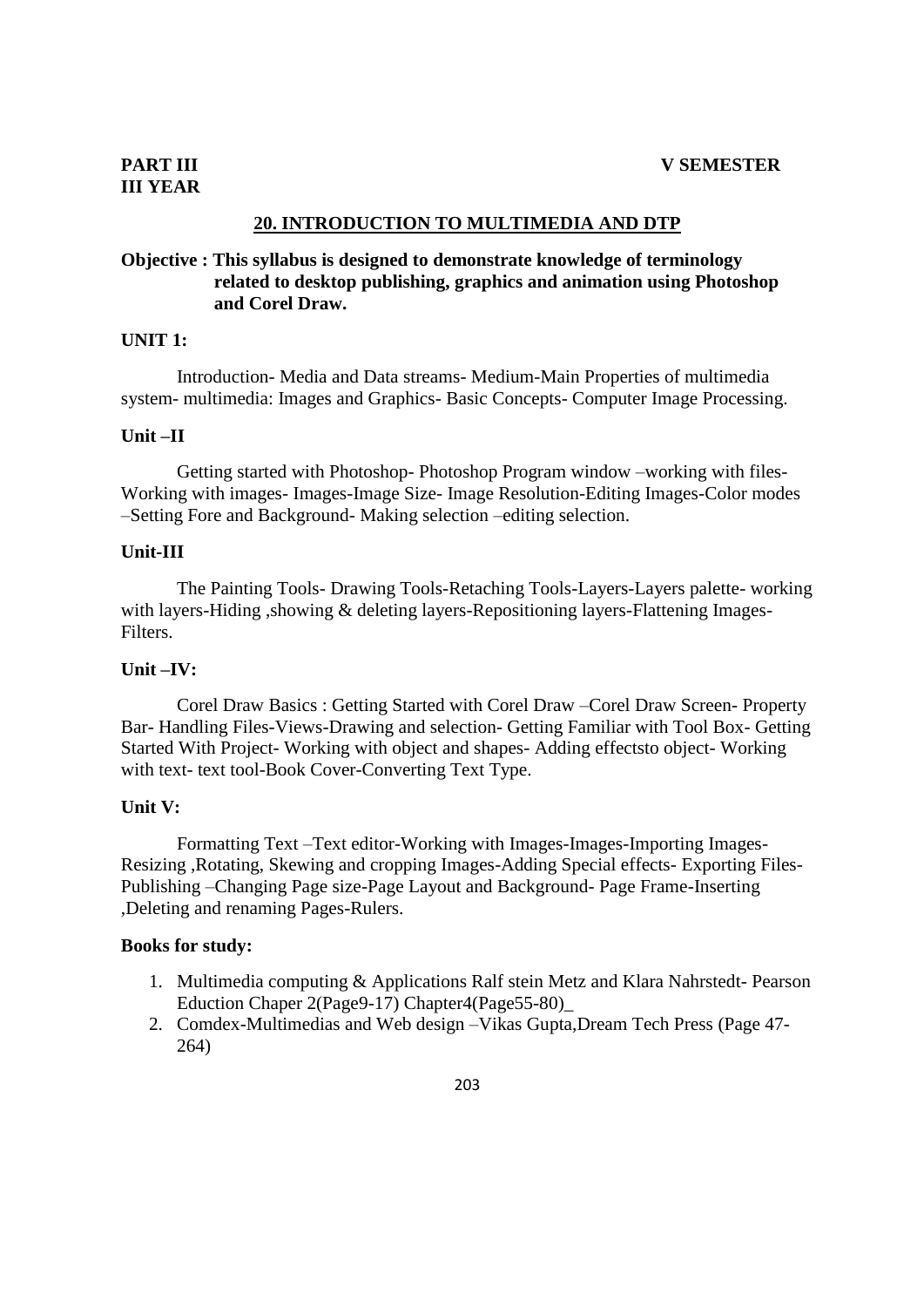# **21.Multimedia & DTP (Lab )**

# **PHOTOSHOP EXERCISES**

**1.Picture Package and Ripple Border.**

**2.Brush and Pattern Effects.**

**3. Rainbow Effect**

**4. Rain effect**

**5. Water ripple& Lighting Effect**

**6. TEXT EFFECT I :**

**1. Outline effect**

**2. Shadow effect**

**3. Wrap Text**

# **7. TEXT EFFECT II :**

**1.Fire effect**

**2.Mask effect**

**3.Bevel&emboss effect**

# **8.DESINNING CARDS:**

**1.Id card**

**2.Visting cards**

# **9.PICTURE EFFECT I:**

**1. Findedge effect**

**2. Lighting effect**

**3.Photocopy effect**

# **10. PICTURE EFFECT II:**

**1.Water effect**

**2.Frame effect**

**3.Paint effect.**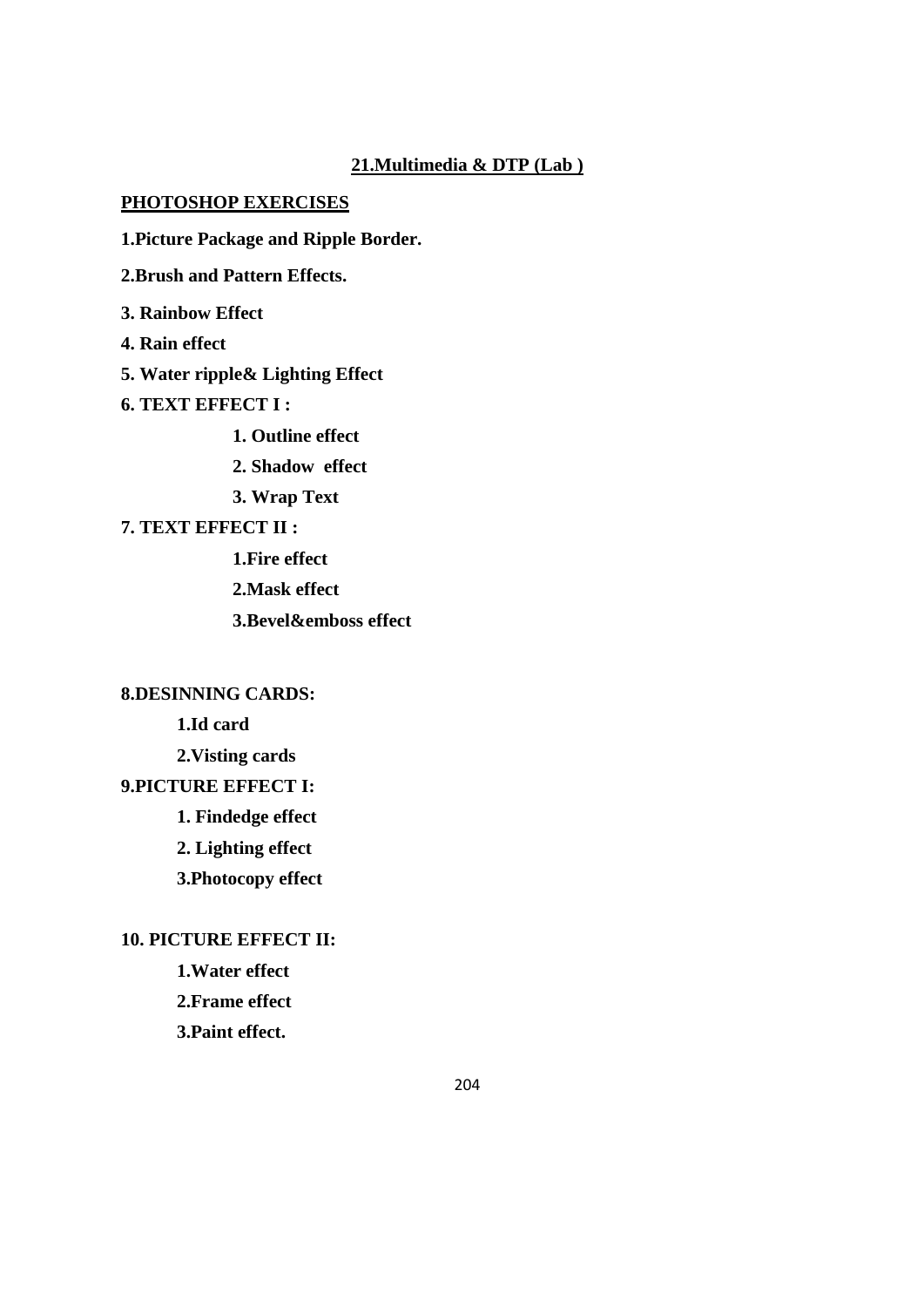**11.Bouncing ball Animation**

**12.Tree Animation**

# **CORELDRAW EXERCISES**

**1. Designing a Logo**

- **1. Designing a Banner**
- **2. Text Effects**
	- **1. Extrude and Contour Effect**
	- **2. Artistic Effect**
	- **3. Perspective Effect**
	- **4. Powerclip Effect**
- **4. CD Design**
- **5. Bitmap Effects** 
	- **1. Page curl Effect**
	- **2. Particles Effect**
	- **3. Frame Effect.**
- **6. Designing a Book Cover.**

# **PART III VI Semester**

**III Year**

# **22. INDUSTRIAL RELATIONS AND LABOUR LAWS**

**Objectives:** To impart the basic Knowledge of the important labour legislations.

# **UNIT I**

Meaning, Natures, Objectives and Significance of Industrial Relation, Approaches to the study of Industrial Relation, Causes and Effects of Poor Industrial Relation, Suggestions to improve Industrial Relation.

# **UNIT -II**

Trade Union Theories, Need Objectives and Functions of Trade Union, Historical Development of Trade Unions in India, Obstacles in the Growth of Strong Trade Unionism, Salient Features of Trade Union Act, 1926.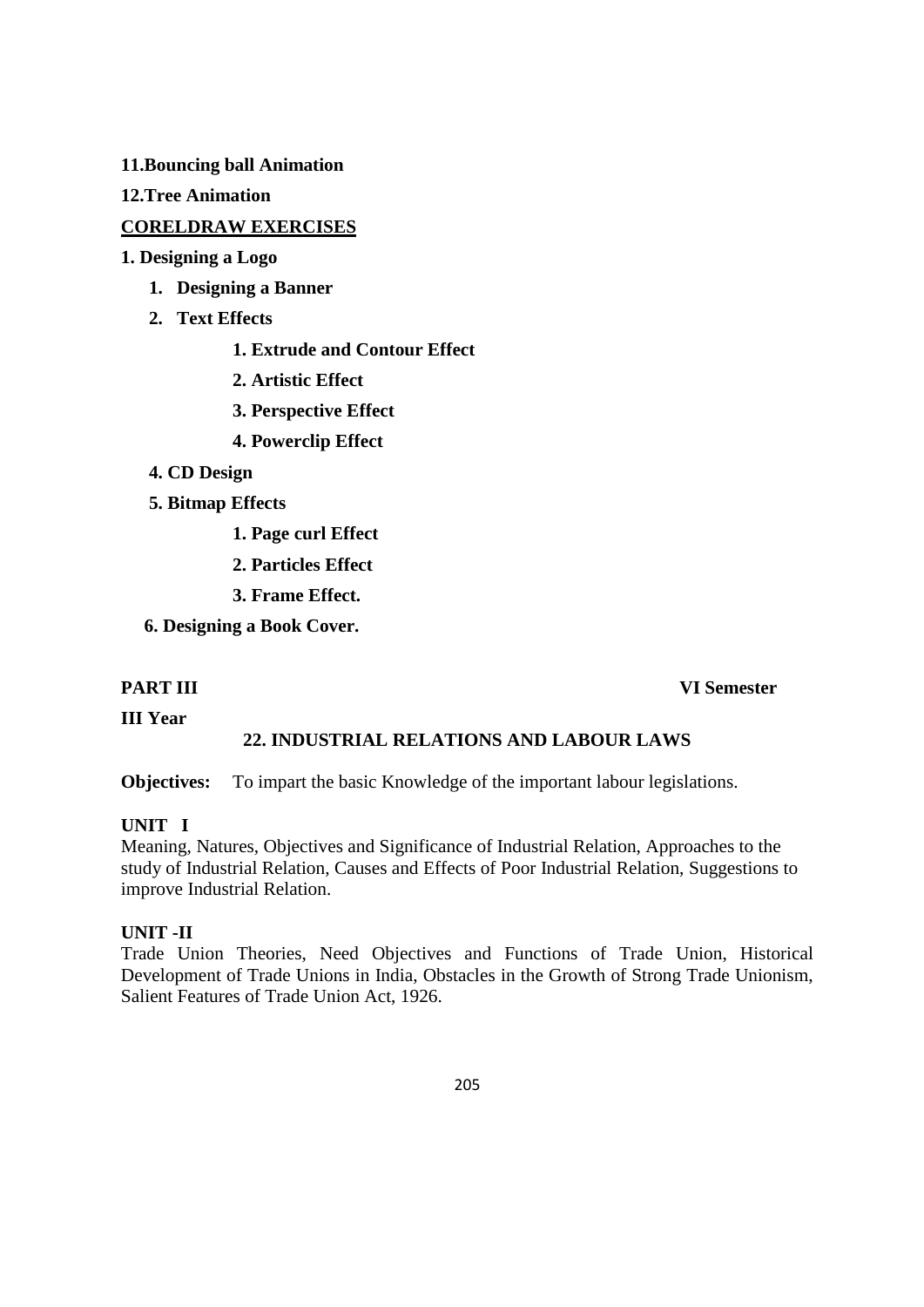# **UNIT -III**

Industrial Disputes Act, 1948 : Meaning, Forms, Causes and Consequences of Industrial Disputes,

# **UNIT IV**

Concepts, Significance and Types of Collective Bargaining, Conditions for Collective Bargaining, Factors Influencing Collective Bargaining, Collective Bargaining in India.

### **UNIT - V**

Salient Features of Factories Act, 1948; Payment of Wages Act, 1936; Minimum Wages Act,1948.

### **BOOKS FOR STUDY**

| 1. Elements of Mercantile Law    | $\sim$ 100 $\mu$         | N.D. Kapoor.        |
|----------------------------------|--------------------------|---------------------|
| 2. Mercantile Law                | $\overline{\phantom{a}}$ | M.C.Kuchal          |
| 3. Industrial Relations & Labour |                          |                     |
| Legislations                     | $\sim$ $\sim$            | Dr.M.R.Sreenivasan. |

### **BOOKS FOR REFERENCE:**

| 1. Hand books of Mercantile law | $\sim$ | E.Venkatesan |
|---------------------------------|--------|--------------|
| 2. Business and Industrial sLaw |        | M.C.Kuchal   |
| 3. Lectures on Business $\&$    |        |              |
| Corporate Laws                  |        | Dr.K.Kapoor  |
|                                 |        |              |

# **III YEAR**

**PART - III VI SEMESTER**

# **23.INCOME TAX LAW AND PRACTICE – II**

# **Objective : To make the students to know about latest Income Tax Rules and Regulations.**

#### **UNIT I**

Clubbing of Income - Set - off and carry forward of losses - Deductions from gross total income.

# **UNIT II**

Assessment of Individual and Hindu undivided family.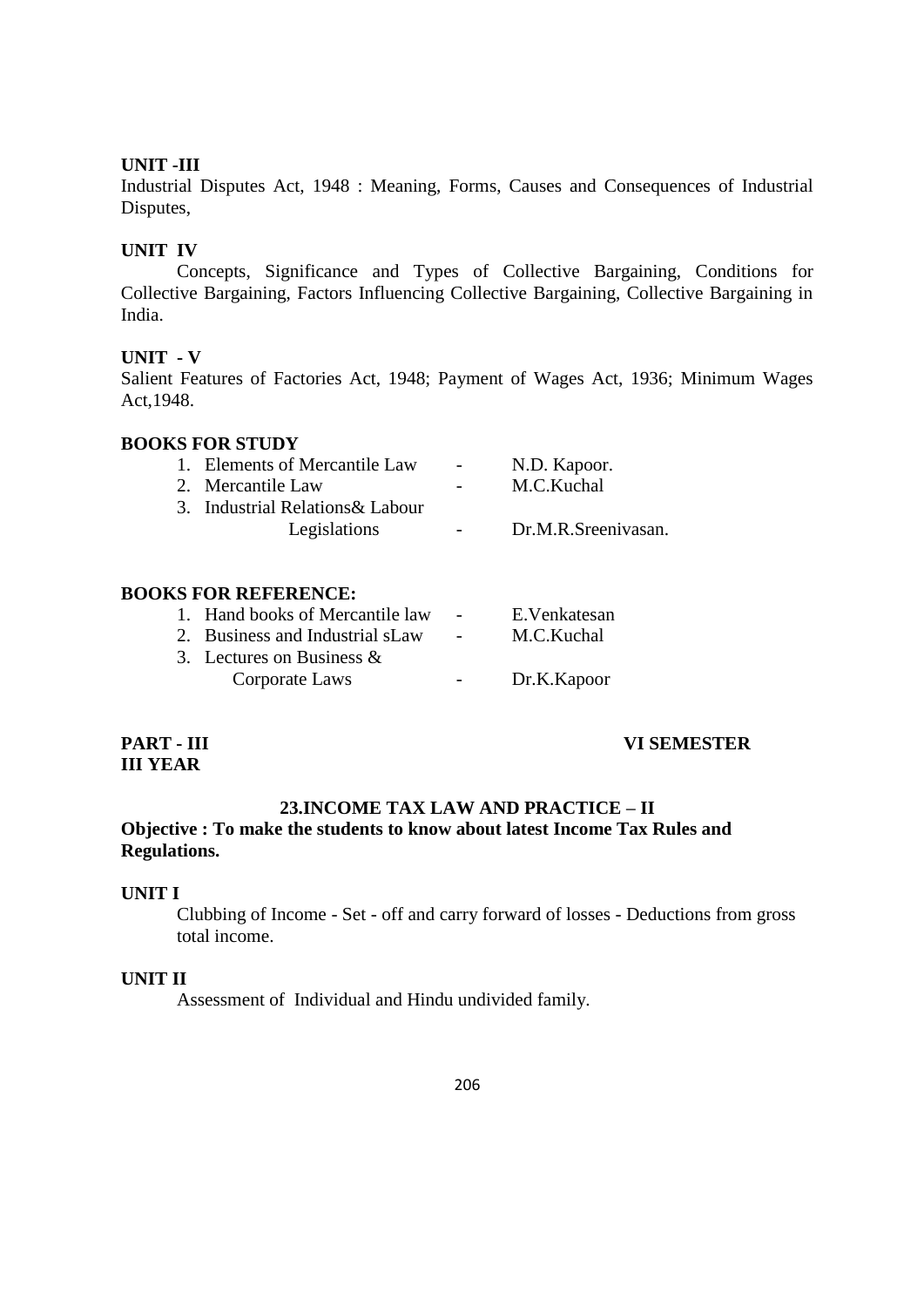# **UNIT III**

Assessment of Partnership firms, Association of Persons and joint stock companies.

#### **UNIT IV**

Return of Income - Submission of return income - Return of Loss - Belated Return – Revised return - Procedure for assessment - Self assessment - Reassessment – Best judgment assessment - Ex-Party assessment - Rectification of mistakes - Reopening of assessment.

#### **UNIT V**

Deduction and Collection of tax at source - Advance payment - Tax refunds – Consequences of failure to deduct or pay tax - Tax credit certificate - Tax clearance certificate.

#### **BOOKS FOR STUDY:-**

|    | Income Tax Law and Practice         |                          | B.B.Lal                 |
|----|-------------------------------------|--------------------------|-------------------------|
| 2. | Income Tax Law and Practice         |                          | Bhagavathi Prasad       |
| 3. | <b>Students Guide to Income Tax</b> | $\overline{\phantom{a}}$ | Vinod K.Singhania       |
|    | <b>BOOKS FOR REFERENCE:-</b>        |                          |                         |
|    | 1. Income Tax Law and Practice      |                          | H.C.Mehrotra            |
|    | 2. Law and Practice of Income Tax   |                          | Dinkar Pagare           |
|    | 3. Income Tax Law and Practice      |                          | V.P.Gaur and D.B.Narang |

**Note:** The Questions should be asked in the ratio of 60% for problems and 40% for theory.

# **III YEAR**

#### **PART III VI SEMESTER**

# **24.FUNDAMENTALS OF INTERNET AND WEB TECHNOLOGIES Objective : This syllabus is focus on the basic knowledge of internet and designing a web pages using scripting languages.**

# **UNIT-I**

Computer Networks: Basic of computer Network –Topogies of computer networks- Layers in networking – Types of networks.

Basic of Internet: Internet – History of Internet – Internet services –uses of Internet – Protocols – Web concepts

# **UNIT- II**

HTML: Introduction –SGML –Outline of HTML document – Head Section – Body Section – HTML Forms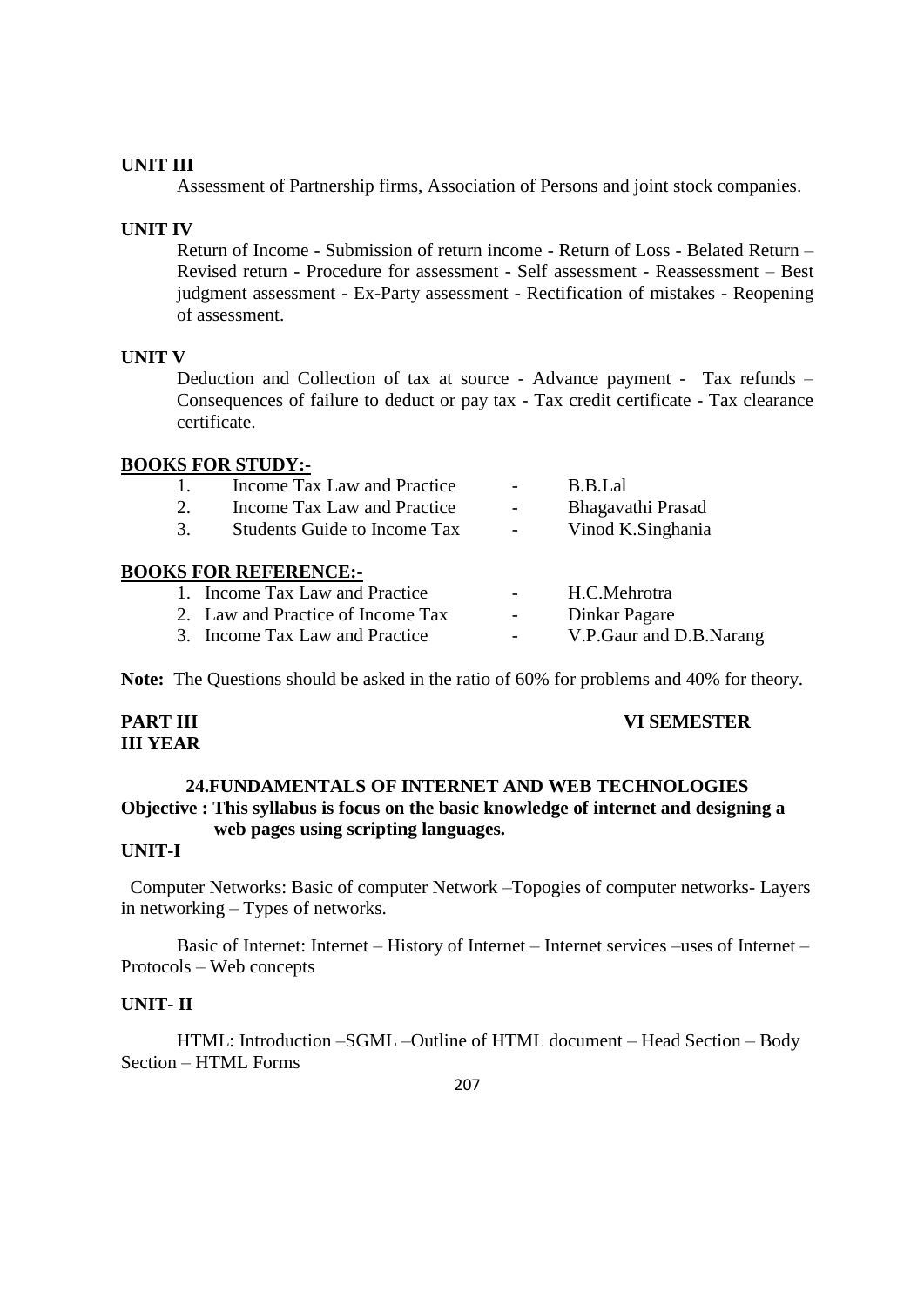Java Scripts : Introduction – Language Elements - Objects of java scripts – Other objects – Arrays

#### **UNIT III**

DHTML & CSS: Introductions – CSS-DHMTL document object model and Collections – Event Handling – Filters and Transitions – Data Binding

## **UNIT IV**

XML: Introduction – HTML vs XML –Syntax of XML – XML attributes – XML validation – XML DTD – Building Blocks of XML document – DTD Elements –DTD attributes.DTD entities – DTD validation – XSL – SXL – Transformation – XML Namespace – XML schema

## **UNIT V**

JSP: Introduction – Advantage of JSP – Developing First JSP – Components of JSP – Retrieving data form HTML to JSP – JSP session –cookies

#### **Books for study:**

- 1. Internet and Web Technologies Rajkamal Tata MC –Graw Hill Publishing 2002 Chapter 1 (page 10 – 25,31-47)
- 2. Web Technology A Developer's Perspective N.P. Gopalan, J.Akilandeswari, Prentice Hall of India Private Limited Chapters: 1,4,5,7,8,11.

# **PART IV Skill Based Subjects III YEAR VI SEMESTER 25.PROJECT WORK AND ON THE JOB TRAINING (VIVA-VOCE)**

#### **PART – IV I SEMESTER I Year NON- MAJOR ELECTIVE**

#### **26.BUSINESS ACCOUNTING**

# **Objective : To help the students to know the basic accounting principles and impart basic skill to record the business transactions.**

#### **UNIT I**

Introduction – Book Keeping – Accountancy –Differences – Double Entry System – It's merits and Limitations – Differences between Single Entry and Double Entry System – Classification of Accounts – Rules – Users of Accounting information.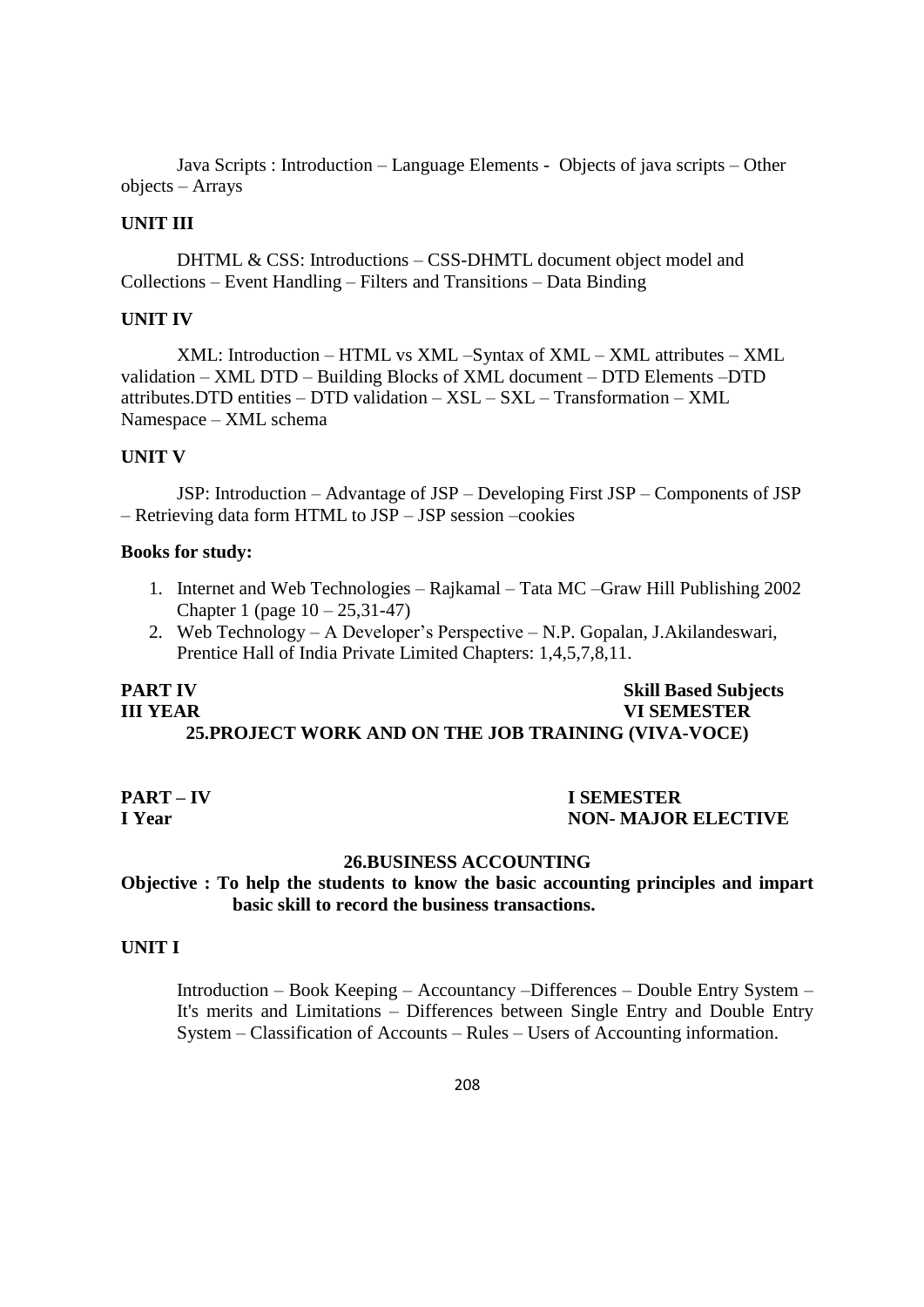# **UNIT II**

Books of Prime Entry – Accounting Equation – Journal - Advantages – Ruling (Simple Problems)

# **UNIT III**

Subsidiary Books – Objectives – Advantages – Purchases Book – Sales Book – Returns Books – Cash Book – (Simple Problems) Difference between Trade Discount and Cash Discount.

# **UNIT IV**

Books of Final Entry – Ledgers – Advantages – Ruling – (Simple problems) – Trial Balance – Advantages – Difference between Trial Balance and Balance Sheet – Preparation of Trial Balance from given Ledger Balances.

#### **UNIT V**

Final Accounts of Sole Trading Concerns – Adjustments : Outstanding Expenses – Prepaid Expenses – Closing Stock – Depreciation – Bad debts – (Simple Problems) – Cost of Goods Sold.

# **BOOKS FOR STUDY**

| 1. Double Entry Book-keeping             | T.S. Grewal              |
|------------------------------------------|--------------------------|
| 2. Advanced Accountancy                  | T.S. Reddy and A.Murthy  |
| 3. Principles and Practice of Accounting | R.L.Gupta & V.K.Gupta    |
| 4. Fundamental of Advanced Accounting -  | R.S.N.Pillai & Bagawathi |
| 5. Business Accounting                   | A. Balasubramanian       |
| 6. Fundamentals of Accounting            | Appanniah and others     |
| <b>BOOKS FOR REFERENCE</b>               |                          |
|                                          |                          |

| 1. Advanced Accounts   | $\overline{\phantom{0}}$ | M.C.Shukla and T.S.Grewal  |
|------------------------|--------------------------|----------------------------|
| 2. Advanced Accounts   | $\sim$                   | S.P. Iyengar               |
| 3. Advanced Accounting | $\sim$                   | S.P. Jain and K.L. Narang. |

**Note:** The questions should be asked in the ratio of 60% for problems and 40% for theory.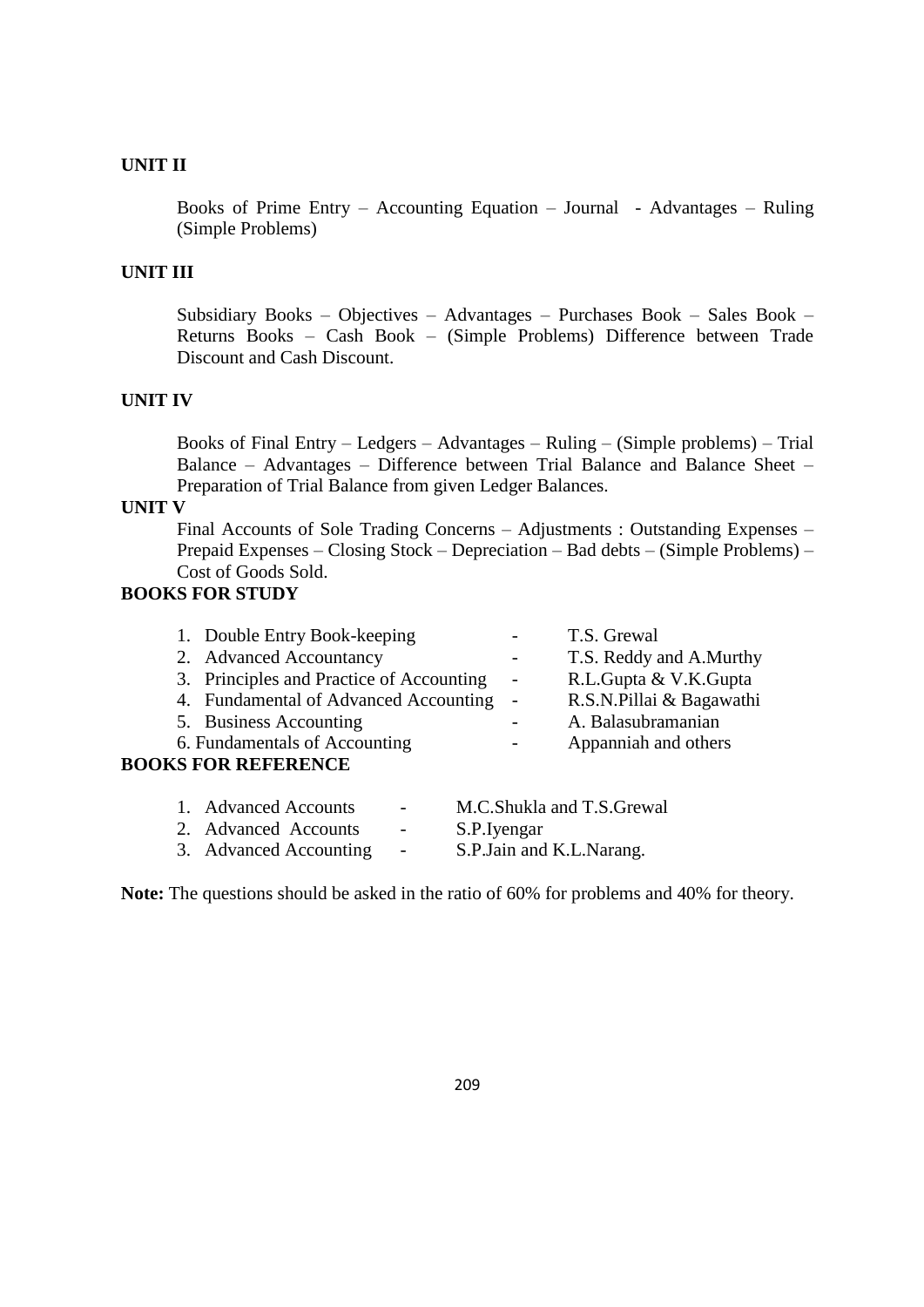# **PART – IV II SEMESTER I Year NON- MAJOR ELECTIVE 27.ADVERTISING AND SALESMENSHIP Objective : To familiarize the students with fundamentals of adverting and salesmenship**

#### **UNIT I**

Meaning of advertising – Characteristic Features of Advertising – Nature and Scope of Advertising – Benefits or Advantages of Advertising – Criticisms of Advertising – Is Advertising Economic Waste? – Difference between Advertising and Salesmenship.

#### **UNIT II**

Advertising Media – Indoor and Outdoor Advertising – Advertising agency – Role – Importance.

#### **UNIT III**

Personal Selling – Definition – Salesmenship – Definition Features – Objectives – Benefits – Criticisms against Salesmenship.

# **UNIT IV**

Qualities of a successful salesman; Physical, Mental, Social and, Moral Qualities – Other Requisites of a Salesman.

## **UNIT V**

Recruitment of Salesman – Sources – Remuneration of Salesman; Methods.

# **BOOKS FOR STUDY:**

| 1. Advertising and Salesmenship<br>$\overline{\phantom{m}}$ | P.Saravanavel & S.Sumathi     |
|-------------------------------------------------------------|-------------------------------|
| 2. Essential of Advertising                                 | S.Chandran                    |
| 3. Advertising and Sales Promotion –                        | Dr.R.L.Varshny & Dr.S.L.Gupta |
| 4. Advertising and Personal Selling –                       | Dr. C.B. Gupta                |
| 5. Advertising and sales promotion $-$                      | Mishra & Harikumar            |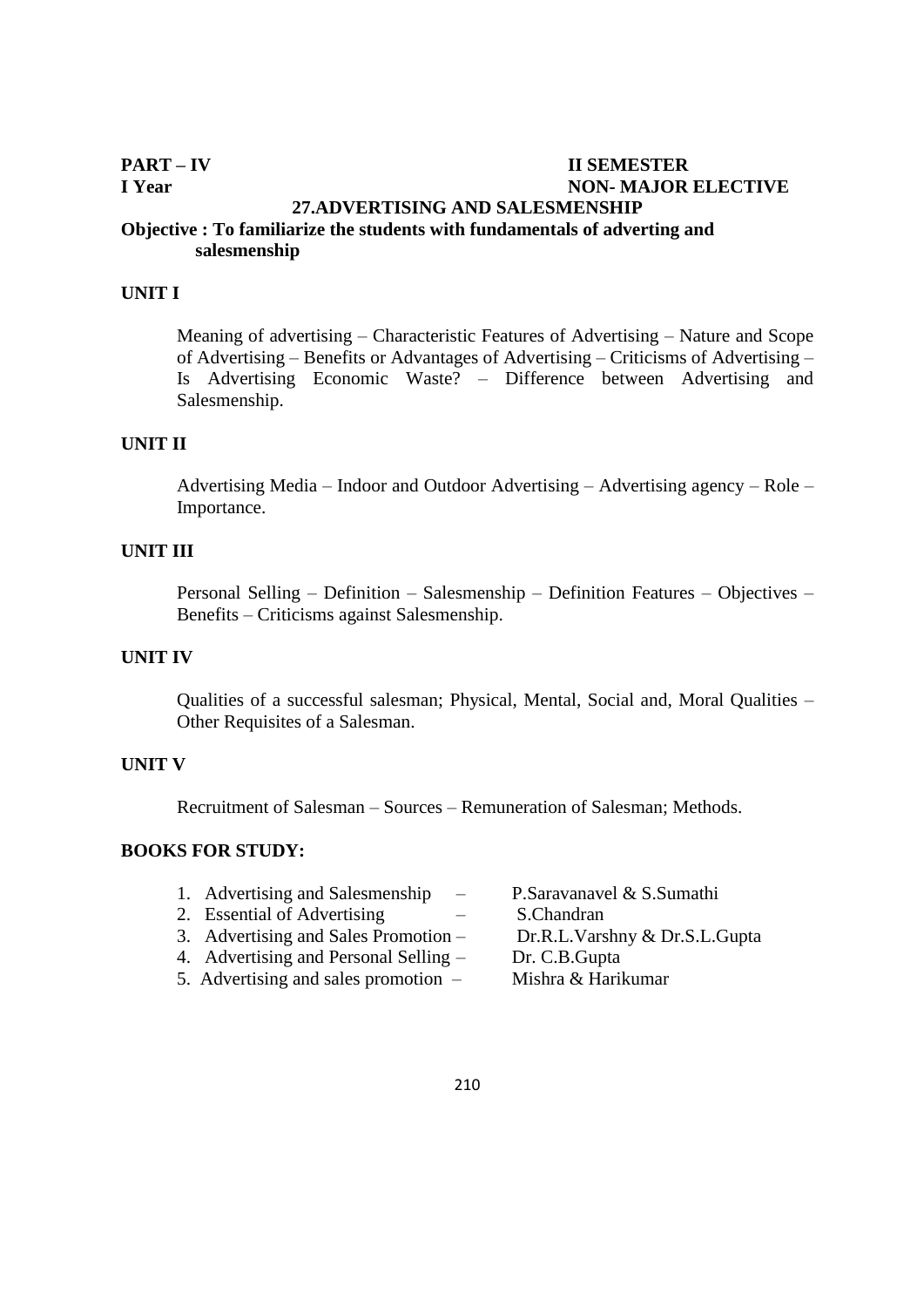# **PART IV III SEMESTER II YEAR SKILL BASED SUBJECT**

### **28.RETAIL MARKETING**

# **Objective: This syllabus covered for retail marketing in an around areas. UNIT I**

Introduction – Retailing as an activity – Retail Marketing – Consumer behaviour and retail operations.

## **UNIT II**

Management of service and quality in retailing – Retail marketing mix and product – Merchandise Management.

### **UNIT III**

Retail pricing – Retail promotion – Retail logistics and distribution.

#### **UNIT IV**

Methods and approaches to retail marketing planning – Retail location strategies and decisions – Management of a retail brand and its applications.

### **UNIT - V**

Consumerism and ethics in retailing - International retailing - Future of retailing

#### **Books For Study**

| 1. Retail Marketing Management | $\sim$ | David Gilbert |
|--------------------------------|--------|---------------|
| 2. Retail an Introduction      |        | Rover cos     |

# **Books For Reference**

- 1. Retail Management: A Strategic Approach Barry Berman, Joel R.Evans
- 2. Merchandising and Match for Retailing Cynthia R.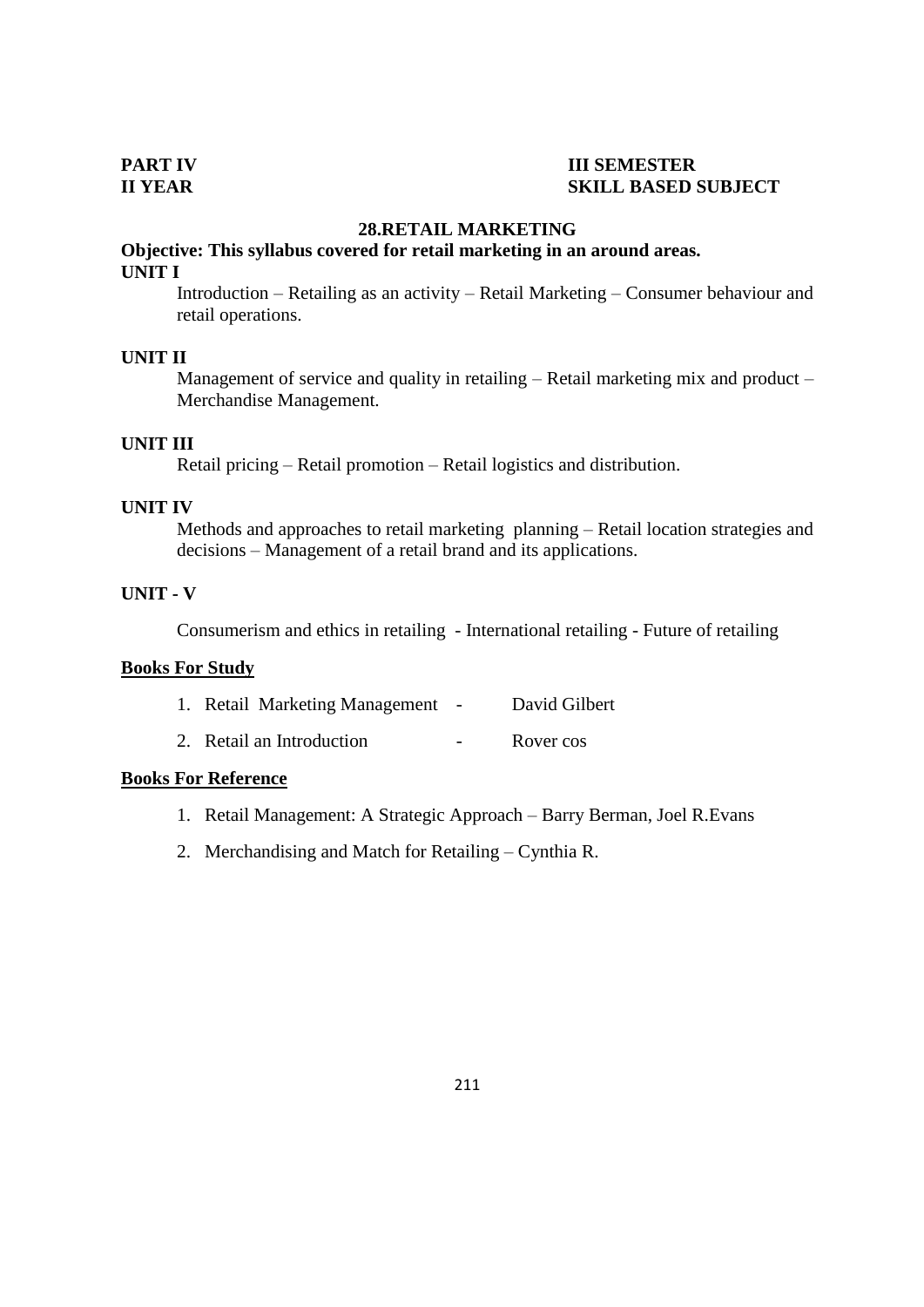# **PART IV V SEMESTER III YEAR Skill Based Subjects**

#### **29.ENVIRONMENTAL STUDIES - UNIVERSITY**

# **PART III** Skill Based Subject **II YEAR IV SEMESTER**

#### **30.GOODS AND SERVICES TAX**

**Objective :** To understand the concept and the importance of goods and services tax in the Context of Indian economy.

# **UNIT – I**

GST – Concept – Meaning – Definition – Objectives – Advantages. GST and Centre, State Financial relation.

### **UNIT –II**

Main features of GST Law – Impact of GST – Subsuming of taxes – Types of GST – CGST – SGST – IGST – UTGST.

### **UNIT III**

GST Council – Constitution – Structure – Action Plan – Quorum and decision making of meeting – Functions.

# **UNIT IV**

Registration – Registration under GST – Procedure – Persons liable for registration – Persons not liable for registration – Company registration.

### **UNIT V**

Computation of taxable value and tax liability – Comparative calculations with previous tax laws – Tax calculation for inter-state sales – Value of supply – Value of taxable supply – Input tax credit. (Simple problems only).

#### **Books for study**

- 1. Goods and Services Tax GhousiaKhatoon, Naveen Kumar C.M, &Venkatesh S.N Himalaya publishing house private ltd, Mumbai.
- 2. Fundamentals of GST and customs Act R.G.Sha,S.K.PodderShruthiPrabhakar.
- 3. Goods and services Tax B.Mariappa
- 4. GST The essentials of Goods and Service Tax Dr.Thomas Joseph,

Dr.Jayajacob, Ms.ChinnuMariamchacko

**Note:** The questions should be asked in the ratio of 80% for theory and 20% for problems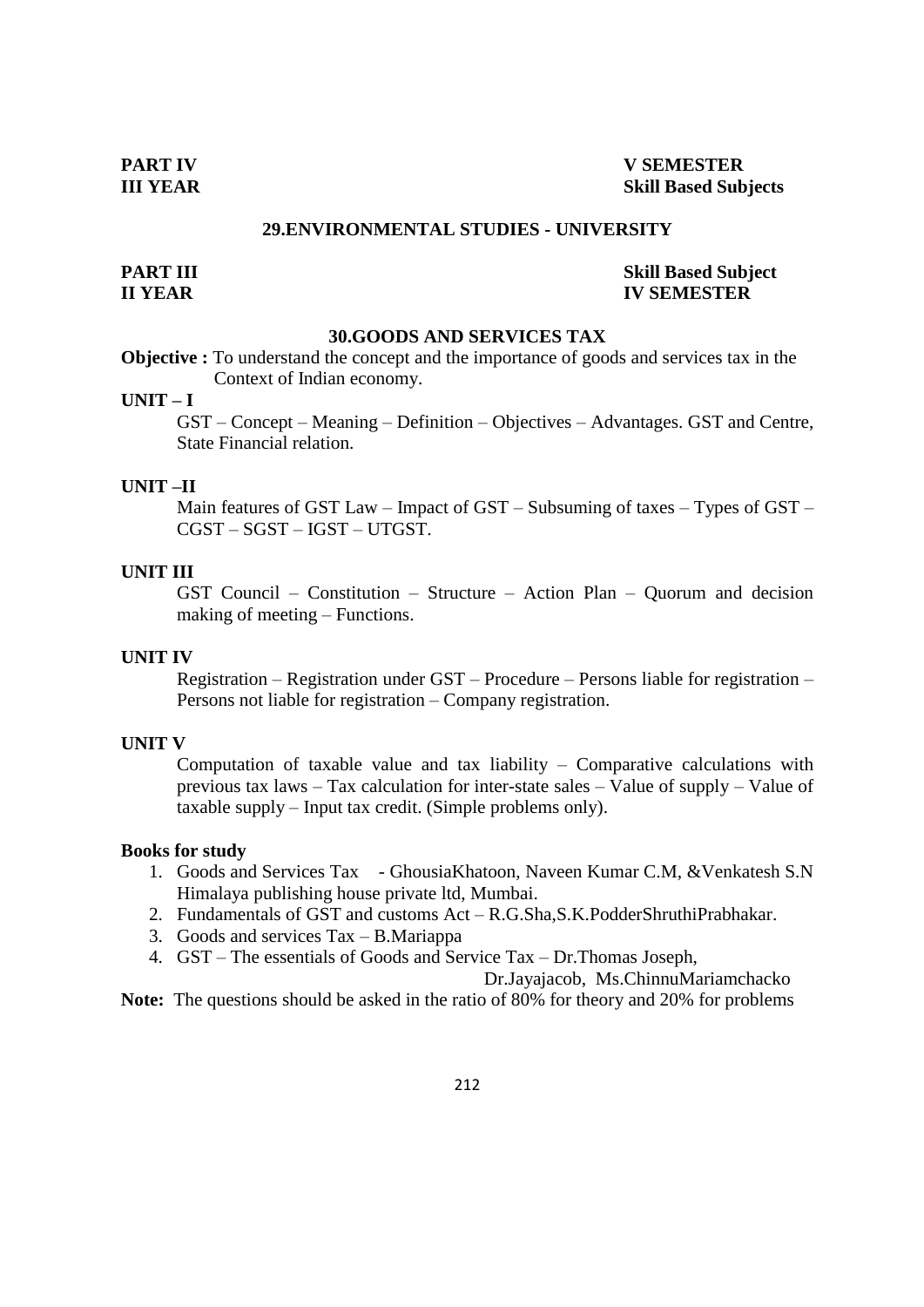# **31.EXPORT - IMPORT PROCEDURES AND DOCUMENTATION Objective : To impart basic knowledge on export and import documentation and procedures.**

#### **UNIT I**

Export - Import policy - New Export - Import policy - Aims - Schemes - Highlights

#### **UNIT II**

Export procedures - Export an order – Consignment - Receiving an order - Packing and Marketing - Shipping order – Customs formalities.

#### **UNIT III**

Export documentation - Documentation - Letter of credit - Credit documentation – Insurance documents and other documents.

#### **UNIT IV**

Import procedures - Importing through Indent house- Obtaining import licenses – Terms used in mentioning prices.

#### **UNIT V**

Import documentation – Documentation- Documents for Port and Customs Clearances - Insurance documents - Finance document and all other documents.

#### **BOOKS FOR STUDY**

|    | <b>International Marketing</b> | $\sim$                   | Varshney & B.Battacharya   |
|----|--------------------------------|--------------------------|----------------------------|
| 2. | <b>International Marketing</b> | $\overline{\phantom{a}}$ | Francis Cherunilam         |
|    | <b>International Marketing</b> | $\overline{\phantom{0}}$ | B.S. Rathorand J.S. Rathor |

| <b>PART IV</b>  | <b>Skill Based Subjects</b>             |
|-----------------|-----------------------------------------|
| <b>III YEAR</b> | <b>VI SEMESTER</b>                      |
|                 | <b>32. VALUE EDUCATION - UNIVERSITY</b> |

**PART IV Skill Based Subjects III YEAR VI SEMESTER**

# **33.TALLY - LAB.**

- 1. Write a Tally program to Create the company.
- 2. Write a Tally program to Create the different ledgers.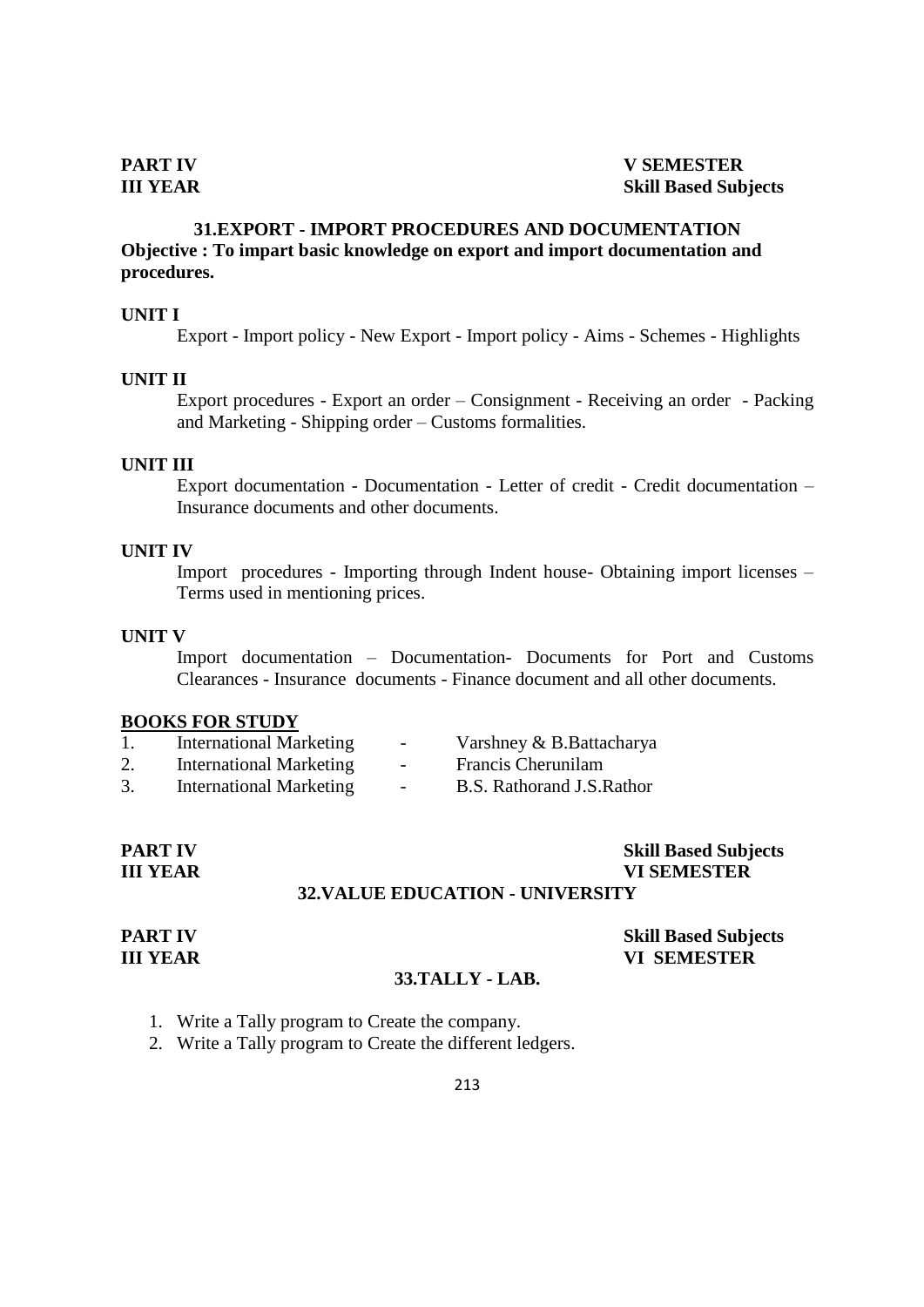- 3. Write a Tally program to Create the "Receipt voucher".
- 4. Write a Tally program to Create the "Purchase voucher".
- 5. Write a Tally program to Create the "Sales voucher".
- 6. Write a Tally program to Create the "Debit note and credit note voucher".
- 7. Write a Tally program to Create the "contra voucher".
- 8. Write a Tally program to Create the "Payment voucher".
- 9. Write a tally program to Create the "Journal voucher".
- 10. Write a Tally program to Create the "Balance sheet  $a/c$ " of the company.
- 11. Write a Tally program to Create the "Profit and loss  $a/c$ ".
- 12. Write a Tally program to Create the "Trial balance  $a/c$ ".
- 13. Write a Tally program to Create the "Day book".
- 14. Write a Tally program to Create the "Sales Register" of the company
- 15. Write a Tally program to Create the "Purchase Register" of the company.
- 16. Write a Tally program to Create the "cash flow/funds flow".

# **PART IV Skill Based Subjects III YEAR VI SEMESTER**

# **34.E-COMMERCE**

**Objective : This syllabus is designed to help the students to know about the online business sector.**

# **Unit-I:**

**Foundations of E-Commerce:** Foundations of E-Commerce – Business to Customer (B2C) Electronic Commerce – Business to Business (B2B) Electronic Commerce.

# **Unit-II**

**Network Infrastructure for E-Commerce:**Network Infrastructure for E-Commerce – The Internet , Intranets and Extranets as E-Commerce Infrastructure

# **Unit-III**

**Web Security:** Web Security – Cryptography – Firewall

# **Unit-IV**

**Electronic Payment Systems:** Electronic Payment Systems

# **Unit-V**

**Mobile Commerce:** Mobile Commerce – WAP (Wireless Application Protocol) – Legal Requirements in E-Commerce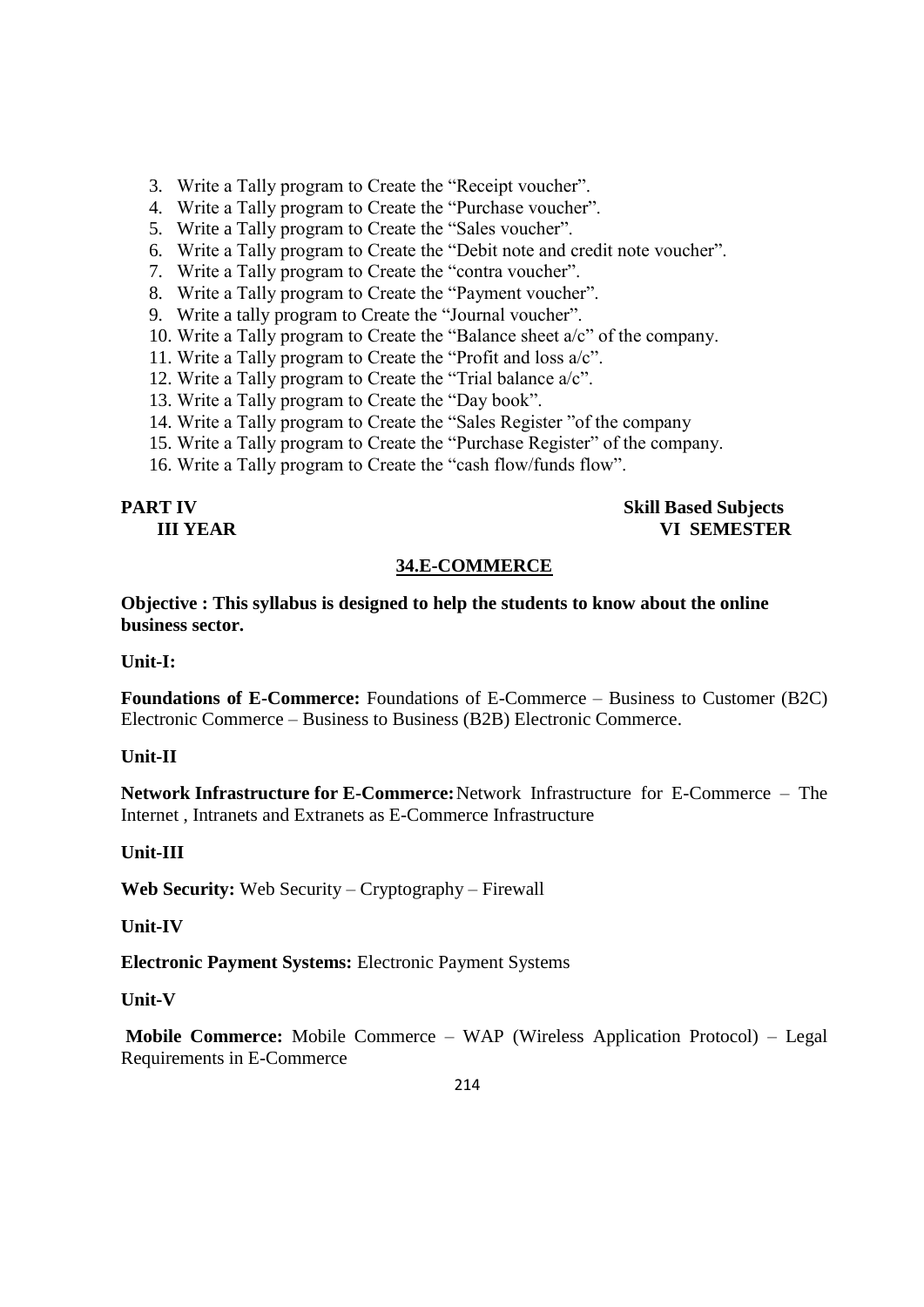#### **Text Book:**

E-COMMERCE, Mamta Bhusry, Firewall Media(An important of Laxmi Publications Pvt.Ltd.), Edition: First 2005

Unit 1 : Chapters 1, 2, 3 Unit 2 : Chapters 4, 5 Unit 3 : Chapters 6, 7, 8 Unit 4 : Chapters 9 Unit 5 : Chapters 10, 11, 12. **Reference Books:**

- 1. E-Commerce, P.T. Joseph, S.J. Third Edition (Prentice Hall of India Pvt.Ltd, New Delhi, 2008)
- 2. Electronic Commerce, Pete Loshin/ John Vacca Firewall Media (An Important of Laxmi Publications Pvt.Ltd, New Delhi) Fourth Edition : 2004

**PART IV VI SEMESTER III YEAR Skill Based Subjects**

# **35.COMMERCE PRACTICAL**

# **Objective : To enable the students to have practical knowledge of using various forms.**

#### **List of Practical**

Filling up of Money order form - Layout of business letter - Blue print of an office-Filing of papers- use of common office machines- Designing of forms for purpose Preparation of Vouchers, Invoice and Cash receipts - Telephone Etiquette - Handling of Visitors.

Format of Joint Stock Company Balance sheet-Model of a partnership deed- Format of Profit and Loss appropriation account- Debit note and Credit note and Statement of affairs of an insolvent.

Cost sheet Specimen of Stock Sheet/ Register. Payroll/Wage Sheet, Form of Bin and Time Card, Filling of material order and material requisition,- and Issue register.

#### Chart of an Organization Structure.

Filling up of an account opening form, Knowledge of various forms used in day-today banking activities - Cheque – Pay-in-slip - Withdrawal form - Transfer form – Draft Challan, Form of Bill of exchange and Promissory note, Fixed Deposit Receipt, Safe Custody Receipt, Form of letter of Credit, Currencies of different Countries, ATM Debit and Credit Card.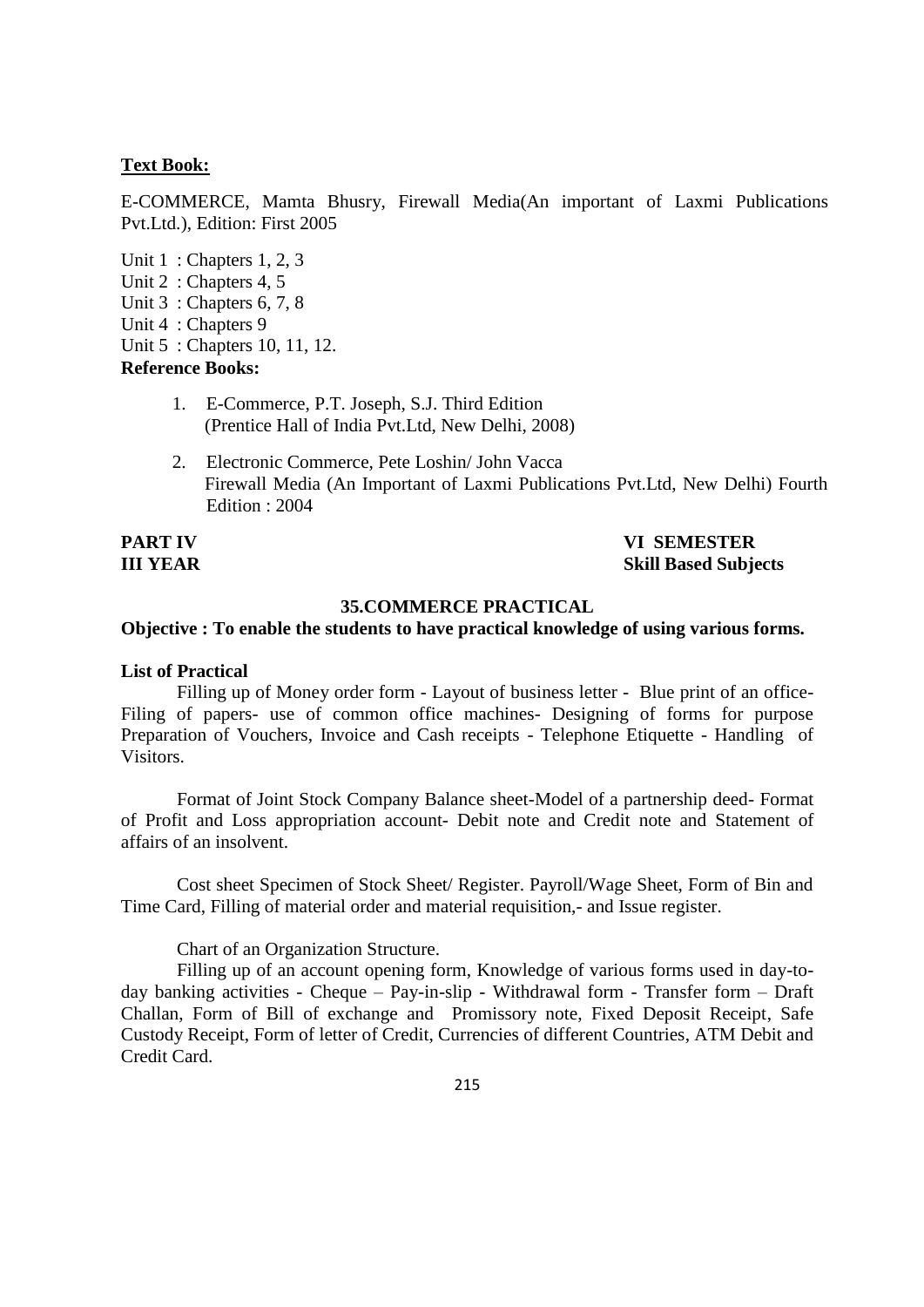Collection of different types of advertisement, Preparation of advertisement copy, analyzing brand names – Publishing the products in the market.

Filling up of Equity share application and mutual fund form, Specimen of Share, Mutual fund and Bond certificates.

Procedure of sending share certificate along with Transfer deed for name transfer, Dividend warrant, Filling up of Proxy form.

Filling up of Income tax returns, Sales tax forms and applying for income tax refund.

**Note:** Students have to submit a practical note book consisting of specimen forms of all the above documents mentioned in the syllabus.

# **MODEL QUESTION FINANCIAL ACCOUNTING - III (For those who joined in July 2018 and after)**

| Time                                          | <b>Three</b><br><b>Hours</b> | <b>Maximum</b> |  | 75 marks |
|-----------------------------------------------|------------------------------|----------------|--|----------|
| <b>Choose the Correct Answer:</b>             |                              |                |  |          |
| ஈட்டுறுதி காலத்தை தீா்மானிப்பவா்<br><u>ດດ</u> |                              | <u>ດດ</u>      |  |          |

|    | பாலிசி வழங்குபவா்<br>அ)                       | ஆ            | பாலிசிதாரா்        |    |
|----|-----------------------------------------------|--------------|--------------------|----|
|    | இ)<br>இருவரும்                                | ஈ)           | எவருமில்லை         |    |
|    | The indemnity period is decided by            |              |                    |    |
|    | Insurer<br>a)                                 | b)           | Insured            |    |
|    | <b>Both</b><br>C)                             | $\mathbf{d}$ | No body            |    |
| 2. | தர விற்பனை - உண்மையான விற்பனை $=$ ?           |              |                    |    |
|    | மொத்த இலாபம்<br>அ)                            | ஆ)           | நிகர லாபம்         |    |
|    | ஈட்டுறுதி<br>இ)                               | ஈ)           | குறை விற்பனை       |    |
|    | Standard sales - Actual sales $= ?$           |              |                    |    |
|    | <b>Gross Profit</b><br>a)                     | b)           | Net Profit         |    |
|    | Indemnity<br>c)                               | d)           | <b>Short Sales</b> |    |
| 3. | உரிமைத்<br>செலுத்தும்<br><u>குத்த</u> கைதாரர் | தொகை         |                    | ஆக |
|    | கருதப்படுகிறது.                               |              |                    |    |
|    | செலவு<br>அ)                                   | ஆ)           | வருமானம்           |    |
|    | லாபம்<br>இ)                                   | ஈ)           | நஷ்டம்             |    |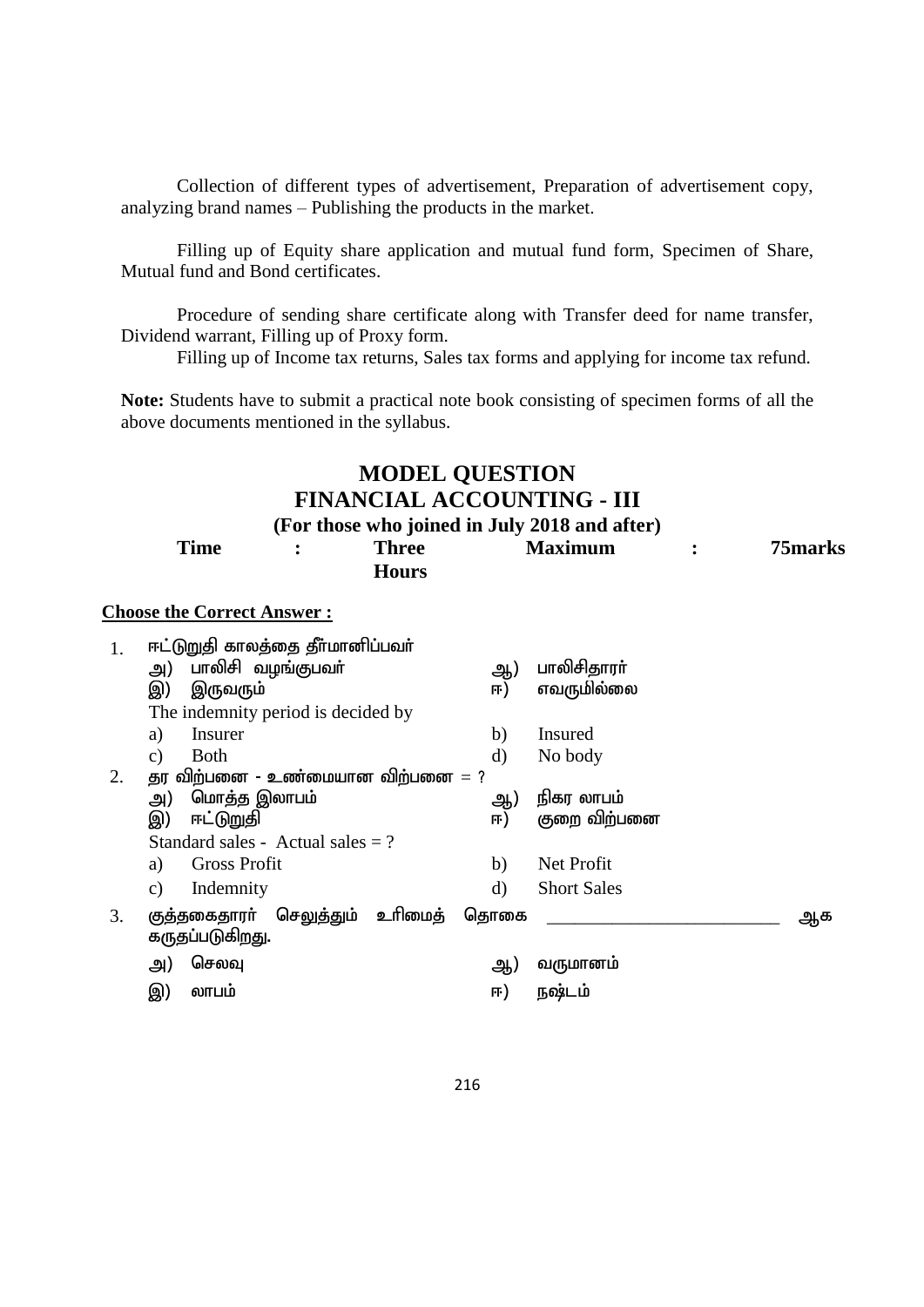|    | a)            | Expense                                                                         | b)           | Income                       |
|----|---------------|---------------------------------------------------------------------------------|--------------|------------------------------|
|    | $\mathbf{c})$ | Profit                                                                          | $\mathbf{d}$ | Loss                         |
| 4. |               | லாபத்தில் ஏற்படும் இழப்பு பாலிசியில், சராசரி சரத்து யாருடைய நலனை பாதுகாக்கிறது? |              |                              |
|    | அ)            | பணியாளர்கள்                                                                     | ஆ)           | காப்பீட்டு நிறுவனம்          |
|    | இ)            | பாலிசிதாரா்                                                                     | ஈ)           | (ஆ) மற்றும் (இ)              |
|    |               | The average clause in a loss of profit policy protects the interest of the      |              |                              |
|    | a)            | Workers                                                                         | b)           | <b>Insurance Company</b>     |
|    | $\mathbf{c})$ | Insured                                                                         | $\mathbf{d}$ | Both $(b)$ and $(c)$         |
| 5. |               | நிலைமை விபரம் தயாரிக்கும் போது, ஏட்டுக்கடன் எழுதுமிடம்                          |              |                              |
|    | அ)            | அட்டவணை $A$                                                                     | ஆ)           | அட்டவணை E                    |
|    | இ)            | அட்டவணை F                                                                       | ஈ)           | அட்டவணை G                    |
|    |               | Books debts are shown in statement of affairs under                             |              |                              |
|    | a)            | List A                                                                          | b)           | List E                       |
|    | $\mathbf{c})$ | List F                                                                          | $\mathbf{d}$ | List G                       |
| 6. |               | பிரசிடென்சியல் டவுன் இன்சால்வென்ஸி சட்டம் இயற்றப்பட்ட ஆண்டு                     |              |                              |
|    | அ)            | 1909                                                                            | ஆ)           | 1929                         |
|    | இ)            | 1939                                                                            | ஈ)           | 1949                         |
|    |               | Presidency towns insolvency act was passed in                                   |              |                              |
|    | a)            | 1909                                                                            | b)           | 1929                         |
|    | $\mathbf{c})$ | 1939                                                                            | $\mathbf{d}$ | 1949                         |
| 7. |               | கிளைக் கணக்கின் குறிக்கோள்                                                      |              |                              |
|    | அ)            | கிளையின் லாப/நஷ்டம் அறிய                                                        | ஆ)           | தலைமையக லாப/நஷ்டம் அறிய      |
|    | இ)            | (அ) அல்லது (ஆ)                                                                  | ஈ)           | (அ) மற்றும் (ஆ)              |
|    |               | The objective of branch $a/c$ , is to know                                      |              |                              |
|    | a)            | Branch P/L                                                                      | b)           | Ho P/L                       |
|    | $\mathbf{c})$ | $(a)$ or $(b)$                                                                  | $\mathbf{d}$ | $(a)$ and $(b)$              |
| 8. |               | வழியிடை சரக்கு, இருப்பு நிலைக் குறிப்பில்                                       |              | பக்கதில் காண்பிக்கப்படுகிறது |
|    | அ)            | முதல்                                                                           | ஆ)           | பொறுப்புகள்                  |
|    | இ)            | சொத்துக்கள்                                                                     | ஈ)           | ஏதுவுமில்லை                  |
|    |               |                                                                                 |              |                              |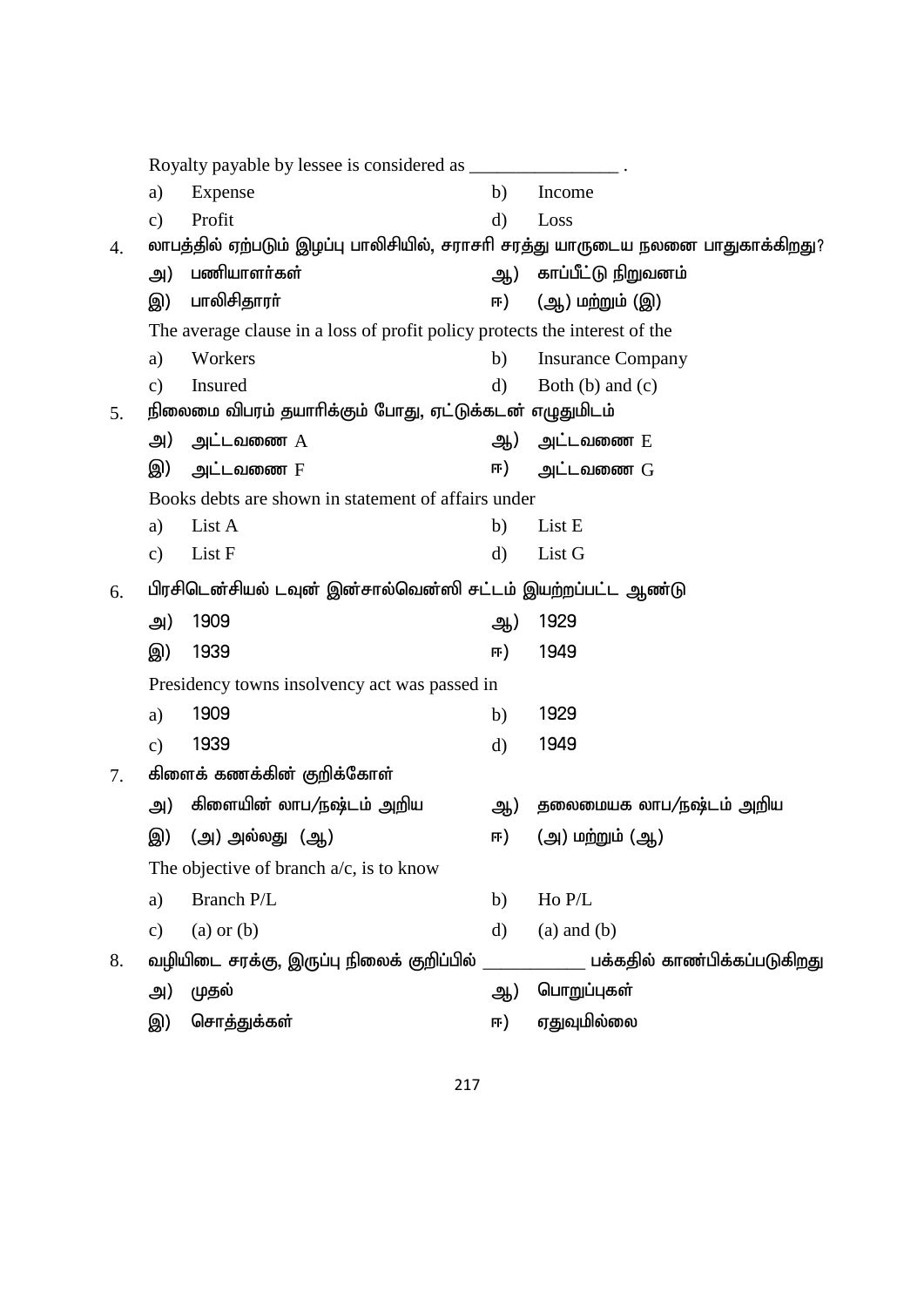Cash in transit will appear in the side of the balance sheet a) Capital b) Liabilities c) Assets d) None 9. தவணை முறை திட்டத்தில், விற்பனையாளர் பெறும் மொத்த வட்டி எந்த கணக்கில் வரவு வைக்கப்படுகிறது? அ) வட்டி அனாமத்து க/கு $\left( \right.$  கு $\left( \right.$  அ) வட்டி க/கு இ) விற்பனை க $/$ கு  $\left(5\right)$  காள்முதல் க $/$ கு Under instalment system, total interest received by the seller is credited to a) Interest suspense  $a/c$  b) Interest  $a/c$ c) Sales  $a/c$  d) Purchase  $a/c$  $10.$  வாடகை மற்றும் வரி எதன் அடிப்படையில் துறைகளுக்கிடையே பிரிக்கப்படுகிறது? m) tpw;gid msT M) nrhj;J kjpg;G ,) rJu mb Kiw <) gzpahsh; vz;zpf;if In departmental a/c, rent and rates are allocated on the basis of a) Sales Volume b) Assets Value c) Square Feet d) No of workers **SECTION – B (5X7=35 marks) Answer All questions, choosing either (a) or (b)** 11. (அ) கணேசன் என்பவரது வியாபார கிடங்கில் 1.9.13 தீ விபத்து ஏற்பட்டது. கீழ்க்கண்ட<br>குகவல்கள் மூலம் காப்பீட்டு நிறுவனக்கிடம் இருந்து பெற வேண்டிய கோரல் மூலம் காப்பீட்டு நிறுவனத்திடம் இருந்து பெற வேண்டிய கோரல் தொகையை காண்க.

|                                                | ιҧ.         |                                               | ιҧ.    |
|------------------------------------------------|-------------|-----------------------------------------------|--------|
| சரக்கிருப்பு 1.1.13                            | 25,300 கூலி |                                               | 60,000 |
| விற்பனை 1.1.13 முதல் 1.9.13 வரை                |             | 1,56,000 கொள்முதல் 1.1.13 முதல்<br>1.9.13 வரை | 50,400 |
| வியாபாரத்திலிருந்து கணேசன் எடுத்த<br>பொருட்கள் | 2.500       | காப்பாற்றப்பட்ட சரக்கு                        | 3,600  |

# மொத்த லாபம் அடக்க விலை மீது  $30\%$

A fire occurred in the godown of Ganesan on 1.9.13. Find out claim to be lodged from insurance company.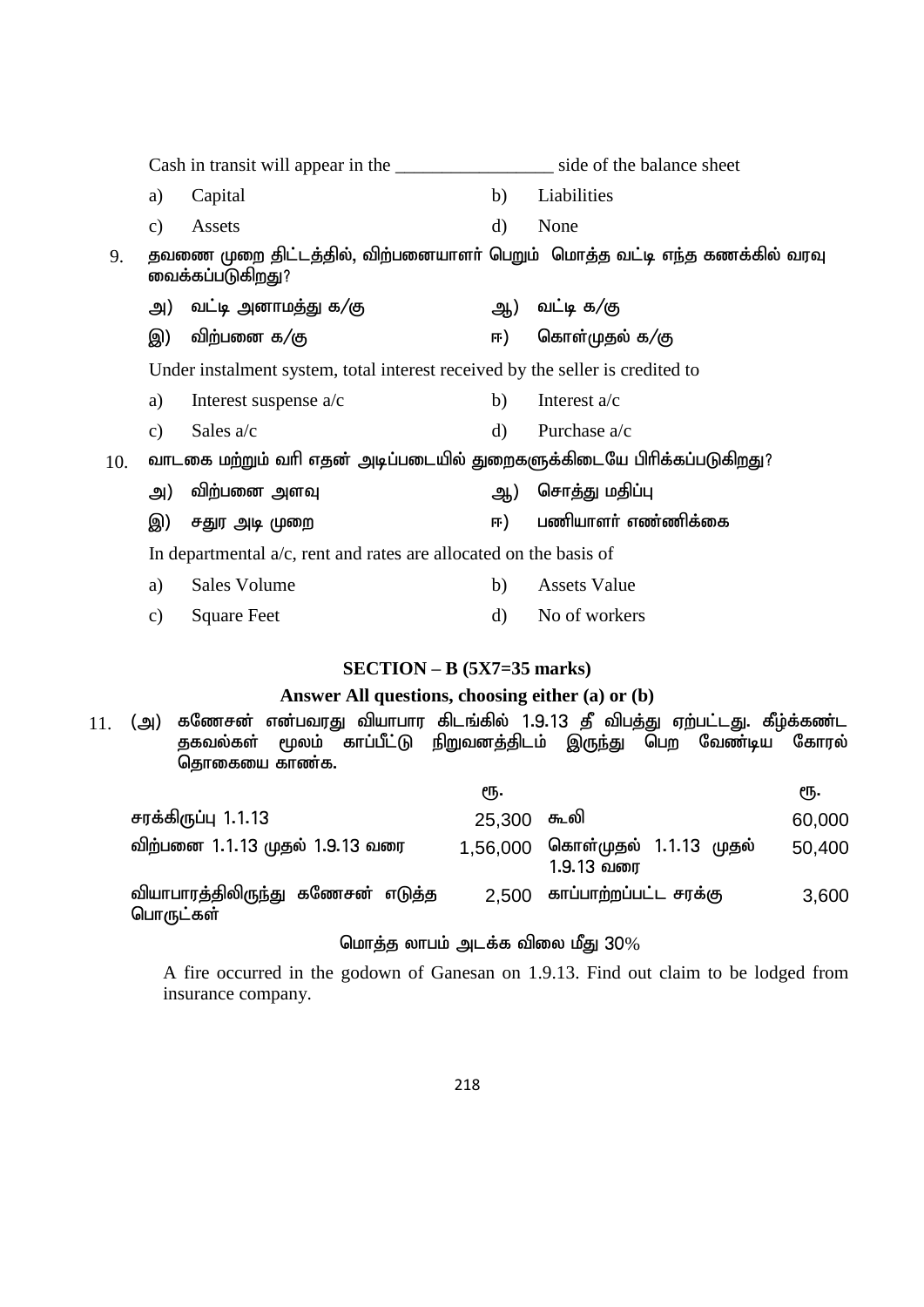| Stock 1.1.13                   | 25,300 Wages |                                            | 60,000 |  |  |
|--------------------------------|--------------|--------------------------------------------|--------|--|--|
| Sales from 1.1.13 to 1.19.13   |              | 1,56,000 Purchase from 1.1.13 to<br>1.9.13 | 50,400 |  |  |
| Goods taken by Ganesan at cost |              | 2,500 Stock saved from fire                | 3,600  |  |  |
| Gross Profit 30% on cost.      |              |                                            |        |  |  |

#### **(or)**

# ஆ) தீ கோரலில், சராசரி சரத்து குறித்து விவரி.

Explain average clause under fire claim.

 $12$ . அ) கோல் இந்தியா நிறுவனம் நிலக்கரி சுரகங்கத்தை குத்தகைக்கு எடுத்து, உரிமைத் தொகை 50 பைசா ஒரு டன்னுக்கு என்றும், குறுைந்தபட்ச வாடகை ரூ.40,000/- எனக் கொண்டது. குறை உற்பத்தி மீட்பு முதல் ஐந்து ஆண்டுகளுக்குள் சாிக்கட்ட ஒப்பு கொண்டனர். உற்பத்தி ஐந்து ஆண்டுகளில் 10,000 டன்; 48,000 டன்; 80,000 டன்; 1,20,000 டன்; 1,20,000 டன்.

கோல் இந்தியா ஏட்டில் குறை உற்பத்தி க/கு தயார் செய்க.

The coal India are lessees of a mine on a royalty of 50 parise per ton of coal raised with a dead rent of Rs.40,000 with power to recoup short workings during the first five years. The output wer 10,000 tons; 48,000 tons; 80,000 tons; 1,20,000 tons; 1,20,000 tons.

Write up short workings a/c in the books of coal India.

#### **(or)**

ஆ) உரிமைத் தொகை என்றால் என்ன? யாரெல்லாம் உரிமைத் தொகை செலுத்த கடமைப்பட்டவர்கள்

What is royalty? Who are all liable to payable royalty?

13. அ) நொடிப்பு நிலைக் கணக்கில் அட்டவணை  $A$  குறித்து விளக்கம் தருக.

Explain list A under insolvency a/c.

**(or)**

ஆ) புரோவின்சியல் இன்சால்வென்சி சட்டம் 1920ன் படி முன்னுரிமை கடனீந்தோர் கு<u>றித்து</u> விவரி.

Describe preferential creditors as per provincial insolvency Act 1920.

Rs. Rs.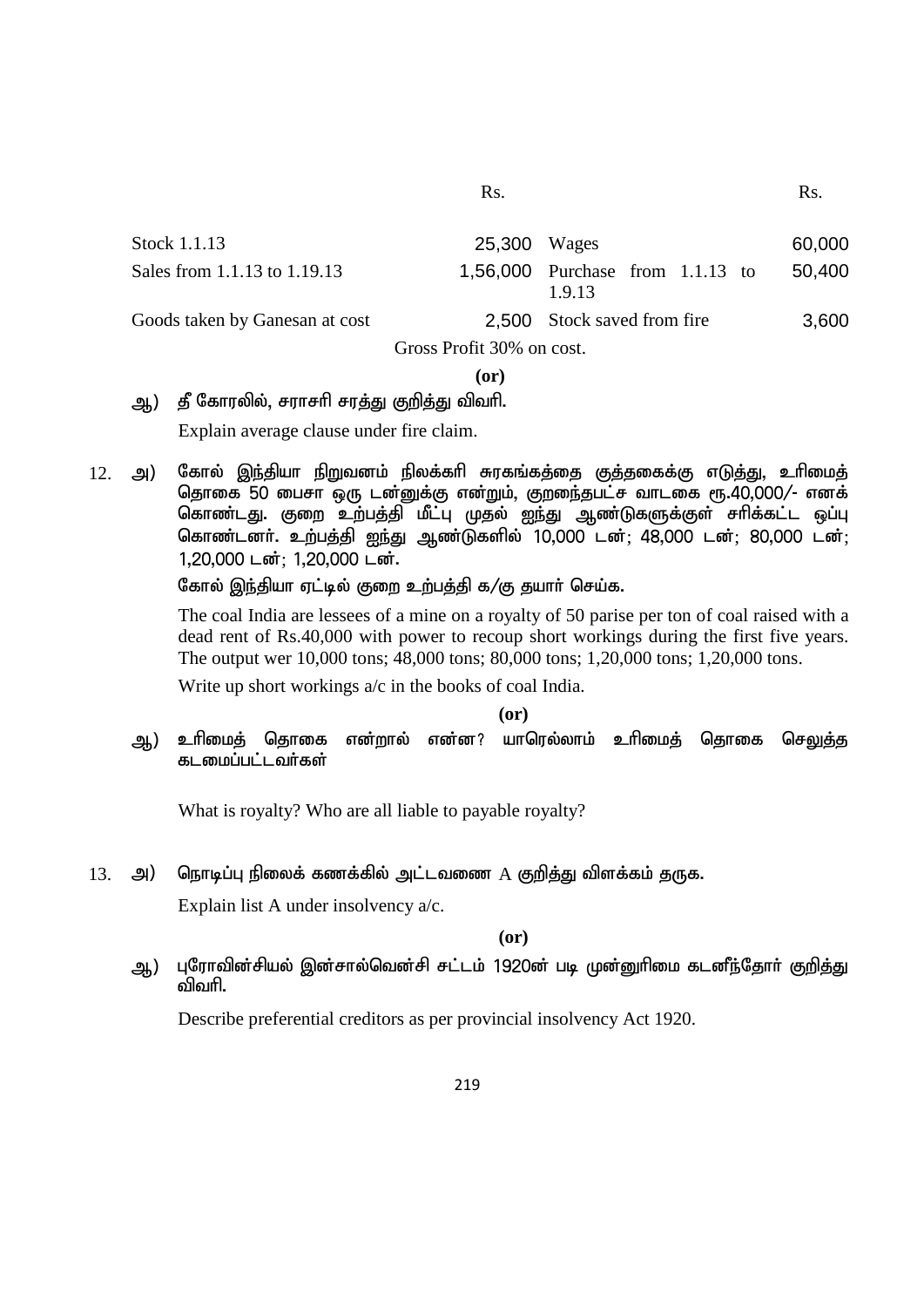$14.$  அ) கிளைக் கணக்கில் "சரக்கிருப்பு மற்றும் கடனாளிகள்" முறை குறித்து நீ அறிவது யாது? What do you mean by 'stock and debtor' system under branch account?

**(or)**

ஆ) தலைமையகம் தனது கிளைக்கு ரூ.19,200 மதிப்புள்ள சரக்குகளை அடக்கவிலலை மீது  $25\%$  லாபத்தில் அனுப்பியது. கீழ்க்கண்ட தகவல்கள் மூலம், கிளை க/கு தயாரிக்கவும்.

|                                        |           | ςҧ.   |                                     | ςҧ.    |
|----------------------------------------|-----------|-------|-------------------------------------|--------|
| கடனாளிகளிடமிரு <u>ந்த</u> ு<br>ரொக்கம் |           |       | பெற்ற 12,860 கிளைகளின் கடன் விற்பனை | 18,460 |
| செலவுகளுக்கு<br>செலுத்தியது            | தலைமையகம் | 2.000 | கிளையின் ரொக்க விற்பனை              | 5,000  |
|                                        |           |       | இறுதி சரக்கிருப்பு                  | 4,000  |

(இடாப்பு விலை)

Goods are invoiced by a H.O. to its branch at Rs.19,200 so as to give 25% profit on cost. From the following details, prepare branch a/c.

|                      | Rs. |                               | Rs.    |
|----------------------|-----|-------------------------------|--------|
| Cash from debtors    |     | 12,860 Credit Sales by branch | 18,460 |
| Expenses paid by H.O |     | 2,000 Cash sales by branch    | 5,000  |
|                      |     | Closing Stock (invoice price) | 4,000  |

 $15.$  அ) வாடகை கொள்முதல் என்றால் என்ன? அதன் சிறப்புகள் யாவை?

What is hire purchase/ What are its features?

#### **(or)**

ஆ) ஒரு தொலைக்காட்சி பெட்டியின் ரொக்கவிலை ரூ.18,000, வாடகை கொள்முதல் முறையில் ரூ.20,000 விற்கப்பட்டு, ரூ.5,000 வீதம் நான்கு தவணைகளில் <u>செலுத்த</u>ப்பட்டது. வட்டியினை கணக்கிடுக.

A television set cash price of which is Rs.18,000 sold on hire purchase system for Rs.20,000 payable 4 instalments of Rs. 5,000 each. Show how interest is calculated.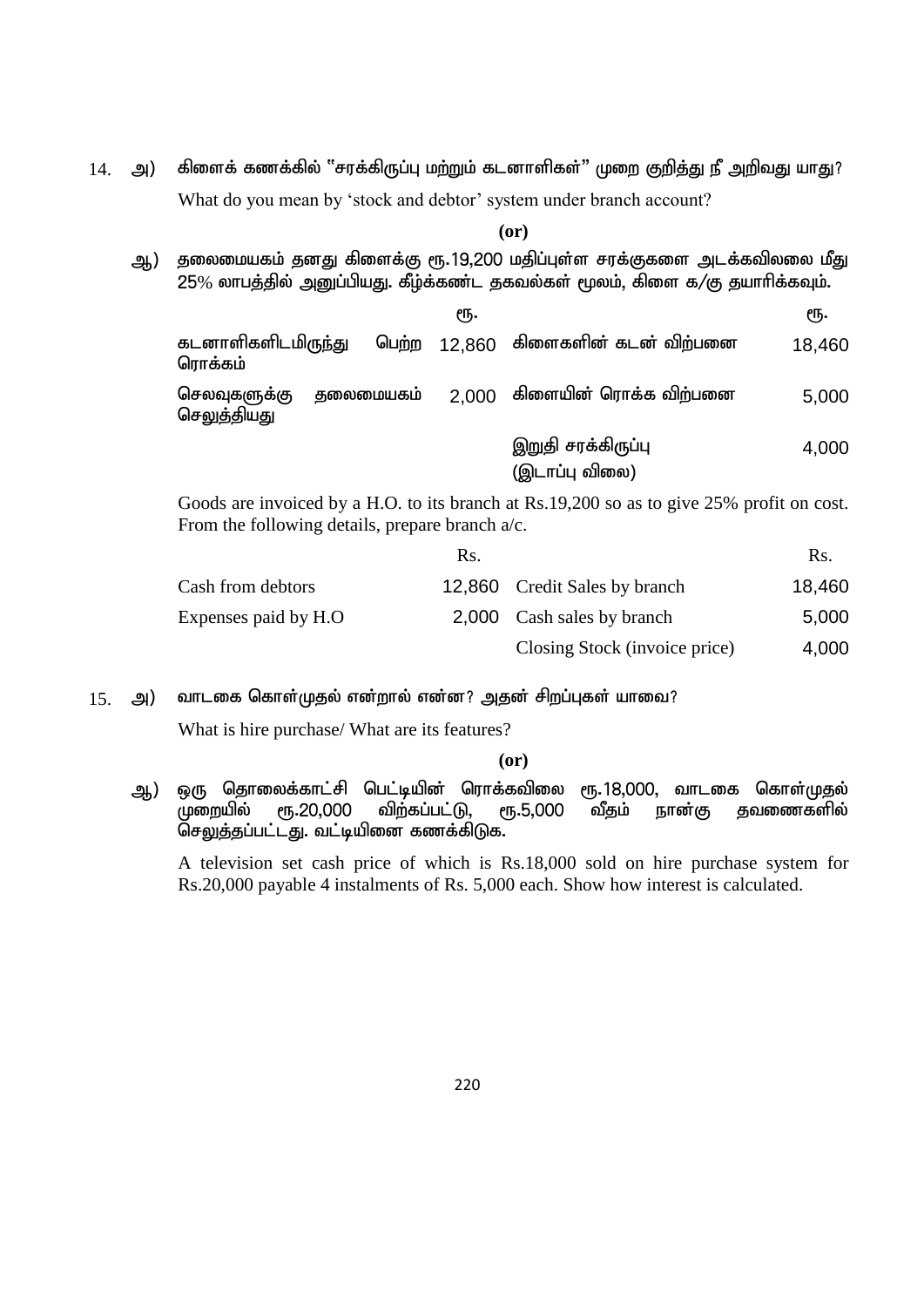#### **SECTION – C (3x10=30 marks)**

#### **Answer any THREE questions.**

# 16. திரு.பொன்னுசாமியின் வியாபார நிறுவனத்தில் 15.10.2009ல் தீ விபத்து ஏற்பட்டது. கீழ்க்கண்ட துகவல்கள் மூலம் கோரல் தொகை கண்டறிக

What do you mean by 'stock and debtor' system under branch account?

|                                                                              | €Ҧ. |                         | €Ҧ.      |
|------------------------------------------------------------------------------|-----|-------------------------|----------|
| சரக்கிருப்பு 1.1.08                                                          |     | 30,600 கொள்முதல் 2008ல் | 1,22,000 |
| சரக்கிருப்பு 31.12.08                                                        |     | 27,000 விற்பனை 2008ல்   | 1,86,000 |
| கொள்முதல் 1.1.09 முதல் 15.1.09 1,47,000 விற்பனை 1.1.09 முதல் 15.10.09<br>வரை |     | வரை                     | 1,50,000 |

சரக்கிருப்புகள் அடக்கத்தில் 90% என மதிப்பிடப்பட்டது. சரக்கு மீட்பு ரூ.18,00. காப்பீட்டு தொகை ரூ.63,000 சராசரி சரத்து அடங்கியது இக்காப்பீடு.

A fire occured in the premises of Thiru.Ponnusamy on 15.10.2009. From the following information, prepare a claim statement.

|                                   | Rs. |                                                                                                   | Rs.      |
|-----------------------------------|-----|---------------------------------------------------------------------------------------------------|----------|
| Stock 1.1.08                      |     | <b>30,600</b> Purchases in 2008                                                                   | 1,22,000 |
| Stock 31.12.08                    |     | 27,000 Sales in 2008                                                                              | 1,86,000 |
| Purchases from 1.1.09 to 15.10.09 |     | 1,47,000 Sales from 1.1.09 to 15.10.09                                                            | 1,50,000 |
|                                   |     | Stocks are valued at 90% of cost stock saved Rs.18,000. The amount of policy Rs.63,000. There was |          |
| an average clause in the policy.  |     |                                                                                                   |          |

- $17$ . ொொடிப்பு நிலை கணக்கில், நிலைமை விபரப்பட்டியலின் மாதிரிப்படிவம் குருக. Give the specimen of statement of affairs under insolvency  $a/c$ .
- $18$ . ரவி ஒரு சுரங்கத்தை குத்தகைக்கு எடுத்து, உரிமைத் தொகை ஒரு டன்னுக்கு 35 பைசா என்றும், .<br>குறைந்தபட்ச வாடகை ஆண்டுக்கு ரூ.750 ஆக கொள்கிறார். குறை உற்பத்தியை அடுத்தும் வரும் இரு ஆண்டுகளில் மீட்பு செய்ய விரும்புகிறாா். உற்பத்தி பின்வருமாறு 2009 - 1000 டன்: 2010 -1500 டன்; 2011 - 2500 டன்; 2012 - 1500 டன்; 2013 - 1000 டன்.

ரவி ஏட்டில் தேவையான பேரேட்டு கணக்குகளை தருக.

Rave took a mine on lease merging into a royalty of 35 paise per ton with a dead rent of Rs.750 per year and the right to recoup short workings out of royalties of two subsequent years from the period in which short workings arose. The output were 2009 - 1000 tons; 2010 - 1500 tons; 2011 - 2500 tons; 2012 - 1500 tons; 2013 - 1000 tons.

Give necessary ledger  $a/c$  in the books of Ravi.